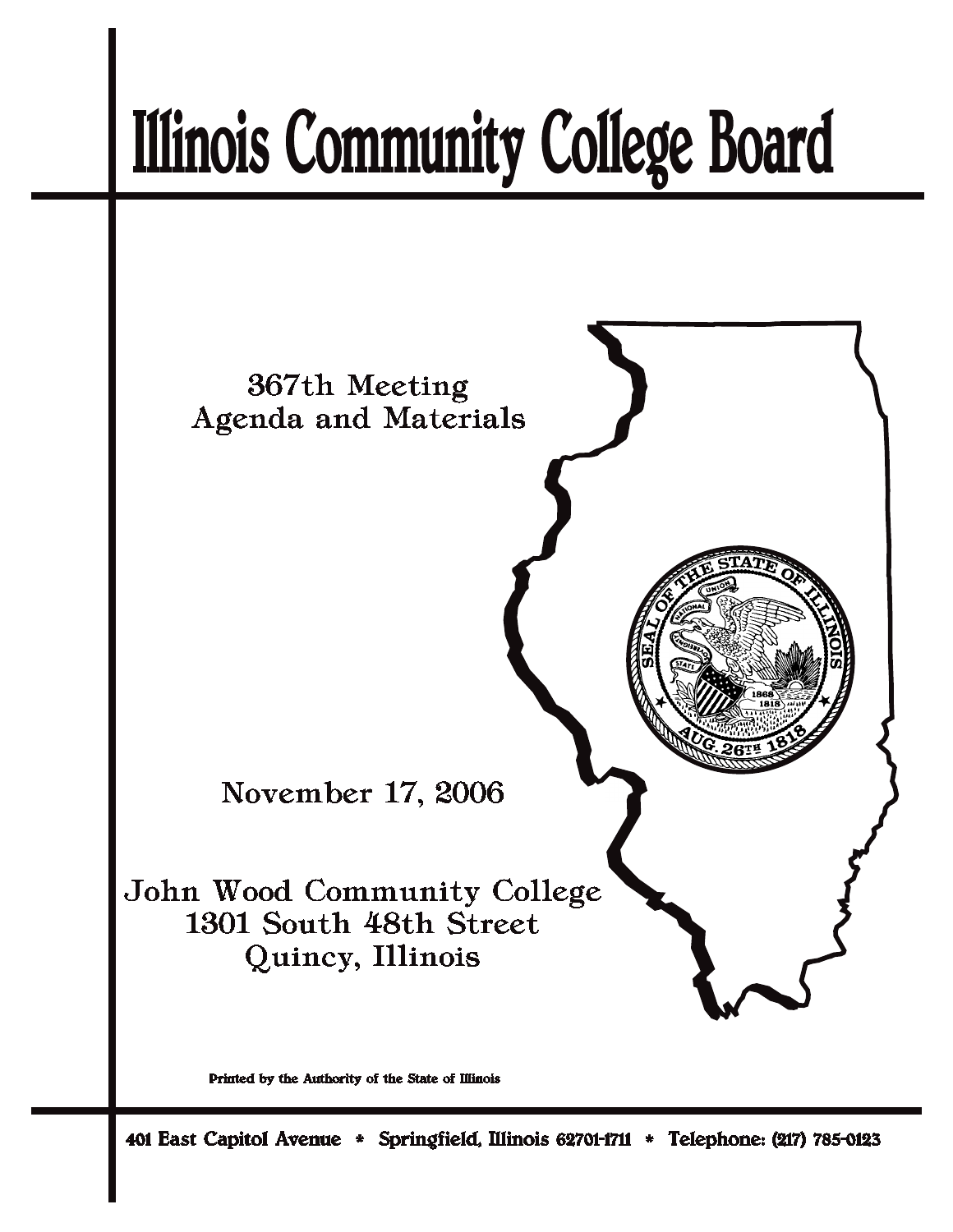## Agenda 367<sup>th</sup> Meeting of the Illinois Community College Board John Wood Community College Quincy, Illinois

# November 17, 2006

|    | <b>Committee Meetings</b><br>November $16th$<br>6:00 p.m. - External Affairs Committee Meeting @ the Stoney Creek Inn<br>6:30 p.m. - Academic Affairs @ the Stoney Creek Inn<br>7:00 p.m. - Student Relations @ the Stoney Creek Inn<br>8:00 p.m. - Personnel and Evaluation @ Stoney Creek Inn |      |  |  |
|----|-------------------------------------------------------------------------------------------------------------------------------------------------------------------------------------------------------------------------------------------------------------------------------------------------|------|--|--|
|    | November $17th$<br>8:00 a.m. - Strategic Planning Committee Meeting<br>8:00 a.m. - Budget and Finance Committee Meeting                                                                                                                                                                         |      |  |  |
|    | $9:00$ a.m. $-$ Board Meeting                                                                                                                                                                                                                                                                   | Page |  |  |
| 1. | Roll Call and Declaration of Quorum Ann Chandler                                                                                                                                                                                                                                                |      |  |  |
| 2. | Announcements and Remarks Board Chair Guy Alongi                                                                                                                                                                                                                                                |      |  |  |
| 3. | <b>Board Member Comments</b>                                                                                                                                                                                                                                                                    |      |  |  |
| 4. | Remarks by Dr. William Simpson, President, John Wood<br><b>Community College</b>                                                                                                                                                                                                                |      |  |  |
| 5. | Recognition of John Wood Community College, College of Lake County,<br>$\mathbf{1}$<br>and ICCB Student Advisory Committee for their contributions to the<br>2-123rd Field Artillery Battalion, Camp Command Cell, CSC Navistar,<br>Kuwait, Iraq Border. Karen Anderson                         |      |  |  |
| 6. | <b>Committee Reports</b>                                                                                                                                                                                                                                                                        |      |  |  |
|    | <b>Budget and Finance</b><br>6.1<br>6.2<br>Academic Affairs<br>6.3<br><b>External Affairs</b><br>6.4<br>Personnel and Evaluation<br>6.5<br><b>Strategic Planning</b><br><b>Student Relations</b><br>6.6                                                                                         |      |  |  |
| 7. | President/CEO Report Geoff Obrzut                                                                                                                                                                                                                                                               |      |  |  |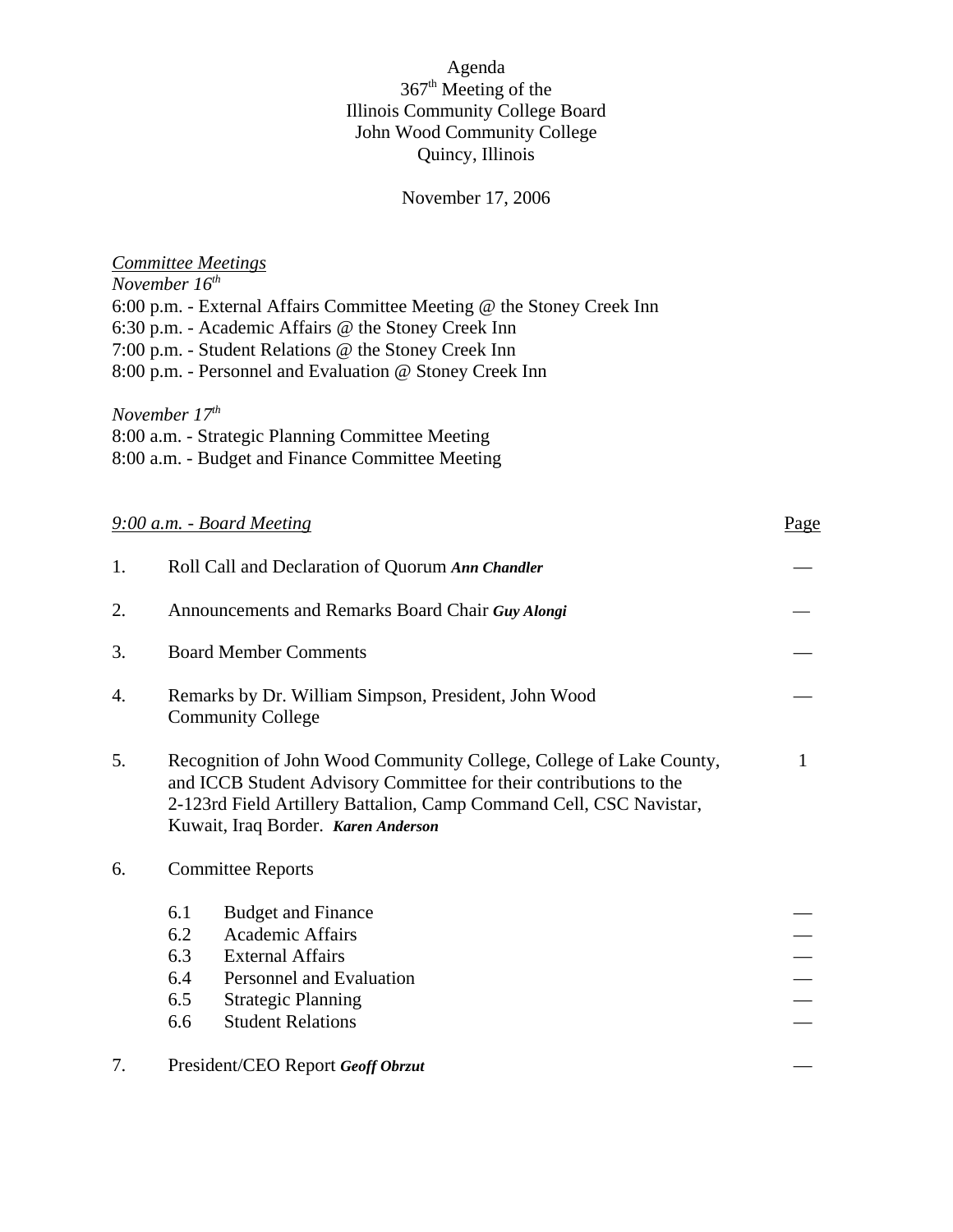## Agenda 367<sup>th</sup> Meeting of the Illinois Community College Board John Wood Community College Quincy, Illinois

# November 17, 2006

|     |                                                                                                                                                                                                                                                                                                                       | Page                                      |  |  |
|-----|-----------------------------------------------------------------------------------------------------------------------------------------------------------------------------------------------------------------------------------------------------------------------------------------------------------------------|-------------------------------------------|--|--|
| 8.  | <b>Advisory Organizations</b>                                                                                                                                                                                                                                                                                         |                                           |  |  |
|     | 8.1<br>Presidents Council William Simpson<br>8.2<br>Illinois Community College Faculty Association David Palmer<br>8.3<br>Student Advisory Committee Sarah Anderson<br>8.4<br>Illinois Community College Trustees Association Mike Monaghan<br>Adult Education and Family Literacy Advisory Council Gay Graves<br>8.5 | $\overline{\phantom{0}}$<br>$\frac{1}{1}$ |  |  |
| 9.  | $\overline{2}$<br><b>External Affairs Report Randy Barnette</b>                                                                                                                                                                                                                                                       |                                           |  |  |
| 10. | New Units of Instruction (Action) Elaine Johnson                                                                                                                                                                                                                                                                      |                                           |  |  |
| 11. | Community College Recognition Approvals (Action) Elaine Johnson                                                                                                                                                                                                                                                       |                                           |  |  |
| 12. | Carl D. Perkins Career and Technical Education Act of 2006<br>(Perkins IV) Update Elaine Johnson                                                                                                                                                                                                                      |                                           |  |  |
| 13. | Performance Report - Fiscal Year 2006 (Action) Elaine Johnson                                                                                                                                                                                                                                                         |                                           |  |  |
| 14. | <b>Consent Agenda</b> (Action)                                                                                                                                                                                                                                                                                        |                                           |  |  |
|     | 14.1<br>Minutes of the September 15, 2006 Meeting<br>14.2<br>Proposed ICCB Rules Concerning Community College<br>Personnel Policies (Initial Approval)                                                                                                                                                                | $21 - 35$<br>36-37                        |  |  |
|     | 14.3<br>Illinois Community College Board Advisory Committee<br><b>Member Appointments</b><br>Review of the Executive Session Minutes<br>14.4                                                                                                                                                                          | 38-40                                     |  |  |
| 15. | <b>Information Items</b>                                                                                                                                                                                                                                                                                              |                                           |  |  |
|     | 15.1<br>Fiscal Year 2007 Financial Statements<br>15.2<br>Preparing ParaProfessional Educators to Meet New Requirements<br>of "No Child Left Behind" Legislation                                                                                                                                                       | 41-43                                     |  |  |
| 16. | <b>Other Business</b>                                                                                                                                                                                                                                                                                                 |                                           |  |  |
| 17. | <b>Executive Session</b>                                                                                                                                                                                                                                                                                              |                                           |  |  |
| 18. | <b>Public Comment</b>                                                                                                                                                                                                                                                                                                 |                                           |  |  |
| 19. | Adjournment                                                                                                                                                                                                                                                                                                           |                                           |  |  |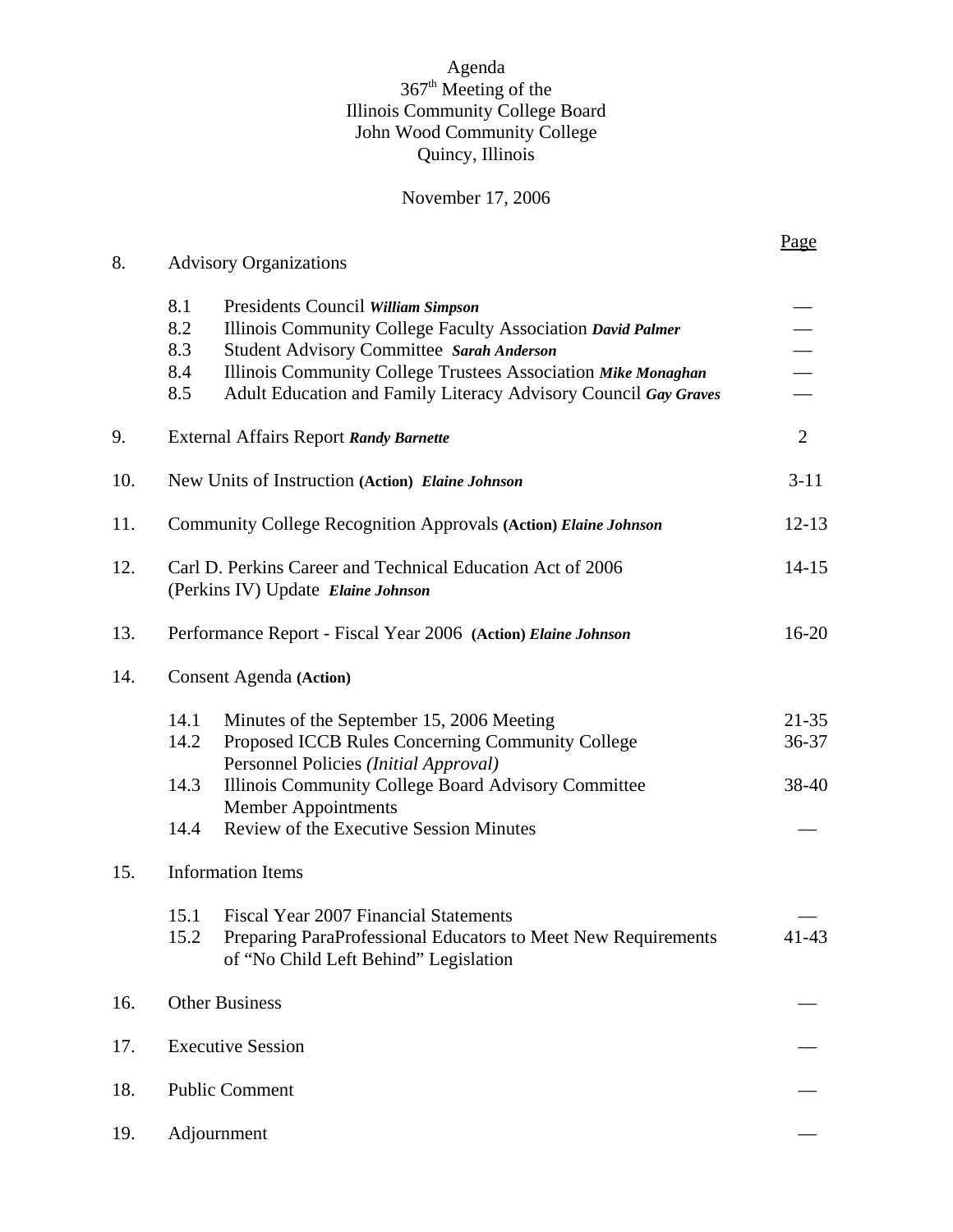#### Illinois Community College Board

## **RECOGNITION OF ILLINOIS COMMUNITY COLLEGE CONTRIBUTIONS TO FIELD ARTILLERY BATTALION, KUWAIT**

## **ILLINOIS COMMUNITY COLLEGE BOARD 2005/2006 STUDENT ADVISORY COMMITTEE**

The ICCB Student Advisory Committee (SAC) Outreach Subcommittee coordinates an annual statewide service project for member colleges to participate. The 2005/2006 SAC wanted to support the United States Military troops stationed overseas for Operation Iraq Freedom by sending them care packages. Thanks to a personal contact with the Department of the Army, a Comp Command Cell in Kuwait, on the Iraq Border, was selected to receive the care packages.

Carl Sandburg College graciously agreed to put together the care packages and cover the cost of shipping. In addition to Carl Sandburg, College of Lake County and John Wood Community College contributed significantly to this cause. Twenty nine fifty- pound boxes were shipped to the soldiers as planned. In appreciation, a United States flag was flown over Headquarters at Camp Navistar in Kuwait on June  $29<sup>th</sup>$ , 2006 and is presented to Carl Sandburg College, John Wood Community College, College of Lake County, and the ICCB Student Advisory Committee.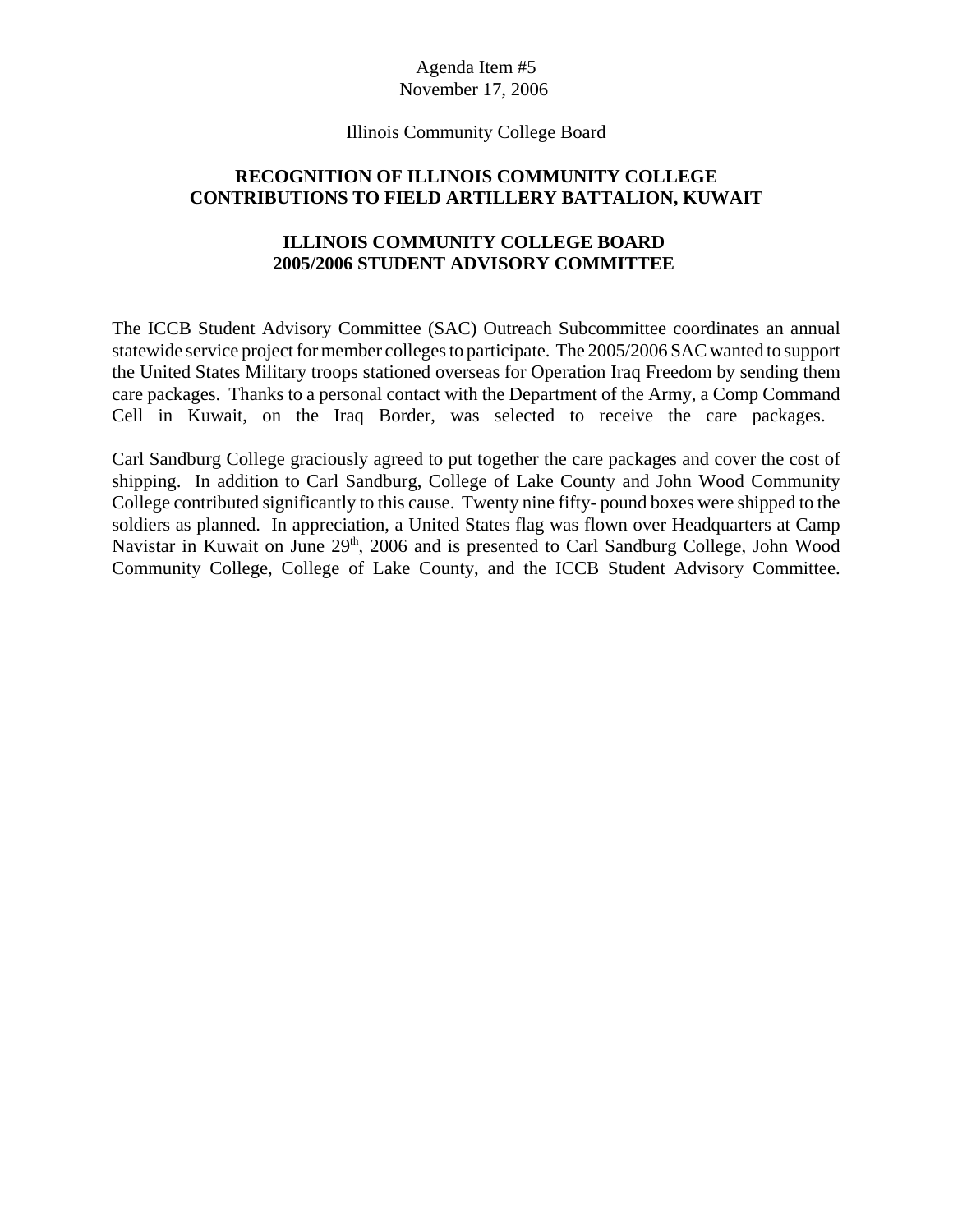## Agenda Item #9 November 17, 2006

Illinois Community College Board

# **EXTERNAL AFFAIRS REPORT**

- **ICCB Website redesign.** Official launch of the new website redesign.
- **Community College System Economic Impact Study.** Community College System will conduct a vast research project on the economic benefits derived from Illinois' community colleges.
- **Update on HJR 122**
- **General Assembly Veto Session**
- **Results and Impact of November Election**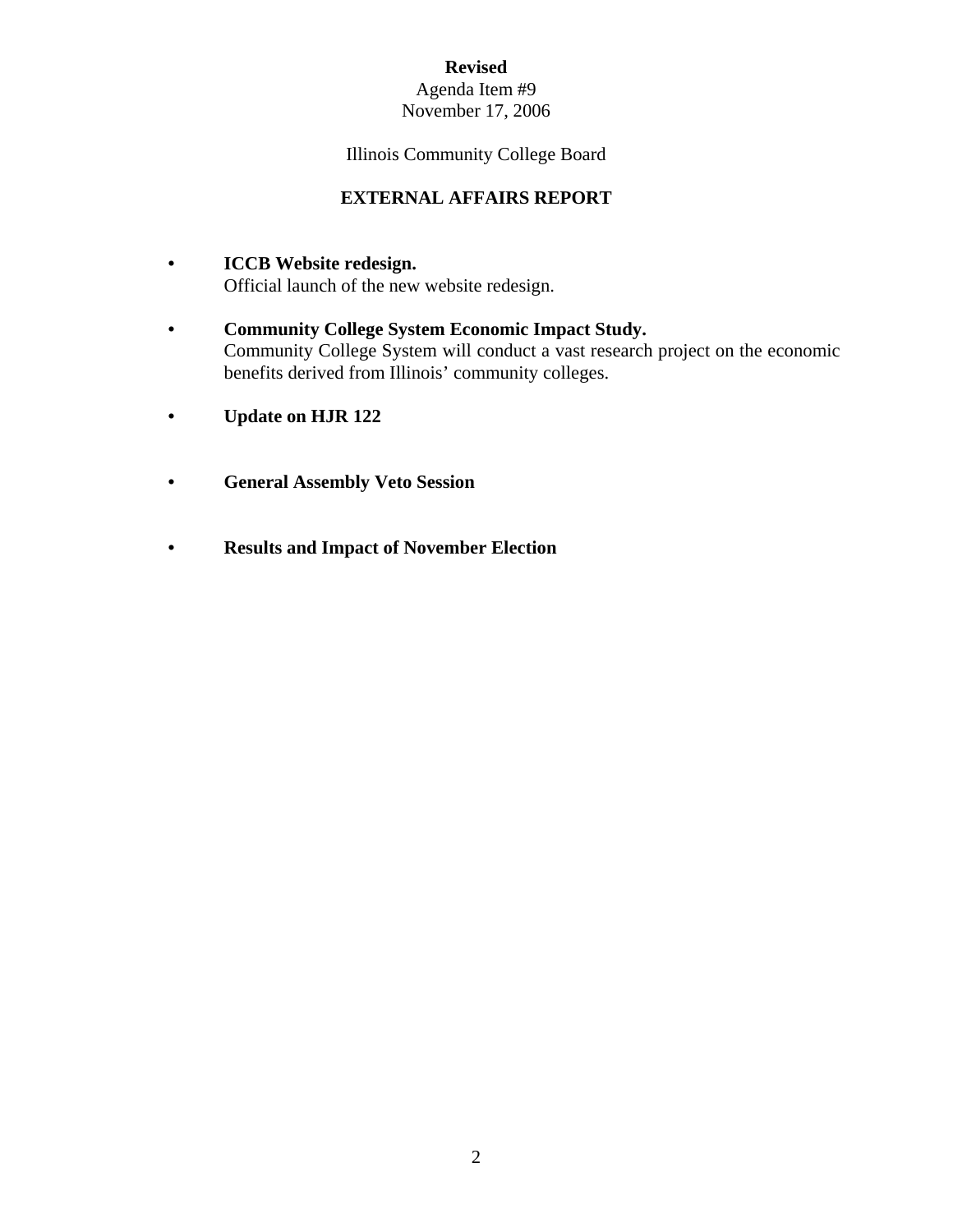# Illinois Community College Board

# **NEW UNITS OF INSTRUCTION**

The Illinois Community College Board is requested to approve new units of instruction for the following community colleges:

## **RECOMMENDED ACTION:**

It is recommended that the following motion be adopted:

 The Illinois Community College Board hereby approves the following new units of instruction for the community colleges listed below:

## **PERMANENT PROGRAM APPROVAL**

#### Black Hawk College

- < General Occupational and Technical Studies A.A.S. degree (63 semester credit hours)
- < Associate of Arts in Teaching Early Childhood Education (64 semester credit hours)

#### Wm. Rainey Harper College

- < Computer Forensics and Security A.A.S. degree (60 semester credit hours)
- < Emergency Management Systems A.A.S. degree (61 semester credit hours)
- < Emergency Management Systems Certificate (31 semester credit hours)

#### Kankakee Community College

< Associate of Arts in Teaching Secondary Mathematics (64 semester credit hours)

#### Lake Land College

Ag Machinery Sales A.A.S. degree (67 semester credit hours)

#### John A. Logan College

< Educational Interpreting Professional Certificate (33 semester credit hours)

#### Joliet Junior College

Game Design and Development A.A.S. degree (66 semester credit hours)

#### Oakton Community College

< Associate of Arts in Teaching Early Childhood Education (62 semester credit hours)

#### Parkland College

< Construction: Glazier Certificate (27 semester credit hours)

#### Rend Lake College

< Emergency Medical Technician Certificate (17 semester credit hours)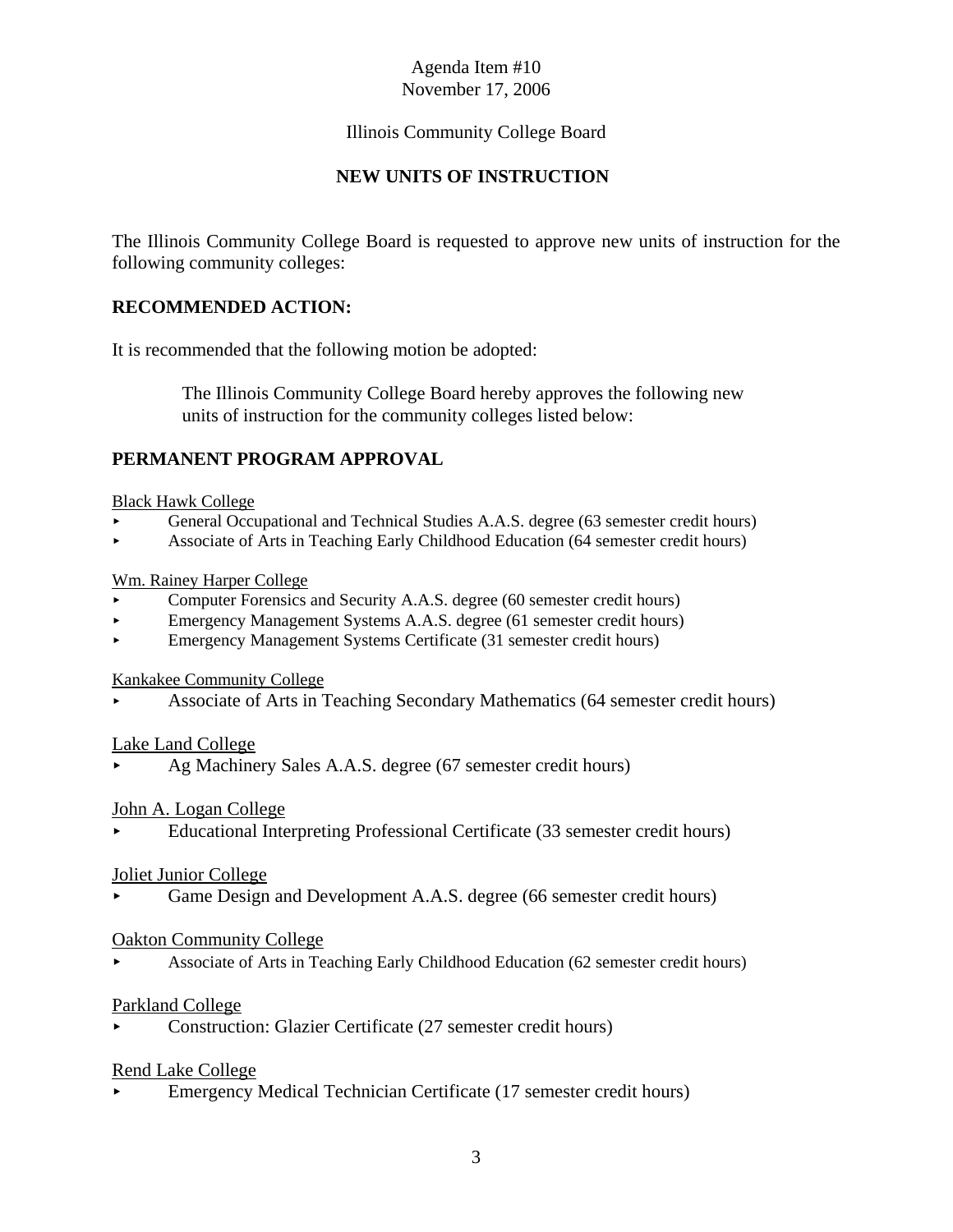Southern Illinois Collegiate Common Market Colleges (John A. Logan College, Rend Lake College, Shawnee Community College, Southeastern Illinois College and Kaskaksia College)

< Veterinary Technology A.A.S. degree (69 semester credit hours)

Southwestern Illinois College

Music Technology A.A.S. degree (64 semester credit hours)

Wilbur Wright College

< Emergency Management A.A.S. degree (64 semester credit hours)

# **BACKGROUND**

**Black Hawk College** is seeking approval to offer a 63 semester credit hour Associate of Applied Science (A.A.S.) degree in "General Occupational and Technical Studies". The program will allow individuals to pursue postsecondary education in an area specific to their personal needs and the needs of their employers where existing career and technical education programs do not exist. The program is designed to allow students to design a customized program of study that meets their employers unique educational needs. The curriculum consists of 15 semester credit hours of general education coursework, and 49 semester credit hours of career and technical coursework directly related to the students career goal(s). Assessment of student learning objectives will be accomplished through the development of an educational portfolio which will allow students to not only demonstrate their acquisition of knowledge and skills in their chosen career and technical field, but also the attainment of skills through prior learning, work experience and non-collegiate education and training experiences for assessment as college-level credit. Career and technical coursework will be jointly determined by the student, college personnel and the employer, where applicable, to ensure the successful completion of the program and that the coursework furthers the student's learning objectives. Work-based learning coursework as appropriate can be taken under the career and technical education requirements.

This program was developed in response to local business and industry support for a two-year career and technical degree program tailored to meet their needs across a range of employment fields. The college anticipates five (5) full-time and five (5) part-time students the first year increasing to 10 full-time and 10 part-time students by the third year. No new faculty are required and no new costs will be incurred for the implementation of this program.

**Black Hawk College** has submitted a proposal for 64 semester credit hours to offer an Associate of Arts in Teaching Early Childhood Education, Statewide Model Curriculum. The 64 credit hour model curriculum consists of 40 semester credit hours of general education coursework, 6-9 semester credit hours of professional education and15-18 semester credit hours in early childhood education coursework. The proposal meets the model guidelines endorsed by the Illinois Community College Board and the Illinois Board of Higher Education.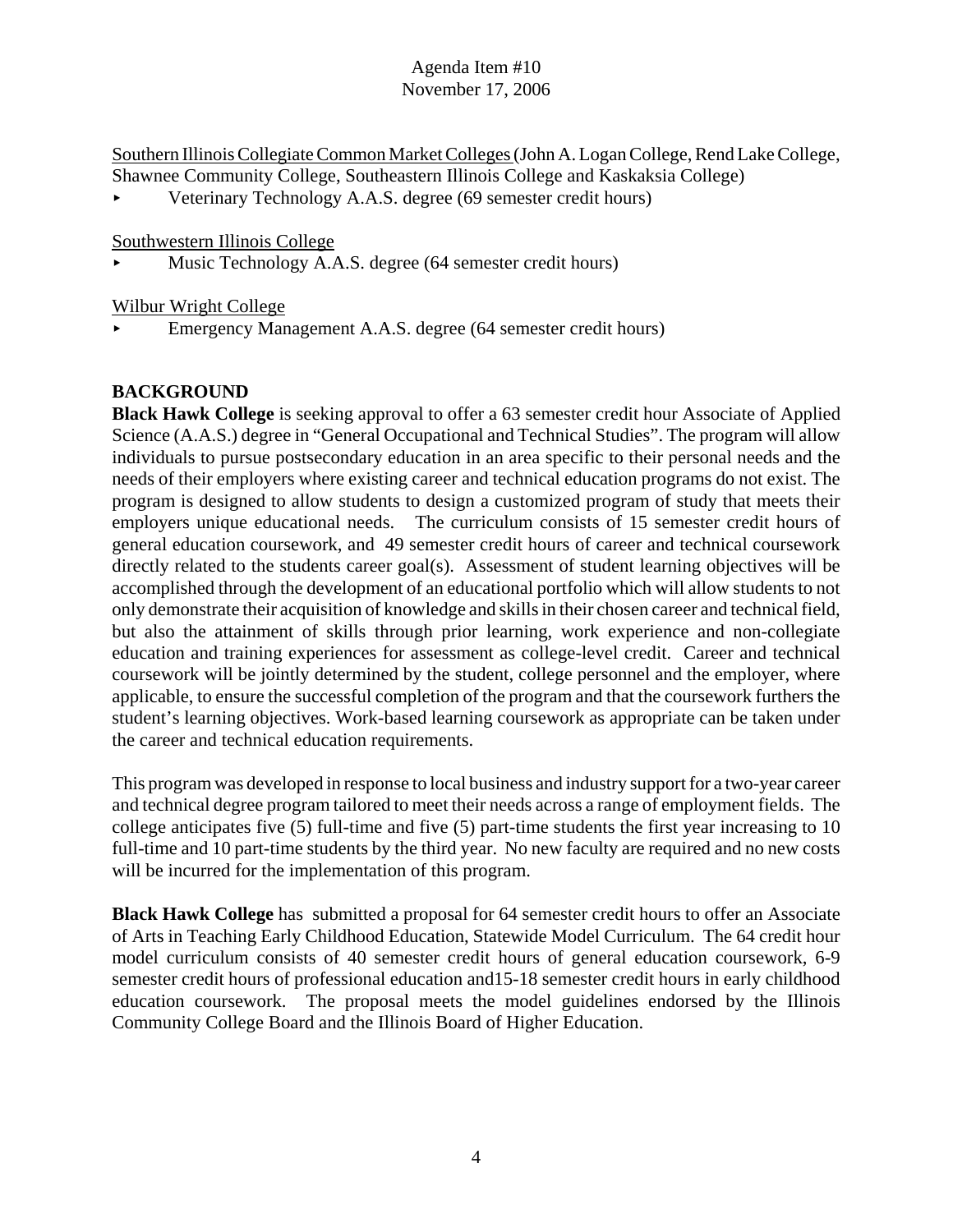**William Rainey Harper College** is seeking approval to offer a 60 semester credit hour Associate of Applied Science (A.A.S.) degree program in "Computer Forensics and Security". This program will prepare individuals for employment as computer security technicians in businesses and organizations utilizing computer networks.

Graduates will be prepared with skills to prevent and detect breaches in network security as well as to maintain secure connections within and across network systems. The curriculum consists of 18 semester credit hours of general education coursework and 42 semester credit hours of required career and technical education coursework. The career and technical component includes instruction in computer information systems, Windows and LINUX systems, A+ Hardware, A+OS Technologies, LINUX Shell programming, internet protocols, networking, networking devices and security fundamentals, computer forensics, ethical hacking, computer security incident response and a required work-based learning experience in computer security. The curriculum was developed based on current optional industry certifications available through such organizations as the International Associate of Computer Investigative Specialists (IACIS) and CompTIA. Assessment of student learning objectives will be accomplished through completion of a capstone course including a final project covering all aspects of a real life information security breach and computer forensics investigation.

Labor market information provided by the college supports the interest in and need for a formalized training program in computer security and forensics within the college's district. This program was also developed in response to labor market priorities identified by the Illinois Department of Commerce and Economic Opportunity (IDCEO). The college anticipates an enrollment of 10 fulltime and 10 part-time students the first year, increasing to 15 full-time and 20 part-time students by the third year. The college also recently received approval to offer a related 24 semester credit hour certificate program. The proposed degree program will provide an educational ladder opportunity for graduates of the certificate program. The college anticipates faculty needs for both programs to be three (3) existing faculty (one full-time and two part-time) and one (1) new part-time faculty the first year. Costs for implementing both programs will be approximately \$40,0000 the first year, \$35,000 the second year, and \$15,000 the third year. Higher first year costs reflect the initial purchase of equipment. These programs are being developed using funds awarded by the IDCEO-Homeland Security Project.

**William Rainey Harper College** is also seeking approval to offer a 61 semester credit hour Associate of Applied Science (A.A.S.) degree and a 31 semester credit hour Certificate program in "Emergency Management Systems". The degree program will prepare individuals for managementlevel employment in the field of emergency response. The certificate program will prepare individuals for entry-level employment in the same field and provide cross-training opportunities for individuals already employed in related fields, such as criminal justice and allied health.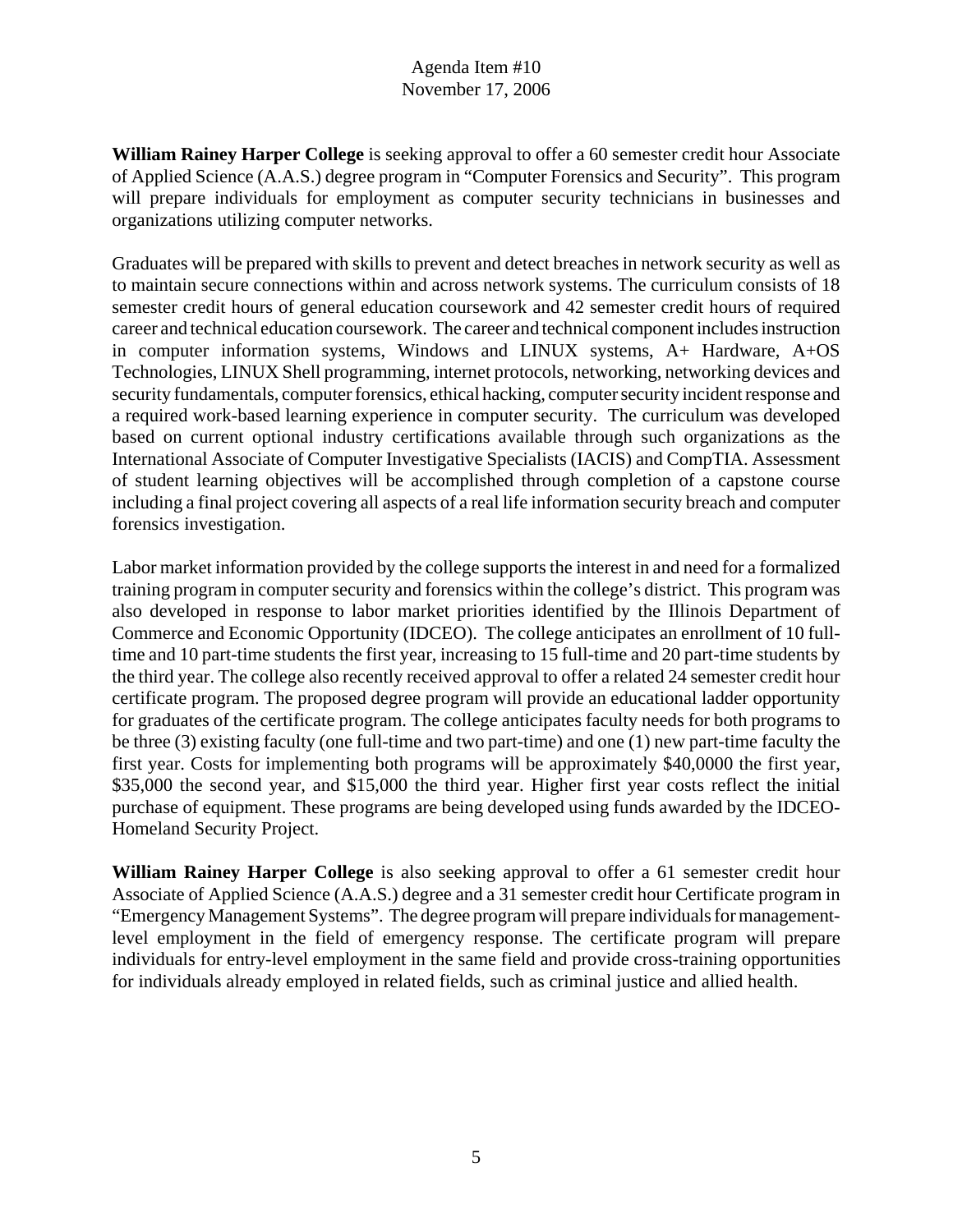The certificate curriculum consists of 30 semester credit hours of career and technical education coursework in introductory emergency management, leadership/influence and problem solving strategies, public information and community relations, emergency management policy and planning, hazard analysis and mitigation, social dimensions of disaster, crisis exercise design and evaluation, ideologies of terrorism, topics in emergency management and a one (1) semester credit hour emergency management systems work-based learning experience. The degree curriculum builds on the certificate to include 30 semester credit hours of required general education coursework. Assessment of student learning will be accomplished through completion of a capstone practicum course including the evaluation of the student's emergency management plan in response to a simulated emergency response event.

Labor market information provided by the college supports the interest in and the need for a formalized training program for emergency management workers. The demand for "Emergency Management Specialists" is expected to increase much faster than the demand for all occupations statewide through the year 2012, according to the Illinois Department of Employment Security. The college also recently received approval to offer a related six (6) semester credit hour "Public Safety Dispatcher" certificate program. The college anticipates a combined enrollment of 20 full-time and 25 part-time students each year during the first three years for all three programs. The college anticipates faculty needs for these three programs to be two (2) new part-time faculty during the first year, with the addition of one (1) new full-time and one (1) new part-time faculty during the second year. The costs of implementing these program will be approximately \$51,000 the first year, \$96,250 the second year, and \$90,250 the third year. Higher second and third year costs reflect the addition of faculty to cover projected increases in enrollments.

**Kankakee Community College** has submitted a proposal for 64 semester credit hours to offer an Associate of Arts in Teaching Secondary Mathematics, Statewide Model Curriculum. The 60-64 semester credit hour model curriculum consists of 40-45 semester credit hours of general education coursework, 3-9 semester credits of professional education and 9-15 semester credits in major content area coursework. This proposal meets the model guidelines endorsed by the Illinois Community College Board and the Illinois Board of Higher Education.

**Lake Land College** is seeking approval to offer a 67 semester credit hour Associate of Applied Science (A.A.S.) degree program in "Ag Machinery Sales". This program will prepare individuals for employment in sales positions with agricultural machinery dealerships and related service providers, such as parts stores. The curriculum consists of 16 semester credit hours of general education coursework, 50 semester credit hours of required career and technical education coursework, and a minimum of one (1) semester credit hours of related technical electives. The career and technical component of the curriculum includes instruction in principles of crop production, ignition and electrical systems, plating and tillage equipment, diesel fuel systems, adjusting new and used equipment, agricultural math and economics, agricultural sales, retailing and marketing of agricultural supplies and products, and a work-based learning experience in agricultural machinery sales. Assessment of student learning objectives will be accomplished through evaluation of the student's performance during the required practical experience. The evaluation will be conducted by both faculty and the student's worksite supervisor.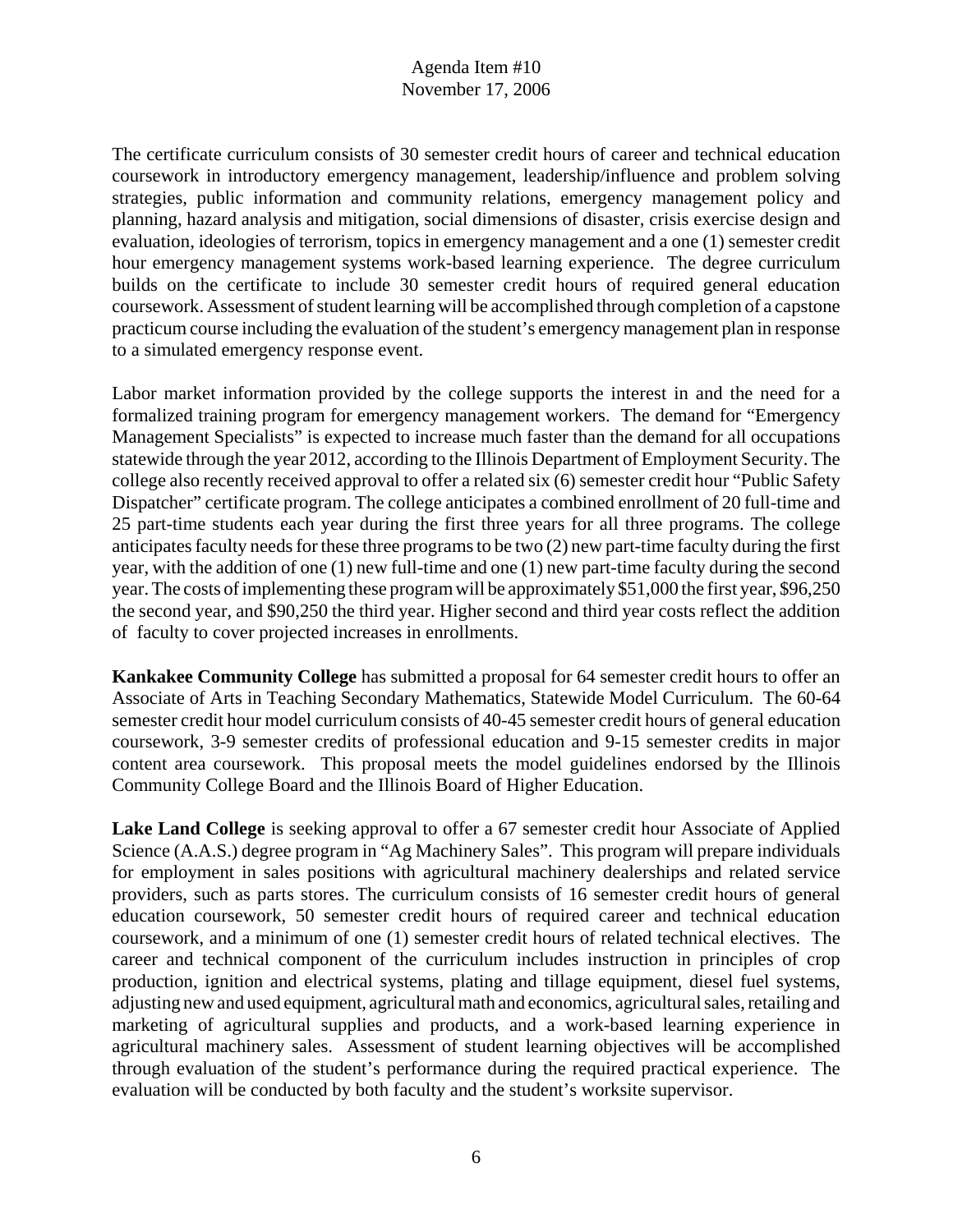Labor market information provided by the college supports the need for a degree program in Agrelated sales within the college's district and in Illinois. According to the Illinois Department of Employment Security, demand for "sales representatives for technical and science products and services" is expected to increase faster than the average for all occupations statewide through the year 2012. Furthermore, the proposed program replaces an existing employer-specific curriculum, which the college determined to be too focused for their students/graduates. The college's program advisory committee indicated a broader curriculum in Ag machinery sales would benefit students/graduates both locally and in other areas of the state. Based on existing figures, the college anticipates an enrollment of eight (8) full-time and two (2) part-time students the first year, increasing to 15 full-time and two (2) part-time students by the third year. The program will require six (6) existing faculty the first year. Because faculty and courses are already in place, no new costs are expected to be incurred during the first three years of implementation.

**John A. Logan College** is seeking approval to offer a 33 semester credit hour "Educational" Interpreting Professional" Certificate program. This program will prepare current sign language interpreters for meeting new standards for field professionals working in education. The curriculum consists of coursework in educational interpreting, evaluation preparation, ASL and English Differences, ASL Vocabulary Building, Interpreting for Deaf/ Blind Persons, Interpreting Stories and Textbooks, Interpreting Technical Classes, Child Psychology, Children's Literature, Ethics and an Interpreting seminar. The program will prepare graduates for the National Interpreter Certificate exam available through the National Registry of Interpreters for the Deaf. The college anticipates an enrollment of 15 part-time students the first year, increasing to 20 part-time students by the third year. Labor market information provided by the college supports the interest in and need for a training program that will prepare existing interpreters to meet the changing standards for interpreting in educational settings. The program will require one (1) existing full-time faculty and one (1) existing part-time faculty member the first year. Costs of implementing this program will be approximately \$100 per year during the first two years, and \$5,150 during the third year. Higher third year costs include the purchase of new equipment and training materials used during interpretation lab courses.

**Joliet Junior College** is seeking approval to offer a 66 semester credit hour Associate of Applied Science (A.A.S.) degree program in "Game Design and Development". This program will prepare individuals for employment as game programmers, designers, artists, animators and testers. The curriculum consists of 16 semester credit hours of general education coursework, 42 semester credit hours of required career and technical education coursework and eight (8) semester credit hours of related technical electives. The career and technical component includes instruction in C programming, Advanced C using C++, Java programming, data structures, game design, computer visual graphics, introductory and advanced game development, Visual Basic for Windows and elective coursework options in digital audio, children's games, role-playing games, and crossplatform game design. Assessment of student learning objectives will be accomplished through completion of a capstone course including a final project in game design and development. Graduates may also capstone their A.A.S. through a 2+2 agreement the college has arranged with DePaul University for a baccalaureate degree in Computer Games Development.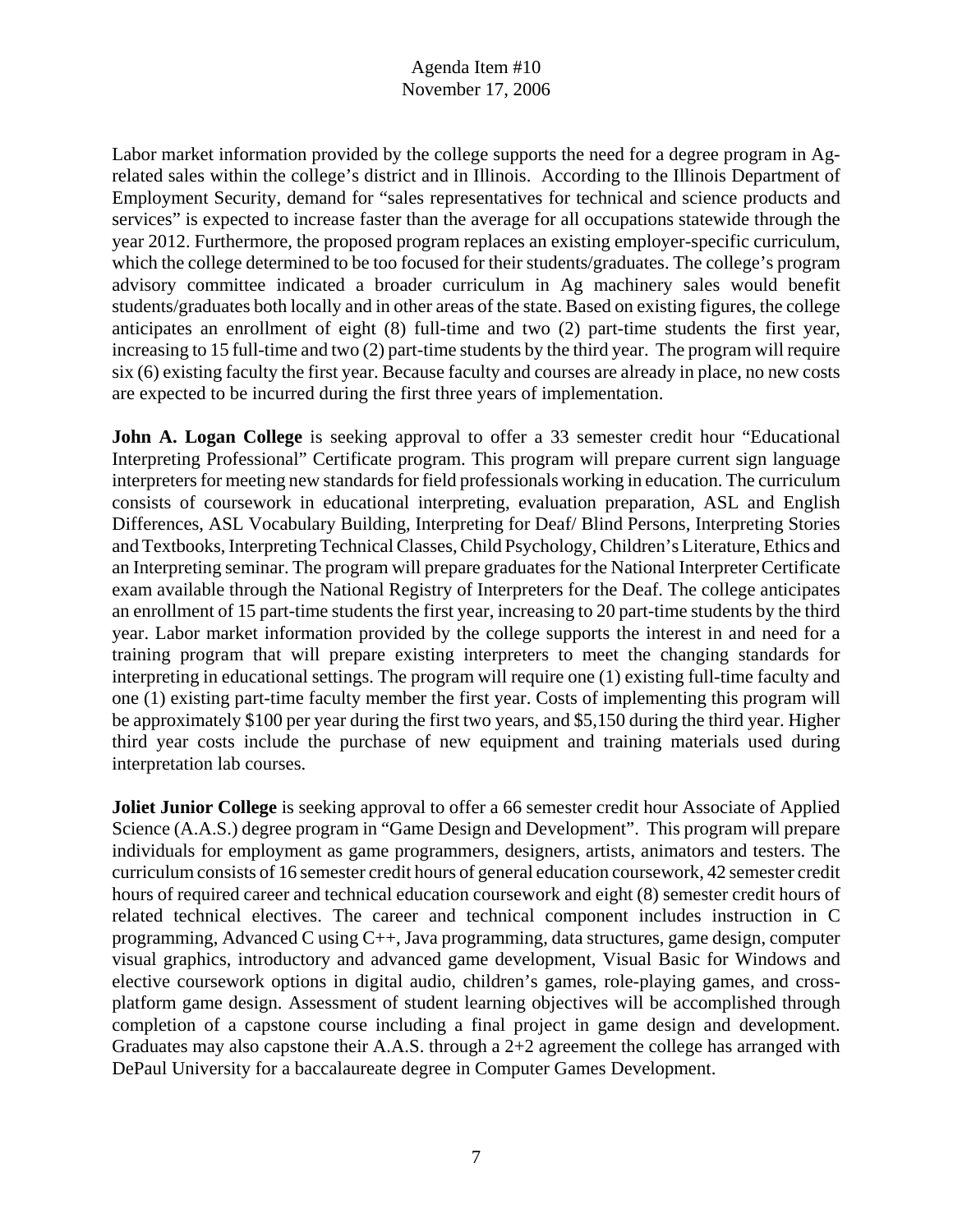Labor market information provided by the college supports the interest in and the need for a degree program in game design and development. Employment demand for "computer software applications engineers" is much higher than the average for all occupations in Illinois through the year 2012, according to the Illinois Department of Employment Security. The college also recently received approval to offer a related 39 semester credit hour certificate program. The proposed degree program will provide an educational ladder opportunity for graduates of the certificate program. The college anticipates an enrollment of 30 part-time students the first year, increasing to 40 part-time students by the third year. The college anticipates faculty needs for both programs to be two (2) existing full-time and one (1) existing part-time faculty member the first year. Costs for implementing both programs will be approximately \$4,550 the first year, \$1,500 the second year, and \$1,700 the third year.

**Oakton Community College** has submitted a proposal for 62 semester credit hours to offer an Associate of Arts in Teaching Early Childhood Education, Statewide Model Curriculum. The 64 credit hour model curriculum consists of 40 semester credit hours of general education coursework, 6-9 semester credit hours of professional education and15-18 semester credit hours in early childhood education coursework. The proposal meets the model guidelines endorsed by the Illinois Community College Board and the Illinois Board of Higher Education**.**

**Parkland College** is seeking permanent approval for a 27 semester credit hour "Construction" Glazier" Certificate program. This program has been in operation under temporary approval since 2004. The curriculum consists of 24 semester credit hours of glazier apprenticeship theory and onthe-job training, and 3 semester credit hours of required general education. The college partnered with the Glazier Local #1168 Labor Union to offer this instruction for college credit. The college has met and/or exceeded its original benchmarks for enrollments, completions, placements and test score achievement for students attaining journey person status. No weaknesses in the program have been identified by program faculty and no changes to the curriculum have occurred during the temporary approval period. The college plans to maintain this program and encourage certificate completers towards earning their Associate of Applied Science degree in Construction Technology.

**Rend Lake College** is seeking permanent approval for a 17 semester credit hour "Emergency Medical Technician" Certificate program. This program has been in operation under temporary approval since 2003. The college partnered with St. Mary's Good Samaritan Hospital and the Illinois Department of Public Health-Division Emergency Medical Services to develop the curriculum. The curriculum consists of two courses in paramedical services that include instruction in emergency medical systems, basic anatomy and physiology, pharmacology, patient examination, assessment, care and transport, treating trauma patients, basic obstetrical and pediatric emergent care, and special populations care. The curriculum follows the requirements outlined in the National Standard Curriculum for EMT-Paramedics by the U.S. Department of Transportation and will prepare graduates for licensor as Emergency Medical Technicians-Intermediate level (EMT-I) by the Illinois Department of Public Health. The college has met and/or exceeded its original benchmarks for enrollments, completions, placements and pass rates for students completing the licensor examination. No weaknesses in the program have been identified by program faculty and no changes to the curriculum have occurred during the temporary approval period.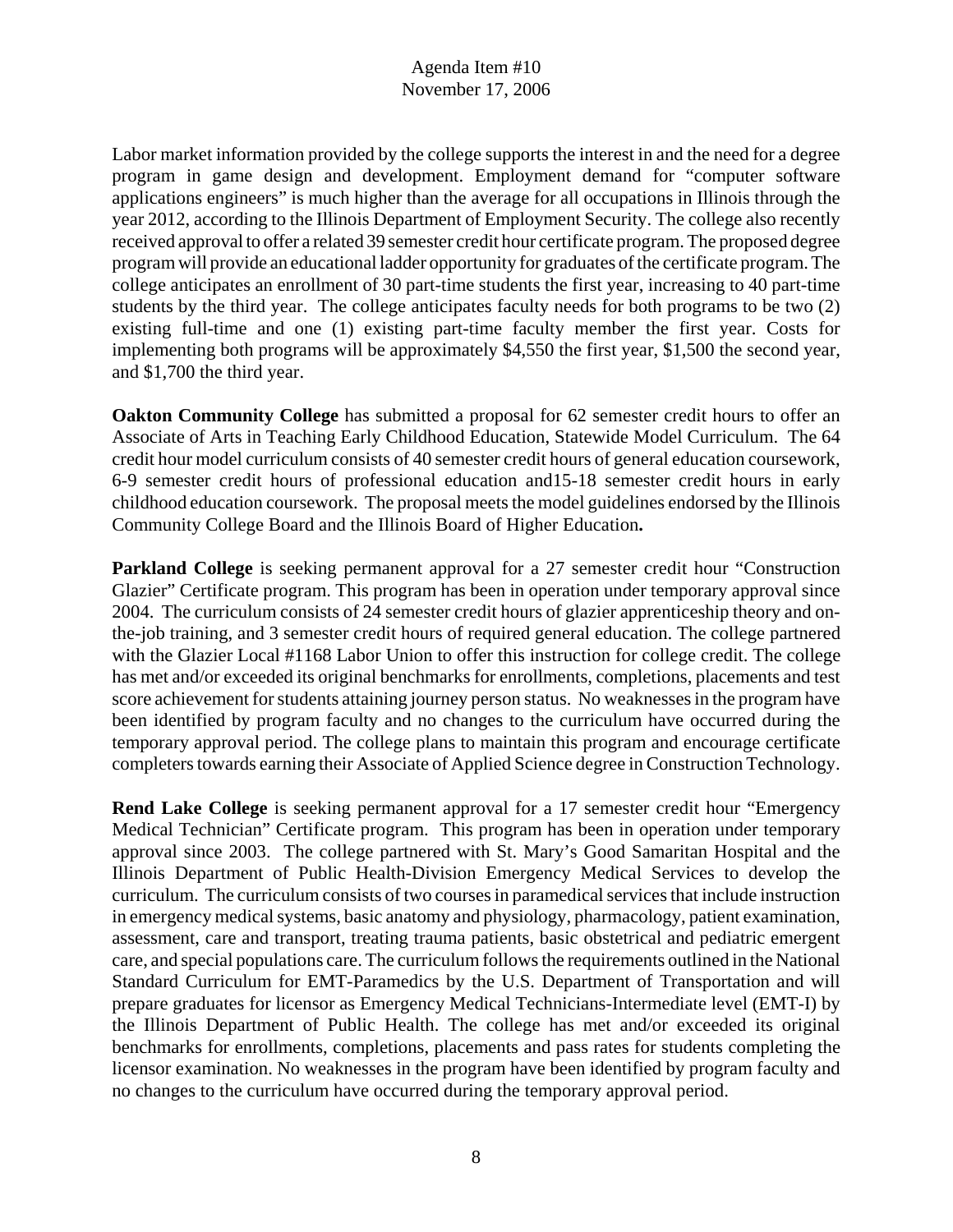The college plans to maintain this program and encourage certificate completers towards earning their Associate of Applied Science degree in Paramedical Services.

**The Southern Illinois Collegiate Common Market (SICCM) Colleges**, including John A. Logan College, Rend Lake College, Shawnee Community College, Southeastern Illinois College and Kaskaskia College are seeking approval to offer a 69 semester credit hour "Veterinary Technology" Associate of Applied Science (A.A.S.) degree program. This program will prepare individuals for employment as veterinary technicians. The curriculum consists of a minimum of 21 semester credit hours of general education coursework, and 48 semester credit hours of career and technical education coursework. The career and technical component includes instruction in small and large animal nursing, introductory and intermediate animal pharmacology, introductory and advanced animal surgical technology, laboratory animals, animal management, animal diseases, zoological animal nursing, veterinary practice management, and animal clinical laboratory.

This curriculum was developed based on requirements of the Committee on Veterinary Technician Education and Activities (CVTEA) of the American Veterinary Medical Association (AVMA) and will prepare graduates for optional credentialing as "Certified Veterinary Technologists"(CVTs). Assessment of student learning objectives will be accomplished during the work-based learning clinical rotation where students will be observed and evaluated by program faculty, a Certified Veterinary Technologist and a Doctor of Veterinary Medicine at the worksite. Graduates of this program may also continue their education at the baccalaureate level through an articulation agreement SICCM has established with Southern Illinois University at Carbondale.

Labor market information provided by the college supports the interest in and the need for a program in veterinary technology within the Southern Illinois regional area. This program will be offered collaboratively by each of the colleges. General education instruction will take place at each individual college while career and technical instruction will take place regionally and at various worksites throughout the 25-county area. Classrooms, laboratories, and equipment will be shared wherever possible. Locally and statewide, employment of "veterinary technicians" is expected to increase much faster than the employment for all occupations through 2012, according to the Illinois Department of Employment Security. The colleges anticipate an enrollment of 25 full-time students the first year, increasing to 43 full-time enrollments by the third year. Faculty needs for offering this program are expected to be one (1) new full-time and two (2) new part-time faculty the first year. Costs of implementing this program will be approximately \$124,000 the first year, \$164,000 the second year, and \$165,000 the third year. Higher costs during the second and third years reflect the addition of one(1) new part-time faculty member each year due to increased enrollments.

**Southwestern Illinois College** is seeking approval to offer a 64 semester credit hour Associate of Applied Science (A.A.S.) degree program in "Music Technology". This program will prepare individuals for employment in music recording and digital audio production. The curriculum consists of 14 semester credit hours of general education coursework, 47 semester credit hours of required career and technical education coursework, and three (3) semester credit hours of related technical electives. Assessment of student learning will be accomplished through evaluation of the student's performance during a required practical experience.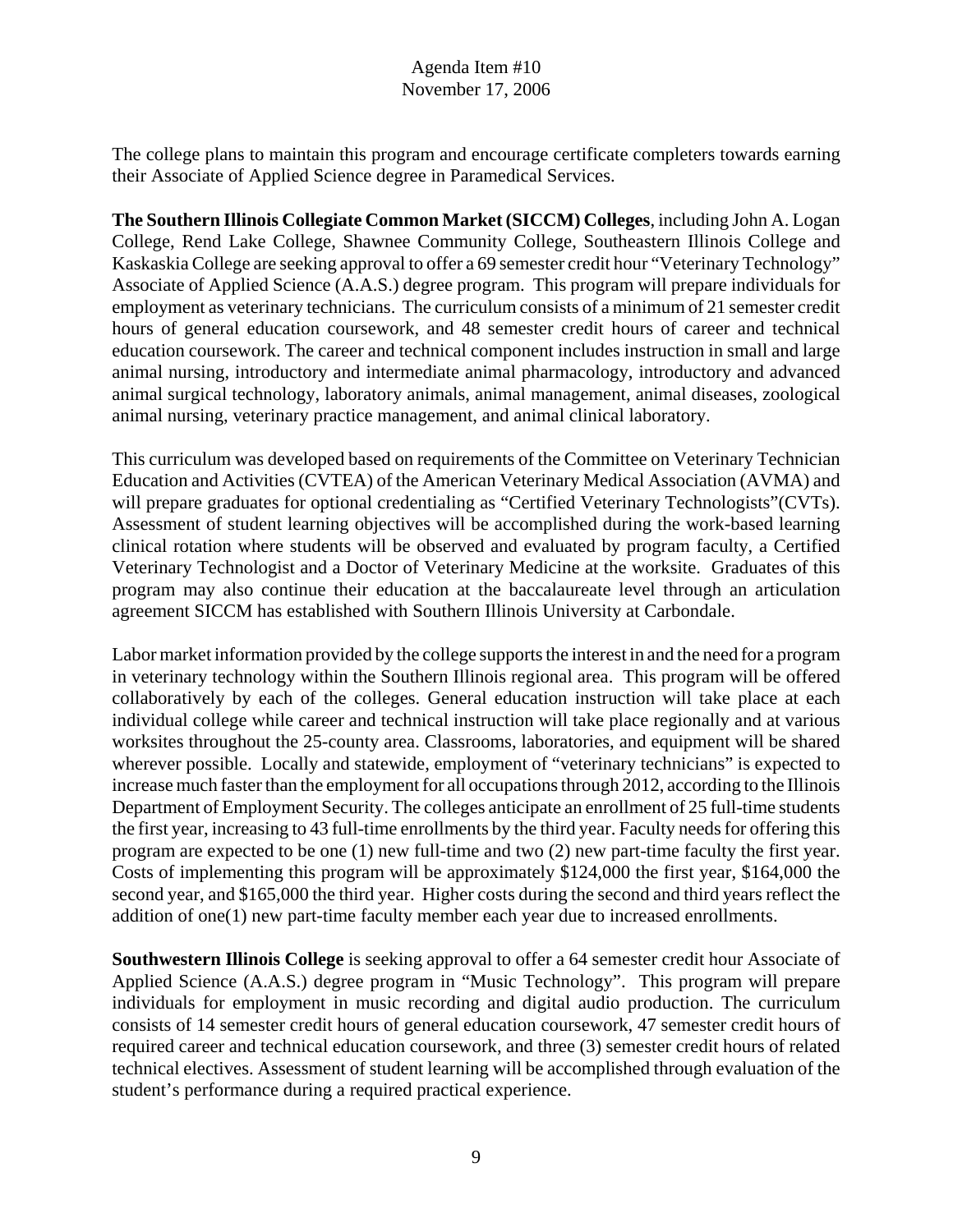The evaluation will be conducted by both faculty and the student's worksite manager/producer. Labor market information provided by the college supports the interest in and need for a formalized training program in music technology within the college's district and the greater St. Louis Metro-East area. Employment demand for "sound engineering technicians" is expected to increase faster than the average for all occupations statewide through the year 2012, according to the Illinois Department of Employment Security. The college anticipates an enrollment of five (5) full-time and seven (7) part-time students the first year, increasing to 10 full-time and 12 part-time students by the third year. The college also recently received approval to offer a related 12 semester credit hour certificate program in "Recording Technology". The proposed degree program will provide an educational ladder opportunity for graduates of the certificate program. The college anticipates faculty needs for both the certificate and the degree program to be two (2) new part-time and three (3) existing part-time faculty the first year. Costs for implementing both programs will be approximately \$42,500 the first year, \$56,500 the second year, and \$65,500 the third year. Higher second and third year costs reflect additional equipment purchases and the hiring of one (1) new part-time faculty member per year.

**Wilbur Wright College**, one of the City Colleges of Chicago, is seeking approval to offer a 64 semester credit hour Associate of Applied Science (A.A.S.) degree program in "Emergency Management". This program will prepare individuals for management-level positions in emergency response organizations. The curriculum consists of 19 semester credit hours of general education coursework, 29 semester credit hours of required career and technical education coursework and 16 semester credit hours of related technical electives. The career and technical component includes instruction in disaster response and recovery, psychology of terrorism, disaster psychology, a required emergency management and completion of 18 semester credit hours of specialized coursework in homeland security, incident command, or emergency preparedness. Related electives include courses in chemical emergency response, information security, environmental health and safety, hazardous materials management and site investigation. Assessment of student learning objectives will be accomplished through the completion of a capstone internship course including a final project covering all aspects of a simulated emergency response situation. Students will also be evaluated on their performance in a comprehensive written examination based on the requirements for accreditation as a "Professional Emergency Manager" by the Illinois Emergency Management Agency (IEMA).

Labor market information provided by the college supports the interest in and the need for a formalized training program for individuals within the district interested in new opportunities related to emergency response as well as for those existing professionals who are interested in college-level education in this field. According to the Illinois Department of Employment Security, employment demand for "Emergency Management Specialists" is much higher than the average for all occupations statewide through the year 2012. The college also recently received approval to offer three related 18 semester credit hour certificate programs. The proposed degree program will provide an educational ladder opportunity for graduates of the certificate programs. The college anticipates a combined enrollment of three (3) full-time and 20 part-time students the first year for all four programs. The college anticipates faculty needs for these programs to be one (1) existing full-time faculty, two (2) existing part-time and two (2) new part-time faculty the first year.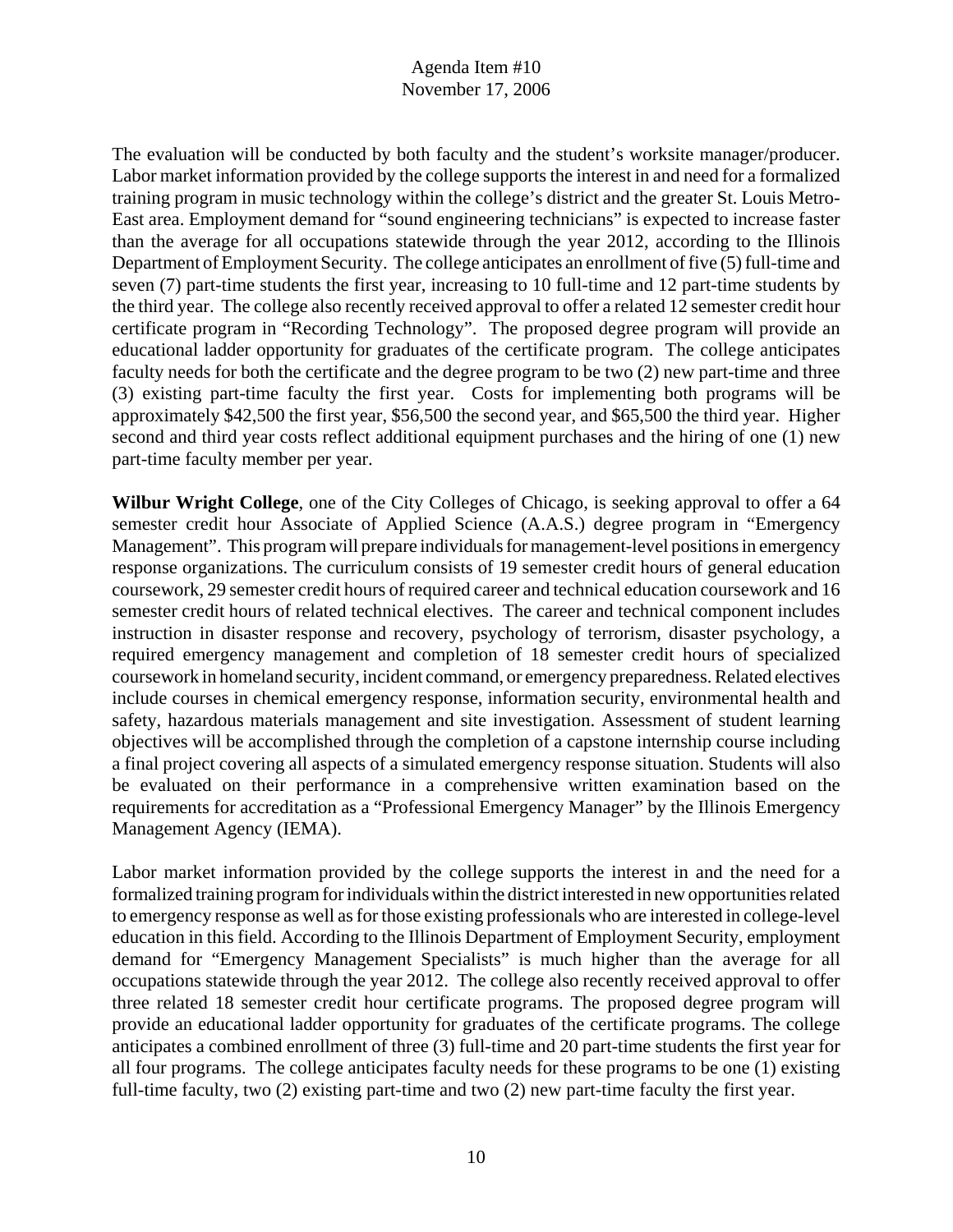Costs for implementing these programs will be approximately \$37,500 the first year, and \$35,000 per year during the second and third years.

# **TEMPORARY PROGRAM APPROVAL**

Kennedy-King College

< Overhead Electrical Line Worker Certificate (35 semester credit hours)

# **BACKGROUND**

**Kennedy-King College**, one of the City Colleges of Chicago, is seeking temporary approval to offer a 35 semester credit hour "Overhead Electrical Line Worker" certificate program for a period of three years. This program will prepare individuals for employment as electrical line workers and overhead electricians. The program was developed by the college in partnership with Commonwealth Edison (ComEd) to meet the district's immediate need for trained line workers in the electrical power field. The curriculum consists of 14 semester credit hours of required general education coursework, and 21 semester credit hours of career and technical education coursework including instruction in basic and advanced electrical theory, overhead distribution construction, specialized distribution equipment, construction and safety, and safety and rescue procedures. Career and technical instruction will take place at the college's Dawson Technical Institute satellite campus.

Labor market information provided by the college supports the interest in and the need for a formalized training program in this field. According to the Illinois Department of Employment Security, employment of "electrical powerline installers" in the Cook County area is expected to increase faster than the average for all occupations statewide through 2012. The college anticipates an annual enrollment of 30 students. Temporary approval is being sought to meet the urgent needs of ComEd, as well as the needs of related service providers within the college's district. *Permanent approval will be considered after a period of three years based on program outcomes.*

# **INFORMATION ITEM - BASIC CERTIFICATE APPROVAL**

Following is a list of basic certificates that have been approved on behalf of the Illinois Community College Board by the President/CEO since the last Board meeting:

Malcolm X College

- < Sterile Processing Clinical Certificate (11 semester credit hours)
- < Obstetrics & Gynecology Technician Certificate (11 semester credit hours)

## Harold Washington College

Real Estate Management Certificate (17 semester credit hours)

## Shawnee Community College

< Cosmetology Instructor Training Certificate (24 semester credit hours)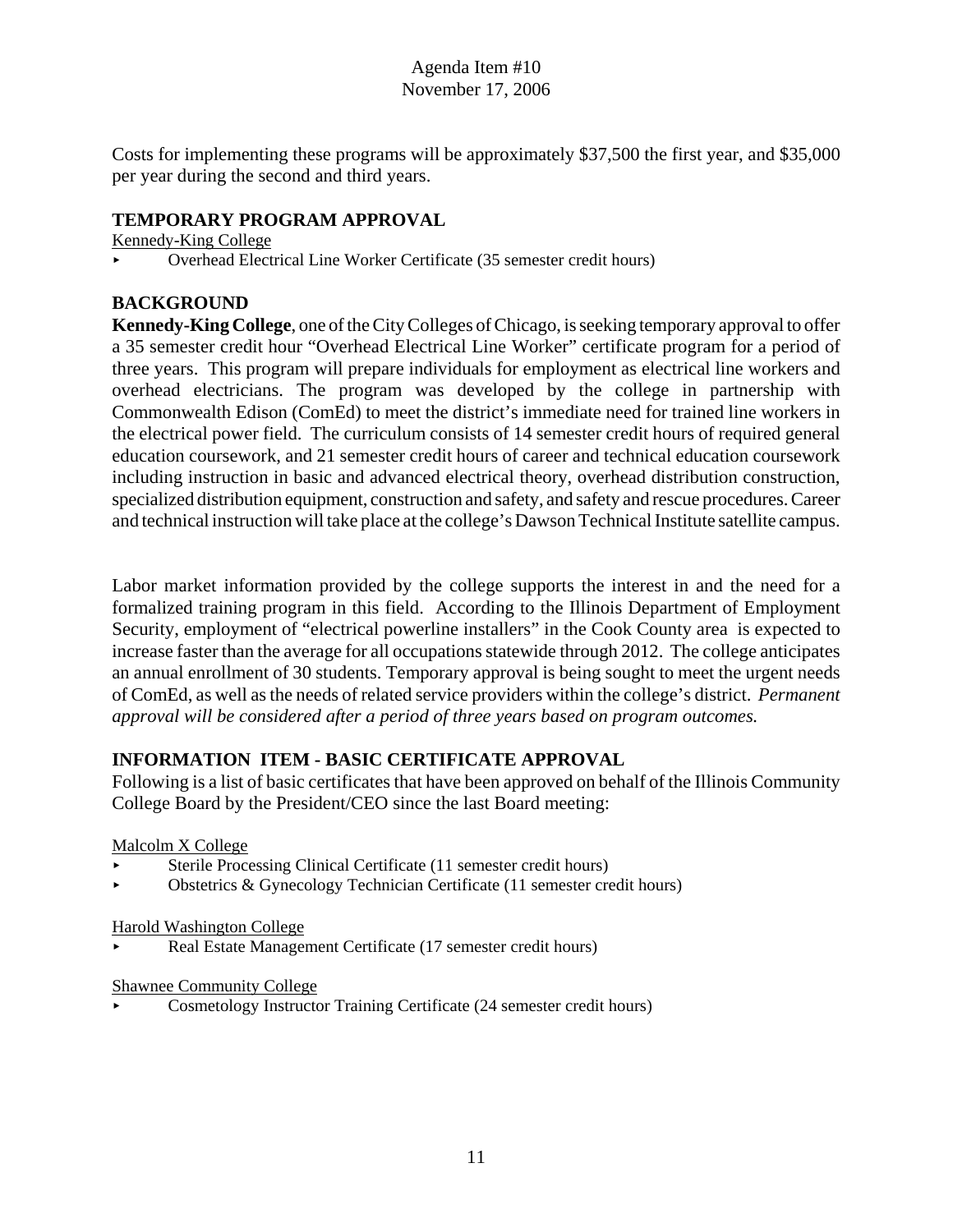Illinois Community College Board

# **ILLINOIS COMMUNITY COLLEGE BOARD RECOGNITION OF COMMUNITY COLLEGES**

The Illinois Community College Board has statutory authority to "recognize" community colleges for their compliance with state statutes and standards. Based on a five-year cycle, ICCB staff conduct recognition evaluations to assure that colleges are in compliance with the standards. Standards identified for focused review during fiscal years 2006 through 2010 include the following categories: Instruction, Student Services, Academic Support, Finance, Facilities, and Accountability. These same standards are used by each district in a self-evaluation that is submitted to ICCB prior to the staff evaluation.

During fiscal year 2006, Lake Land College underwent an in-depth recognition evaluation. The college submitted a thorough self evaluation, ICCB staff conducted an internal evaluation of all required college documents and a college site visit was conducted. This agenda item not only presents the staff recommendations for the college that completed the evaluation, but gives background on the recognition evaluation and approval process for the Board's information.

## **RECOMMENDED ACTION**

It is recommended that the following motion be adopted:

The Illinois Community College Board hereby grants a status of "recognition continued" to the following district:

Lake Land College

## **BACKGROUND.**

Recognition is a statutory term describing the status of a district which meets instructional, administrative, financial, facility and equipment standards as established by the Illinois Community College Board (110ILCS Section 805/2-12f and 805/2-15). Community colleges must be recognized to be eligible for state funding. Once a college district has been recognized by the ICCB, that recognition status is continued unless action is taken by the Board to interrupt it. To determine a district's recognition status, the ICCB conducts periodic evaluations. The objectives of the recognition evaluation include 1) determination of a district's compliance with the *Public Community College Act* and *ICCB Administrative Rules*; 2) the provision of assistance to districts in achieving compliance with the Act and Rules; 3) the identification of issues which may be of concern to the community college system and the gathering of basic data about these issues; and 4) the identification of exemplary district practices/programs that can be shared with other districts. Based on a five-year cycle, ICCB staff conduct recognition evaluations to assure that districts are in compliance with selected standards. All districts are evaluated on a select number of standards during the same five-year cycle. ICCB staff makes an assessment on each individual standard and on a global basis considering all focused and nonfocused standards.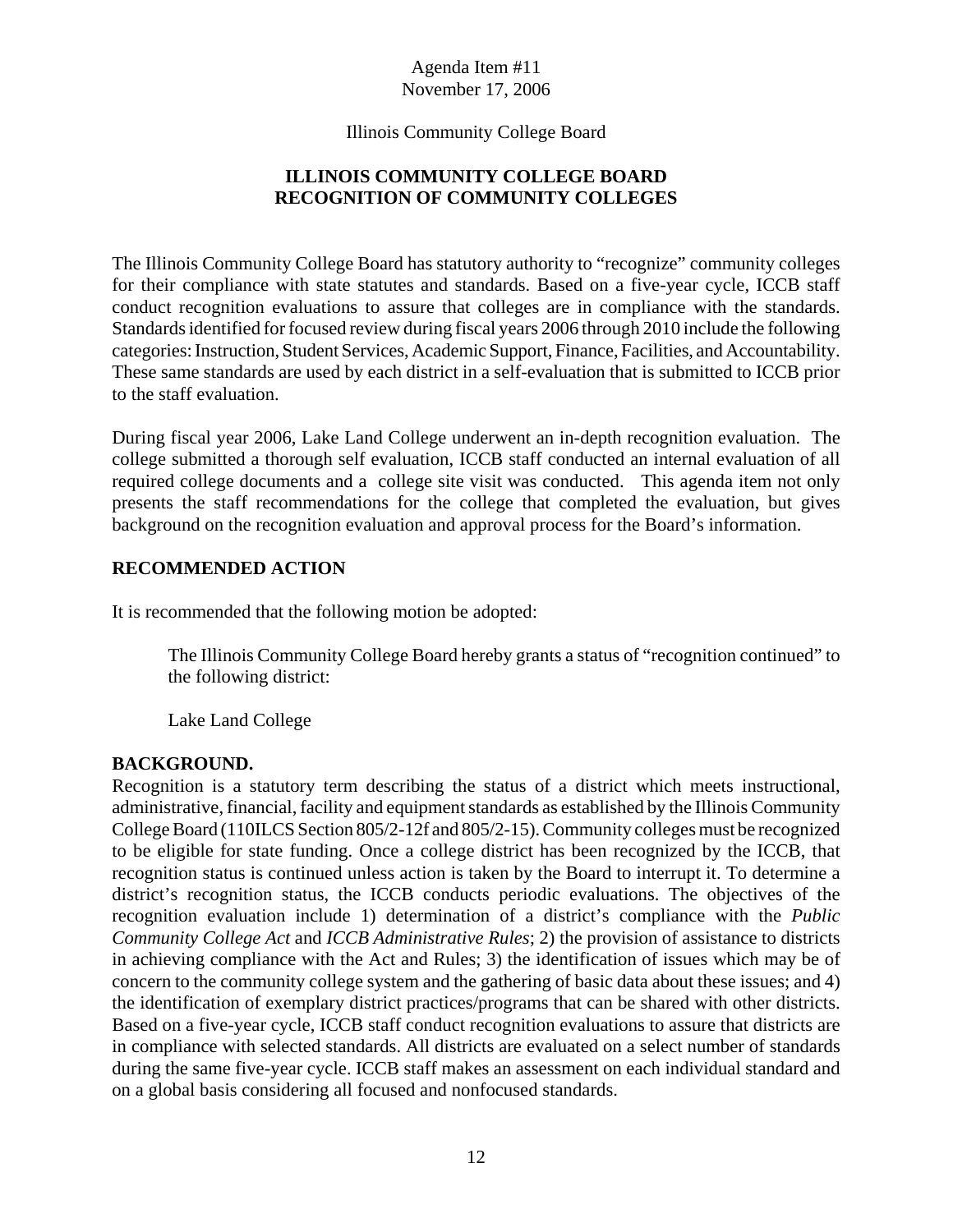On individual standards districts are identified as either in compliance or not in compliance. Recommendations are either mandatory, when a college is "out of compliance", or otherwise advisory. On an overall, global basis, there are three categories of recognition status:

*Recognition Continued* – The district generally meets ICCB standards. A district which has been granted a status of "recognition continued" is entitled to receive ICCB grants for which it is otherwise entitled and eligible.

*Recognition Continued-with Conditions* – The district generally does not meet ICCB standards. A district which has been assigned the status of "recognition continued-with conditions" is entitled to receive ICCB grants for which it is otherwise entitled and eligible, but it is given a specified time to resolve the conditions which led to the assignment of that status. A follow-up evaluation is scheduled no sooner than three nor longer than nine months after ICCB action on the assignment to determine the district's progress in resolving the conditions.

*Recognition Interrupted* – The district fails to take corrective action to resolve the conditions placed upon it under "recognition continued-with conditions" within a prescribed time period. A district which has been assigned a status of "recognition interrupted" may apply for recognition at such time as all requirements set forth by the ICCB have been satisfied. A district will have state funding suspended on a prorate, per diem basis for the period of time for which such status is in effect.

Evaluation for the district included in this item has been completed through receipt of responses to the districts draft report. The responses include the districts' planned action for the compliance recommendations as well as reactions to advisory (quality) recommendations when the district chooses to provide them. The district is judged by staff to be in general compliance with ICCB recognition standards and, therefore, is recommended for *"Recognition Continued"* status. The final report for Lake Land, including direct responses, is externally attached for Board members only.

College districts included in fiscal year 2006 recognition evaluations were: Black Hawk Community College, Danville Community College, College of DuPage, Kaskaskia Community College, Prairie State Community College, Rock Valley College, Triton College, and Waubonsee Community College. The recognition recommendations will be submitted to the Board as each report is finalized.

College districts included in fiscal year 2007 recognition evaluations are: Elgin Community College, Illinois Eastern Community Colleges, Parkland Community College, Carl Sandburg College, Sauk Valley Community College, South Suburban College and Southwestern Illinois College.

Fiscal year 2007 is the second year of the current five-year recognition cycle. Staff provided the Board with information about the 2006-2010 recognition cycle at the April 2005 meeting of the ICCB.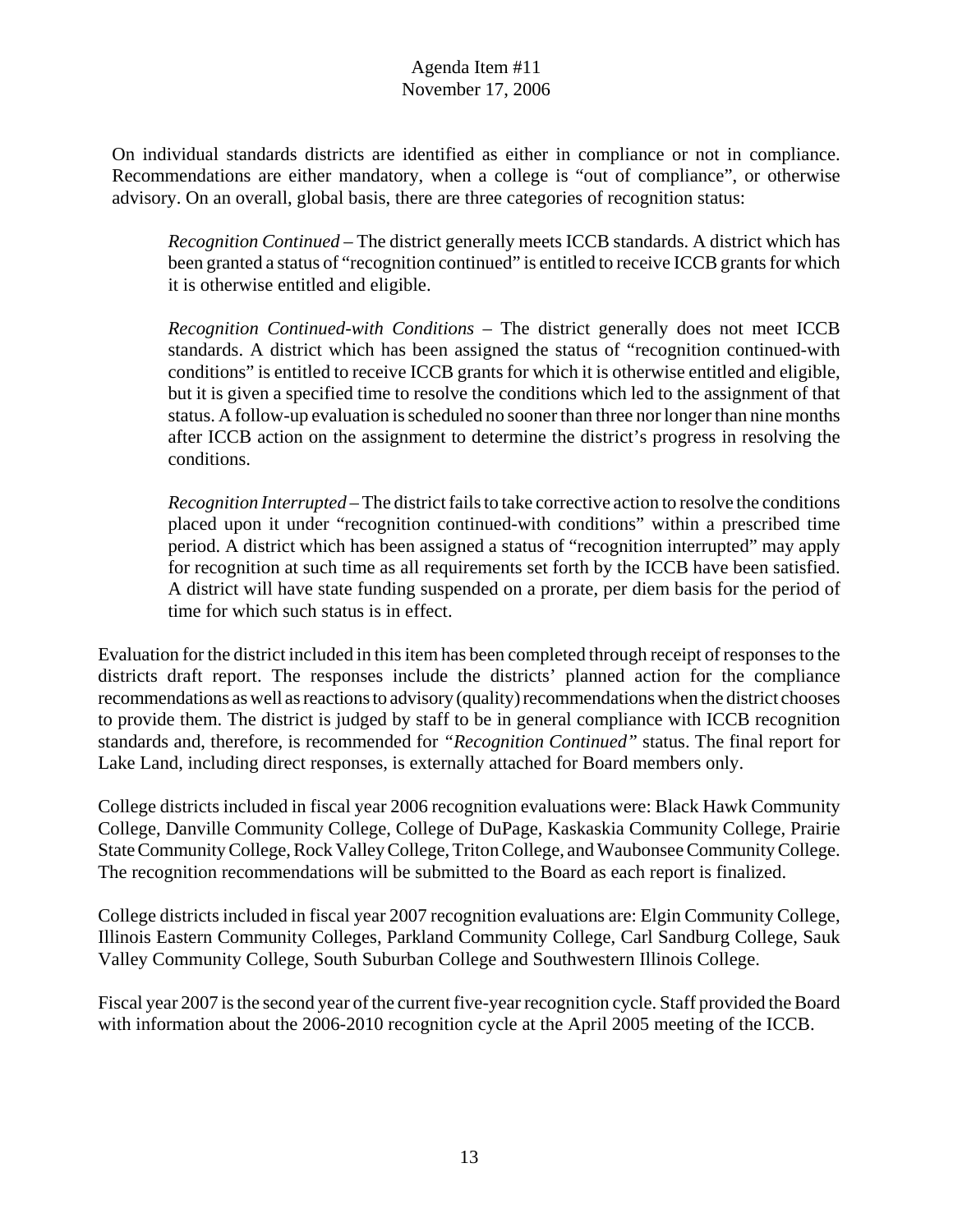## Illinois Community College Board

# **CARL D. PERKINS CAREER AND TECHNICAL EDUCATION ACT OF 2006 (PERKINS IV) UPDATE**

The Carl D. Perkins Career and Technical Education Act of 2006 (Perkins IV) was signed into law by congress on August 12, 2006. The Act represents nearly three years of work on the part of Congress and the U. S. Department of Education, in cooperation with other Federal agencies and the State and local agencies affected by its policies, to provide continuing Federal support for rigorous career and technical education programs that prepare students for today's competitive workforce.

 "The purpose of the Act is to develop more fully the academic and career and technical skills of secondary students and postsecondary education students who elect to enroll in career and technical education programs, by:

- (1) building on the efforts of States and localities to develop challenging academic and technical standards and to assist students in meeting such standards, including preparation for high skill, high wage, or high demand occupations;
- (2) promoting the development of services and activities that integrate rigorous and challenging academic and career and technical instruction, and that link secondary education and postsecondary education for participating career and technical education students;
- (3) increasing State and local flexibility in providing services and activities designed to develop, implement, and improve career and technical education, including tech prep education;
- (4) conducting and disseminating national research and disseminating information on best practices that improve career and technical education programs, services, and activities;
- (5) providing technical assistance that–
	- (A) promotes leadership, initial preparation, and professional development at the State and local levels; and
	- (B) improves the quality of career and technical education teachers, faculty, administrators, and counselors;
- (6) supporting partnerships among secondary schools, postsecondary institutions, baccalaureate degree granting institutions, area career and technical education schools, local workforce investment boards, business and industry, and intermediaries; and
- (7) providing individuals with opportunities throughout their lifetimes to develop, in conjunction with other education and training programs, the knowledge and skills needed to keep the United States competitive."

## Implications for the Illinois Community College Board

- Unprecedented opportunity to exercise leadership under Perkins IV
- Provide vision/mission for the future of CTE programs and outcomes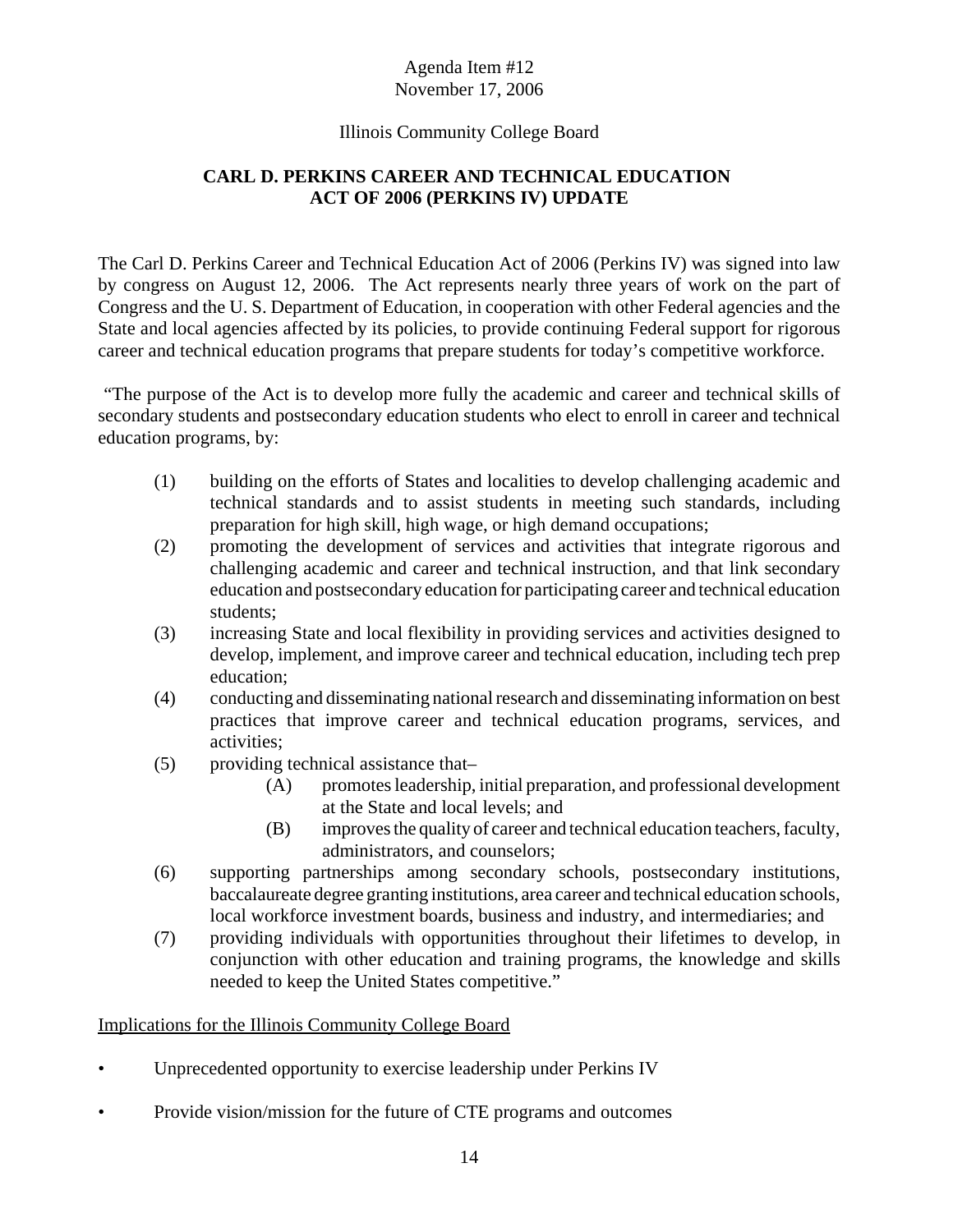- The total budget for federal CTE funds for the state of Illinois is \$38 million. Of this, the ICCBadministers \$21.9 million, which includes Title I postsecondary funds and Title II (Tech Prep). The ISBE administers all Title I secondary funds.
- Perkins IV places a high value on coordinating secondary and postsecondary CTE programs. The grant *requires* the utilization of "Programs of Study" that provide students with a clear, seamless and non-duplicative curricular path from high school to community college. The community college system will be an integral partner in establishing these programs.
- States can choose to submit either a full six year plan or a one year transitional plan followed up by a five year plan. The ICCB will be a key leader in the development of these documents.
- The law requires states to consult with a wide array of educational, community, and business/workforce stakeholders as they develop the state plan.
- Illinois must decide on the future structure of the Title II Tech Prep programs administered by the ICCB. Perkins IV gives states great flexibility to decide on the future of the partnerships, including how to organize and fund the projects. States also have the option to roll all (or a portion of) Title II funds in to Title I allocations..
- The Illinois team consists of representatives from Illinois Community College Board and the Illinois State Board of Education.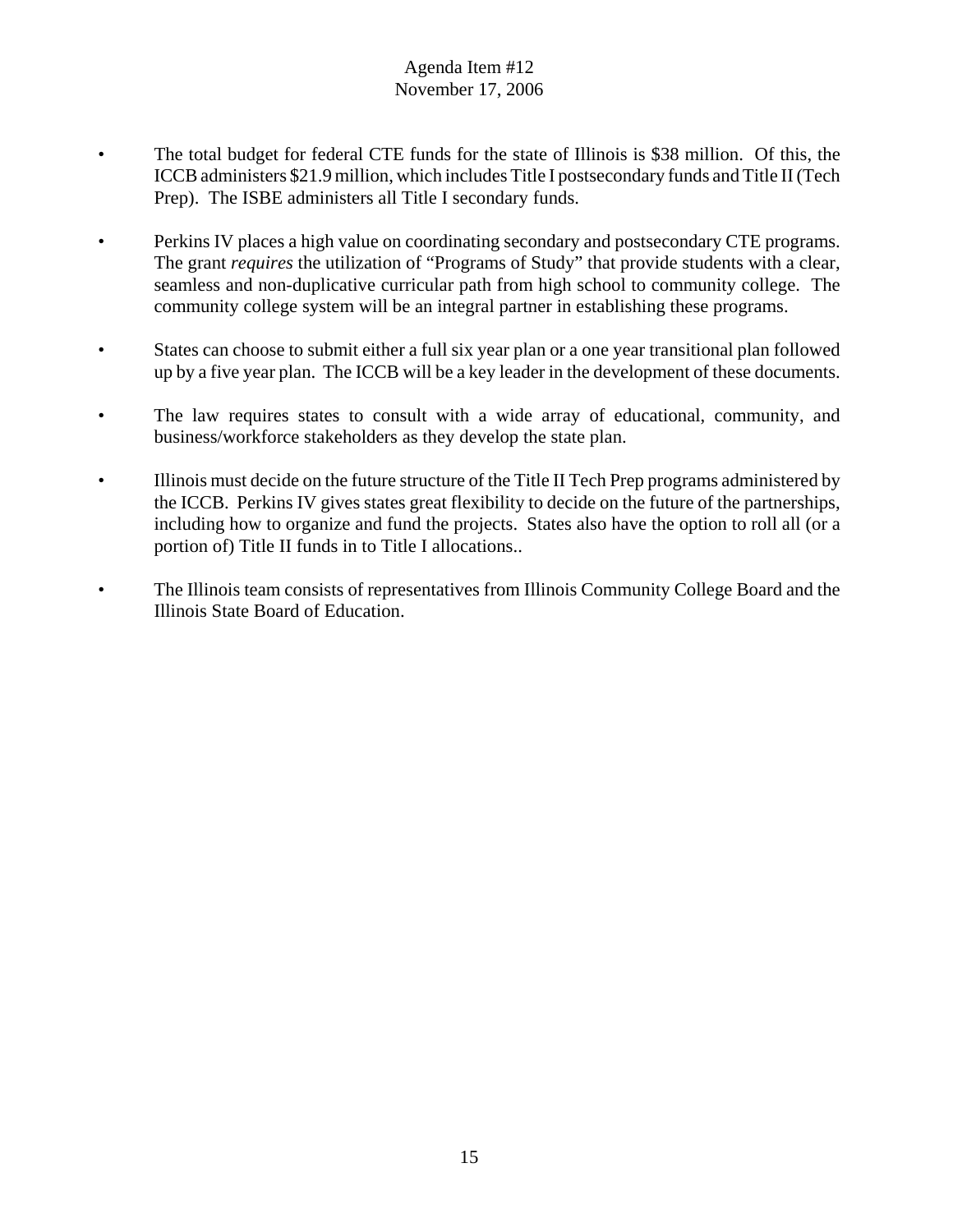Illinois Community College Board

# **ILLINOIS COMMUNITY COLLEGE SYSTEM PERFORMANCE REPORT FOR FISCAL YEAR 2006**

U.S. Secretary of Education Margaret Spelling recently spoke about the responsiveness of community colleges to local needs and the significant role community colleges have in meeting the demands of the 21st Century workforce by providing postsecondary education, training, and skills enhancement.

For a long time, the importance of community colleges was overlooked in Washington, DC. Politicians would talk about America's higher education system only in terms of four-year colleges and universities. Those days are over. . .

Back in Texas . . . I saw firsthand how community colleges bob and weave to respond to the needs of a changing economy and prepare students for new opportunities and better jobs. Austin Community College has a saying: 'Start Here. Get There.' And that's exactly what community colleges do for millions of Americans of all ages and backgrounds every year. They set them on the road to promising new careers and further education. And in today's global economy, that mission is more important than ever. " Press Release Secretary Spellings Delivers Remarks to the Association of Community College Trustees in Orlando, FL, October 13, 2006. http://www.ed.gov/news/pressreleases/2006/10/10132006.html

Relatedly, a little over a year ago, the U.S. Secretary of Education's Commission on the Future of Higher Education was created to, "Develop a comprehensive national strategy for postsecondary education that will meet the needs of America's diverse population and address the economic and workforce needs of the country's future." The Commission's final report entitled, *A Test of Leadership: Charting the Future of U.S. Higher Education* was issued in September, 2006. A key Commission recommendation calls for greater accountability and transparency of higher education

information. The externally attached Illinois Community College System Performance Report for Fiscal Year 2006 provides comparative accountability information built around the priorities of Illinois higher education. The Performance Report is structured around the policy areas in the Board of Higher Education's *Illinois Commitment* and the complementary pledges of the *Promise for Illinois* which is the statewide strategic plan for community colleges.

The Illinois Community College System Performance Report is structured around the policy areas in the Board of Higher Education's *Illinois Commitment* and the complementary pledges of the *Promise for Illinois* which is the statewide strategic plan for community colleges.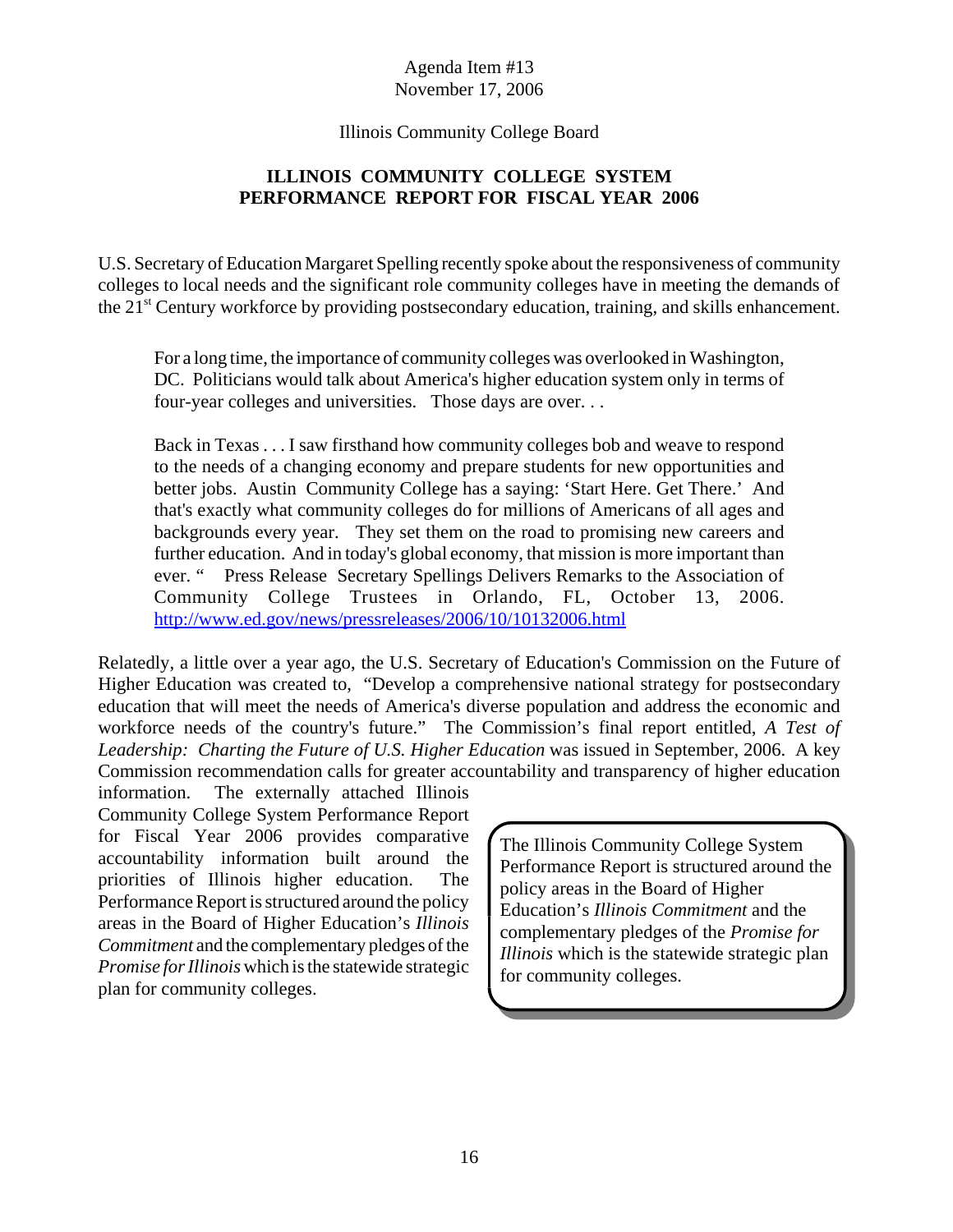The Policy Areas for the *Illinois Commitment* include:

- $\bullet$  Economic Growth Higher education will help Illinois sustain strong economic growth through teaching, service, and research
- ' P-20 Partnerships/Teaching and Learning– Higher education will join elementary and secondary education to improve teaching and learning at all levels.
- ' Affordability No Illinois resident will be denied an opportunity for a college education because of financial need.
- ' Access and Diversity Illinois will increase the number and diversity of residents completing training and education programs.
- ' High Quality Illinois colleges and universities will be accountable for providing high quality academic programs and the systematic assessment of student learning outcomes while holding students to ever higher expectations for learning and growth.
- ' Accountability and Productivity Illinois colleges and universities will continually improve productivity, cost effectiveness, and accountability.

Illinois community colleges pledge to provide:

- ' High Quality Emphasize high quality in all programs, services, and operations.
- ' Affordable Access Deliver accessible and affordable learning opportunities for all residents of Illinois.
- ' Competitive Workforce Address workforce and economic development needs with flexible, responsive, and progressive programs.
- Effective Transitions Offer rigorous courses, programs, and services designed to enable students to transition from one learning environment and level to another.
- ' Enhanced Adult Education Enhance Adult Education and Literacy programs necessary for individuals and families to have high quality standards of living in Illinois.
- Services for Student Success Provide programs and services to assist students succeed in their educational endeavors.

In an effort to more closely measure progress toward these goals and pledges, three levels of indicators were developed by the Performance Indicator Advisory Committee:

- Statewide Indicators assess the performance of Illinois' system of higher education as a whole;
- ' Common Institutional Indicators related to the statewide goals for higher education and reported on by all institutions, and;
- ' Mission Specific Indicators which pertain to each institution's unique role and mission within the overall context of higher education's goals.

Similarities exist between the Performance Indicators for Higher Education project and the earlier Illinois Community College System Performance-Based Incentive System (PBIS). PBIS included both statewide measures and a district-based component with an overarching goal to improve teaching and learning.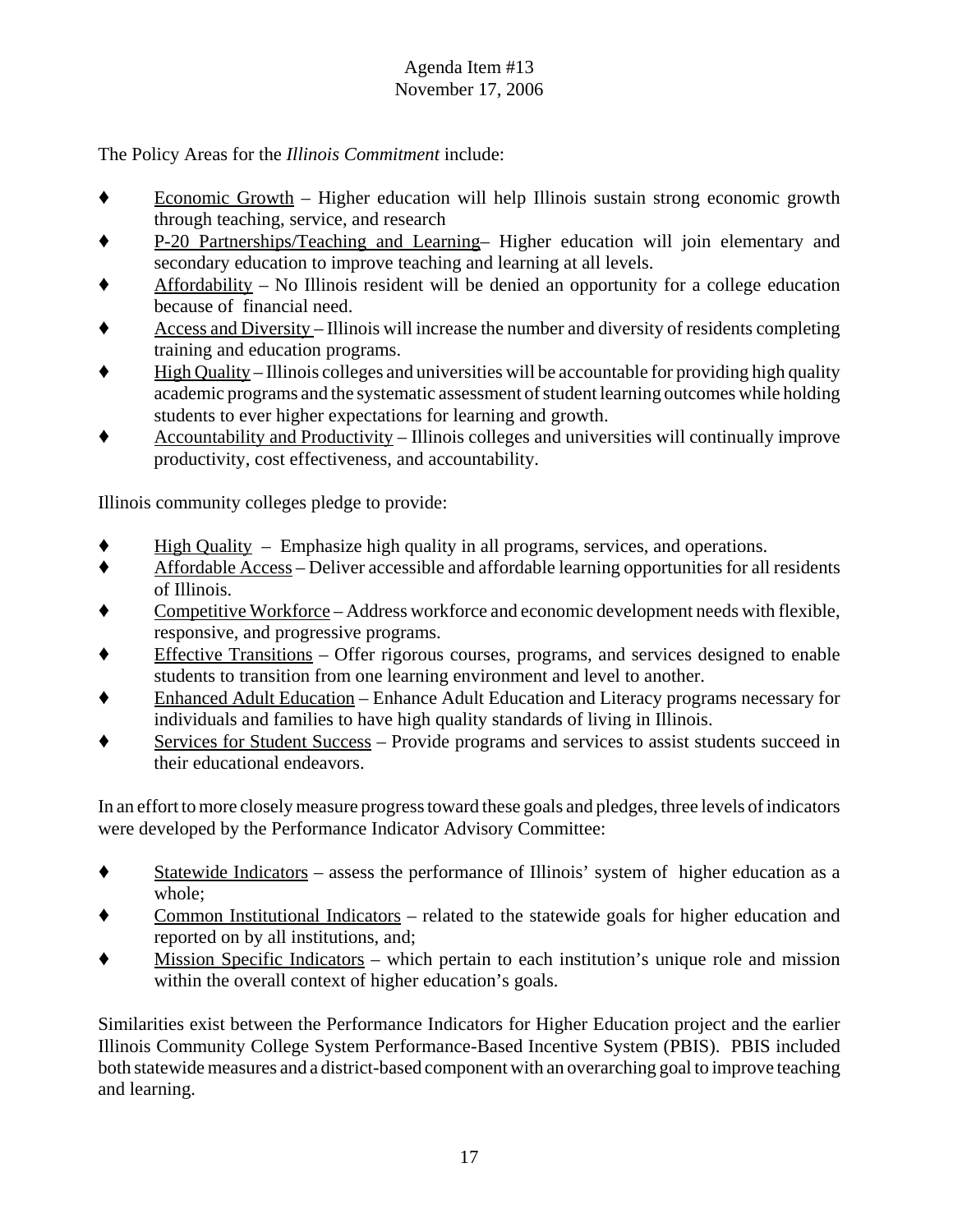For Illinois community colleges, the Performance Report builds on a series of ongoing and evolving complementary accountability and quality assurance initiatives.

The Performance Report is an additional accountability initiative to further document a series of important outcomes for Illinois higher education. The Performance Report builds on a series of ongoing and evolving complementary community college accountability and quality assurance initiatives. Comprehensive community colleges provide education and training to

address the diverse needs of the communities they serve. Measuring the array of courses, programs, and services provided requires a variety of complementary initiatives, including the Course and Program Approval Processes, Program Review, Recognition, Underrepresented Groups Reporting, Web Accessibility Reporting, Career and Technical Follow-up Study Reporting, the Transfer Assembly Transfer Rate Project, the Uniform Financial Reporting System, Unit Cost Study Reporting, and other financial reporting (e.g. Audits, the Comptroller's Office Public Accountability Initiative entitled Service Efforts and Accomplishments, Integrated Postsecondary Data System Reporting, Perkins Postsecondary Performance Measure Reporting, Workforce Investment Act Title I Outcomes Reporting, the National Reporting System for Adult Education and Family Literacy Performance Reporting, and others. Additionally, individual community colleges actively participate in regional institutional accreditation through the North Central Association and program specific accreditation. Accreditation processes provide an external peer review which documents the quality of their programs and services and identifies opportunities for further improvement.

**Attached Report Structure** – Annual narrative requirements have been strategically streamlined for this year's Performance Report. This approach allows colleges to focus on a targeted number of policy areas and provides some lead time for new initiatives to be formulated and implementation to begin. For the current report,

While **narrative reporting** is targeted on two policy areas, annual performance indicator data reporting is required across all six areas.

the narrative focus is on two policy areas: **High Quality (Area 5) and Accountability and Productivity (Area 6)**. While narrative reporting is targeted on two policy areas, annual performance indicator data reporting is required across all six areas.

To limit the data burden on the colleges, Illinois Community College Board (ICCB) staff furnished as much of the requested data as possible using regularly scheduled state data submissions. This approach eliminates duplicative reporting and recognizes ongoing college efforts to provide complete and accurate information in state submissions throughout the year. College officials included data and analysis for all applicable common institutional and mission-specific measures in locally prepared Performance Reports.

For the two policy areas where colleges supplied narrative information for this year's Performance Report – **High Quality and Policy (Area 5) and Accountability and Productivity (Area 6)** – information is furnished highlighting Selected 2006 Accomplishments and Challenges, 2007 Plans, analysis of statewide and common measures, and analysis of selected mission-specific indicators.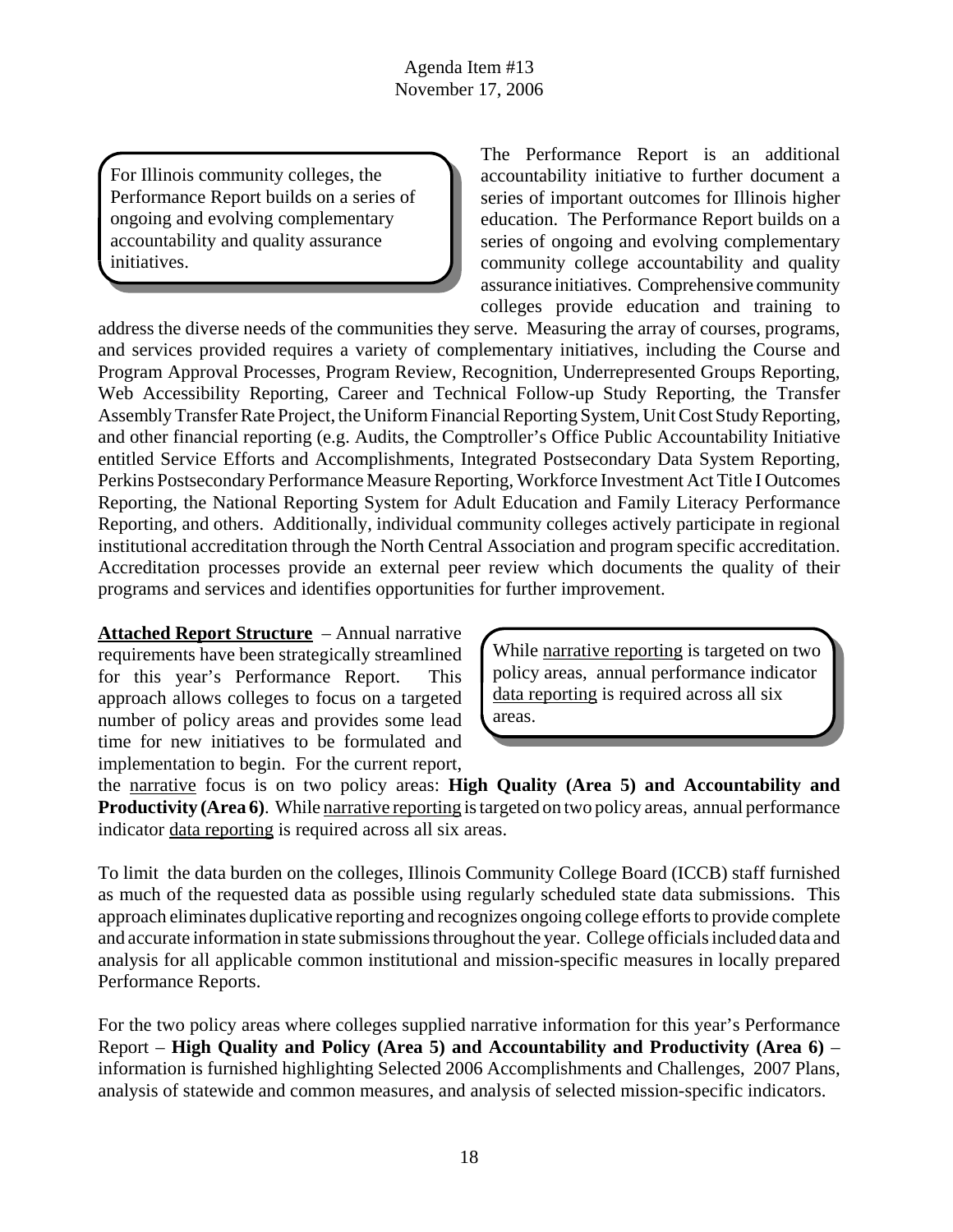For the remaining four policy areas – **Economic Growth (Area 1), Teaching and Learning Partnerships with P-12 Education (Area 2); Affordability (Area 3), and Access and Diversity Area 4)** – statewide and common measures and selected mission-specific indicator data and analysis are furnished. Information on goal setting at the local level in all policy areas is provided in Appendix B of the externally attached report.

To provide context, external benchmarks and points of reference are cited whenever possible when reporting on indicators. The latest available statewide and comparative data are used in the report. As anticipated, for Mission-Specific reporting, the colleges chose a wide variety of performance indicators to focus on in their reports. Mission-specific indicators provide colleges with an opportunity to highlight selected aspects of their roles within the overall context of higher education. Mission-Specific indicators being measured are identified for each community college in Appendix A of the externally attached report.

Through the development of the annual Performance Report, colleagues within and across institutions and at the state level take the opportunity to review and document accomplishments and progress achieved over the past year, enumerate challenges, and formulate plans to make additional progress. The collaborative campus wide self examination undertaken at the local level to create the institutional report is an essential part of the process. The externally attached report includes detailed information on each Policy Area.

In a November 2006 presentation, the U.S. Secretary of Education spoke about the challenges facing American postsecondary education.

'College students are... competing for the first time with very bright, ambitious people all over the world who are... anxious to get their share of the largest and most successful (U.S.) economy in the world.'

To succeed in our ever-changing, ever-flattening world, students need critical thinking and problem-solving skills — the kind that our higher education system has always excelled at providing. At the same time, we're counting on institutions to adapt and grow to serve more students of every age and background... because it's not just the world that's changing; our nation is changing, too. And we must ensure that higher education is keeping pace . . .

We must continue this national dialogue on how we can strengthen higher education to best meet the needs of our students in the 21st century. Our aim is simply to ensure that in a new era of global competition, higher education remains the path to the American dream, and that more Americans have access to it. Nearly two-thirds of all high-growth, high-wage jobs created in the next decade will require a college degree; a degree only one-third of Americans have. (For example) unlike when I was growing up, you now need a high school diploma and a couple of years of college to succeed as a mechanic or plumber or electrician.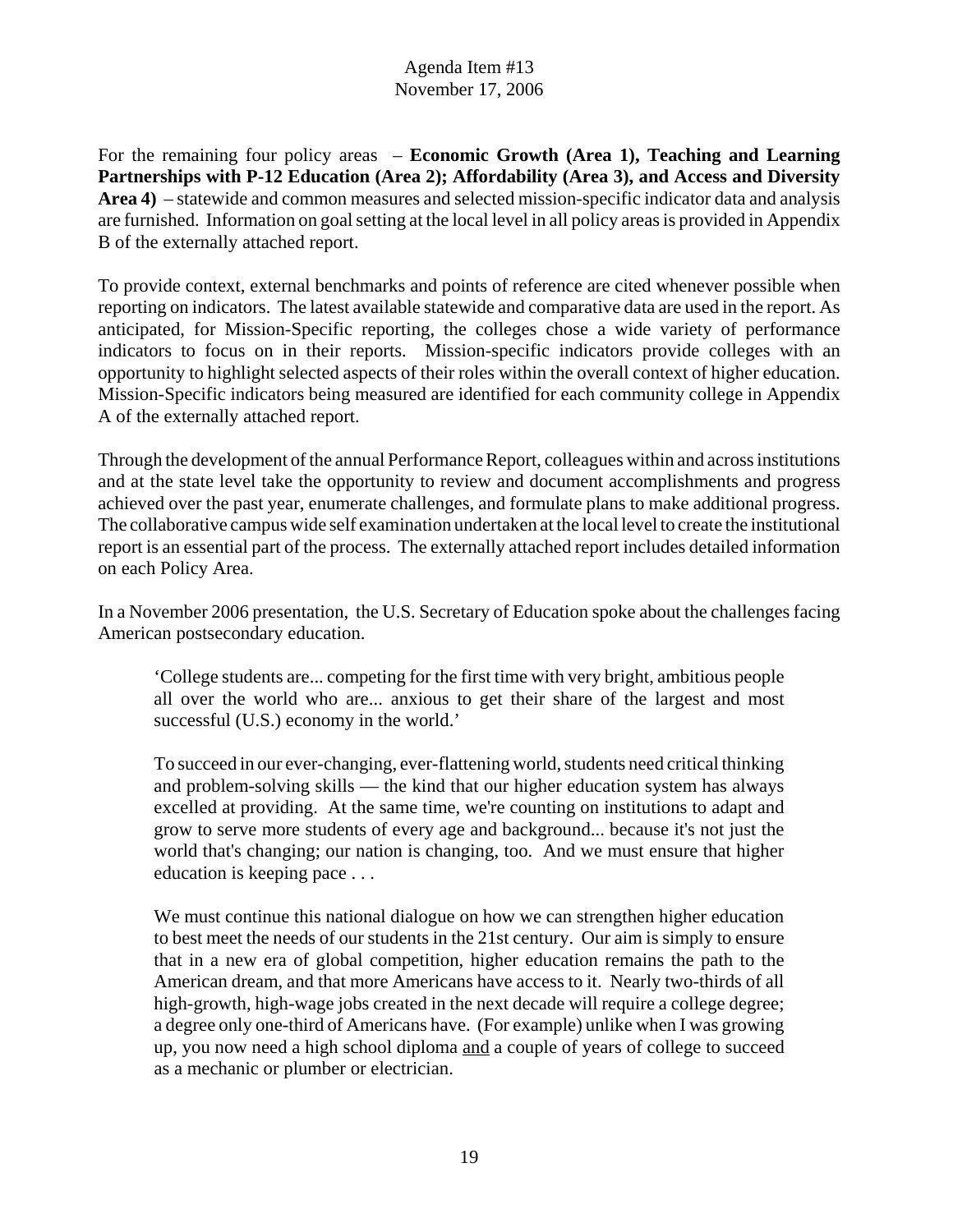http://www.ed.gov/news/pressreleases/2006/11/11022006.html Press Release, Secretary Spellings Delivered Remarks at National Postsecondary Education Cooperative Symposium on Student Success in Washington, D.C. November 2, 2006.

In the same presentation, the U.S. Secretary of Education also voiced concerns about affordability, the pace at which college costs are rising, time to degree, and the debt burden on students that can accompany the completion of postsecondary education. Community colleges can contribute to positively resolving some of these issues. Community colleges are known for offering access to affordable, high-quality postsecondary education. Due to the relatively low cost to attend, a student's debt burden can be reduced by pursuing their education at a community college. Overall, through fiscal year 2005, the number of degrees and certificates awarded by Illinois community colleges increased for six consecutive years (up 47.8 percent since fiscal year 2000) and there is room for further growth for individuals who want to complete a formal academic award. Community colleges are committed to continuously improving processes and outcomes.

Friedman, Leamer, and Spellings unanimously agree that postsecondary education is a key factor in achieving and maintaining a competitive advantage for individual Americans and the nation as a whole.

The U.S. Secretary of Education's comments on global competitiveness build on some of the central arguments contained in Thomas L. Friedman's best seller *The World Is Flat: A Brief History of the Twenty-first Century* (2006). Friedman argues that the world is becoming increasingly interrelated and the competitive playing field between industrial and emerging market countries is leveling. He enumerates

major political events, innovations, and companies that created forces that flattened the world marketplace. Noted University of California Los Angeles economist Edward E. Leamer, *A Flat World, A Level Playing Field, a Small World After All, or None of the Above?* (2006) disagrees with some of Friedman's assertions. However, Friedman, Leamer, and Spellings unanimously agree that postsecondary education is a key factor in achieving and maintaining a competitive advantage for individual Americans and the nation as a whole.

For Illinois to continue to compete successfully in the increasingly competitive global marketplace, Illinois higher education must rise to the challenges that are articulated in the U.S. Secretary of Education's Commission on the Future of Higher Education final report entitled, *A Test of Leadership: Charting the Future of U.S. Higher Education*. (2006). Nine out of ten Illinois community college graduates remain in the state after finishing college; therefore, community colleges are centrally important in positioning Illinois at a competitive advantage in the marketplace. Illinois community colleges are undertaking an Economic Impact Study to provide further documentation of the difference that a community college education makes for students and the communities which the colleges serve. The complete Community College Economic Impact Study will be released in calendar year 2007.

#### **INFORMATION ONLY**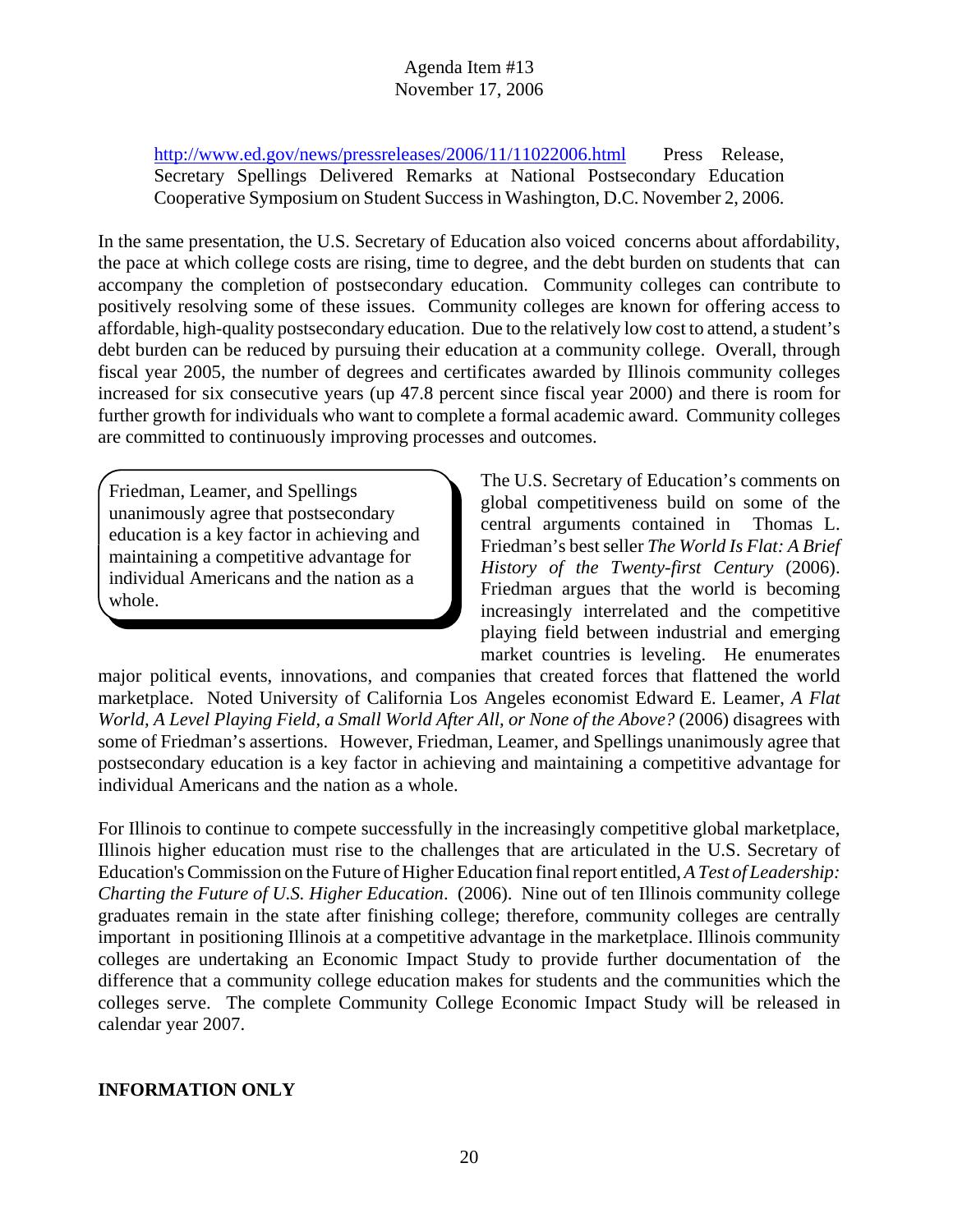## UNAPPROVED

Minutes of the  $366<sup>th</sup>$  Meeting of the Illinois Community College Board September 15, 2006 John A. Logan College 700 Logan College Road Carterville, Illinois

## Item #1 - Roll Call and Declaration of Quorum

Chairman Alongi called the meeting to order at 9:45 a.m. Roll call was taken with the following members present: Sarah Anderson, John Aurand, Marikay Hegarty, Dianne Meeks, Judith Rake, Jake Rendleman, Suzanne Morris, Guy Alongi, and non-voting member Addison Woodward. John Donahue, Angela Perez Miller, Bill Naegele and Rudolph Papa were absent.

## Item #2 - Announcements and Remarks by Guy H. Alongi, Chair

Chairman Alongi welcomed everyone to his home community college district at John A. Logan. His family and this college has had a long standing relationship going back to when his father served on the board and also served as Chairman in the early 70s. Looking back when he attended, John A. Logan has come along way. It is the fifth best ranked college in the Nation. On the behalf of the members of the Illinois Community College Board, he extended his congratulations on their fine accomplishments.

Guy extended his thanks to the President of John A Logan, Bob Mees, Trustees, Board of Directors, and the Foundation for their hospitality they have shown the members of the Illinois Community College Board during the visit.

The Chairman verbally recognized and welcomed the new student member Sarah Anderson to the Board.

\* \* \* \* \* \* \* \* \* \* \* \*

President Bob Mees, of John A. Logan College, gave a brief welcome to the Board. He praised the members and staff of the ICCB on their hard work that brought the Illinois Community College System to be the best in the country.

The college provided the ICCB members and staff with a tour of a part of the campus and a book about the history of the college called **Blackjack**. Lunch will be provided following the meeting.

President Mees mentioned ICCB member Jake Rendleman is a current trustee for John A. Logan College, and Dianne Meeks, also an ICCB member, is a longtime friend of the college.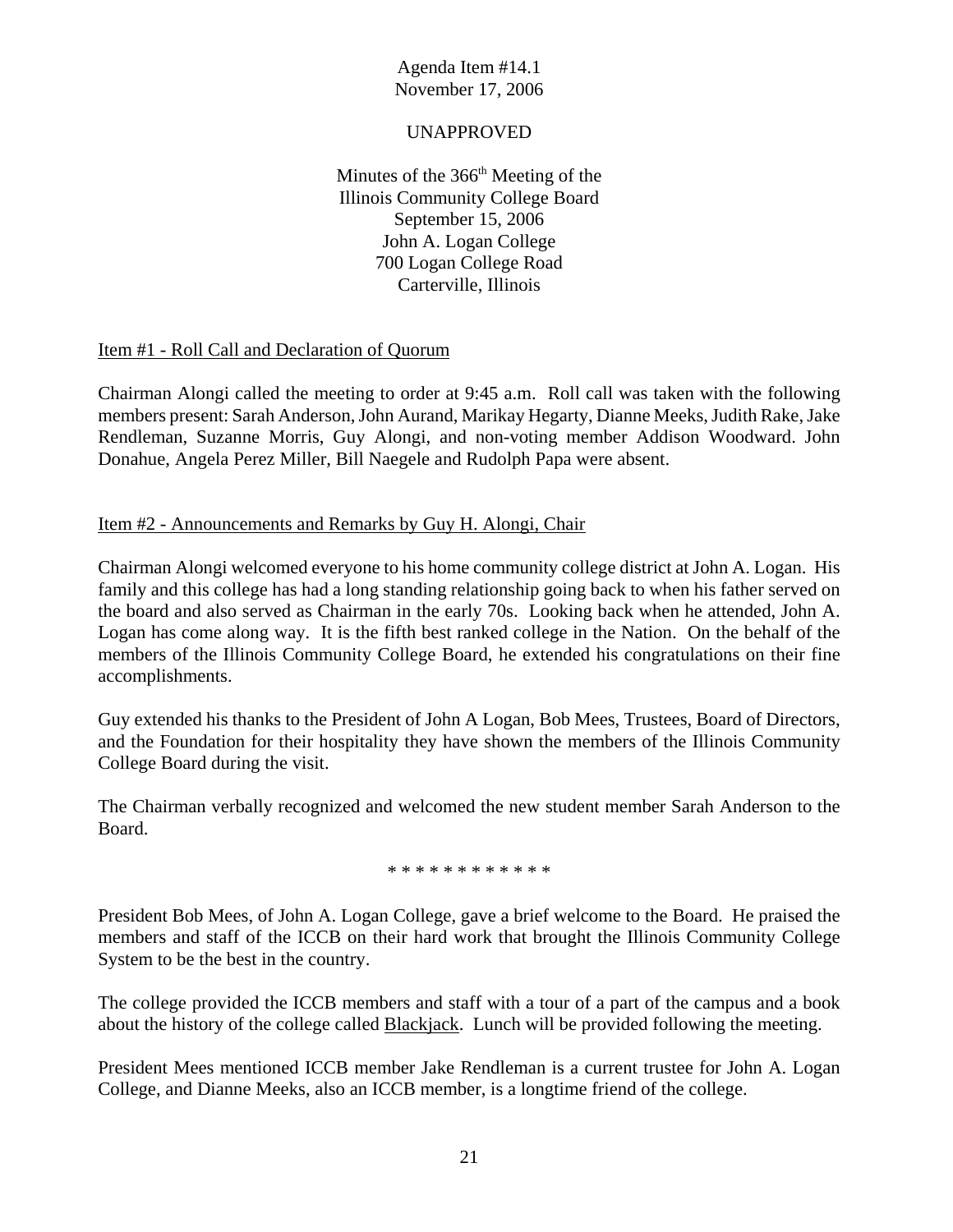\* \* \* \* \* \* \* \* \* \* \* \*

Chairman Alongi stated he is a member of the Illinois Board of Higher Education board. He will be unable to attend the meeting in October; therefore, Suzanne Morris will be attending in his place.

#### Item #3 - Board Member Comments

Judy Rake stated she is a member of the Midwest Higher Education Cooperative, and has been attending their meetings. In November, they will be sponsoring a Special Summit on the Spelling's Commission on Higher Education. They are also working on a Student Exchange Program, which Judy is trying to involve the State of Illinois to participate.

Jake Rendleman commented on the cost of textbooks for the students attending the community colleges. He suggested the board be more involved in trying to solve this issue. Chairman Alongi then advised student member Sarah Anderson to take Jake's comments back to the Student Advisory Committee and try to form a task force to review this problem. The task force can be made up of students, trustees, presidents, and members the ICCB board.

John Aurand also extended his thanks to the college for their wonderful hospitality during this visit. He commented on the union negotiations the ICCB staff is involved in internally. They are moving along quite well. Geoff Obrzut, President/CEO, and Ellen Andres, Chief Operating Officer/Human Resources, have kept him well informed. The rest of the members will be updated in the Executive Session later.

#### Item #4 - Revision of ICCB Meeting Dates **(Possible ACTION)**

The following dates have been switched from meeting on Friday to meeting on Monday, which is a request from the Board members at the Board retreat held on June 8, 2006.

Sue Morris made a motion, which was seconded by Jake Rendleman, to approve the following new Illinois Community College Board meeting calendar:

| January $22nd$ | 9:00 a.m. - ICCB Office, 401 East Capitol Avenue, Springfield |
|----------------|---------------------------------------------------------------|
| March $26th$   | 9:00 a.m. - Southwestern Illinois College, Belleville         |
| May $14th$     | 9:00 a.m. - Illinois Central College, Peoria                  |
| June $8th$     | 9:00 a.m. - ICCTA - Chicago                                   |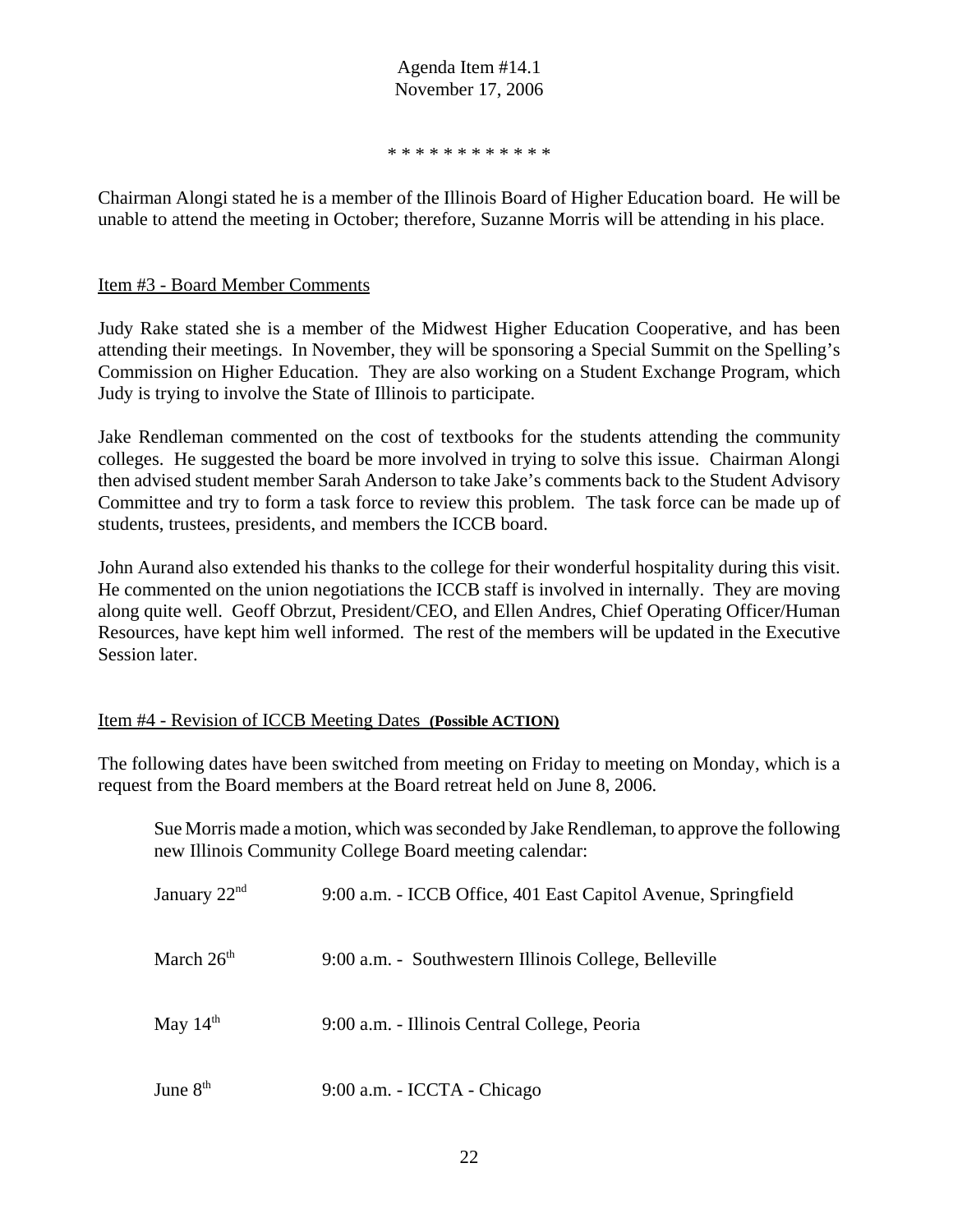| July $16th$                                                                  | (Subject to Call)                                             |  |  |  |
|------------------------------------------------------------------------------|---------------------------------------------------------------|--|--|--|
| September $10th$                                                             | 9:00 a.m. - ICCB Office, 401 East Capitol Avenue, Springfield |  |  |  |
| November $5th$                                                               | 9:00 a.m. - Parkland College, Champaign                       |  |  |  |
| December $7th$                                                               | (Subject to Call)                                             |  |  |  |
| The motion was approved by unanimous voice vote. Student advisory vote: Yes. |                                                               |  |  |  |

\* \* \* \* \* \* \* \* \* \* \* \*

Sue Morris requested in the future calendars to schedule a Board meeting at the outside districts of Chicago.

John Aurand suggested to have a Board meeting at the Joliet Junior College.

Chairman Alongi stated if Parkland is unable to host the meeting on November 5<sup>th</sup>, the Board would accept Sue Morris' suggestion.

## Item #5 - Nomination of Vice Chair **(ACTION)**

The Chairman opened up the floor for nominations for Vice Chair of the Illinois Community College Board.

John Aurand made a nomination, which was seconded by Marikay Hegarty, to appoint Suzanne Morris as Vice Chair.

\* \* \* \* \* \* \* \* \* \* \* \*

Jake Rendleman made a motion, which was seconded by Judy Rake, to close the floor for nominations.

The motion was approved by unanimous voice vote. Student advisory vote: Yes.

\* \* \* \* \* \* \* \* \* \* \* \*

Marikay Hegarty made a motion, which was seconded by Jake Rendleman, to approve John Aurand's nomination to appoint Suzanne Morris as Vice Chair of the Illinois Community College Board.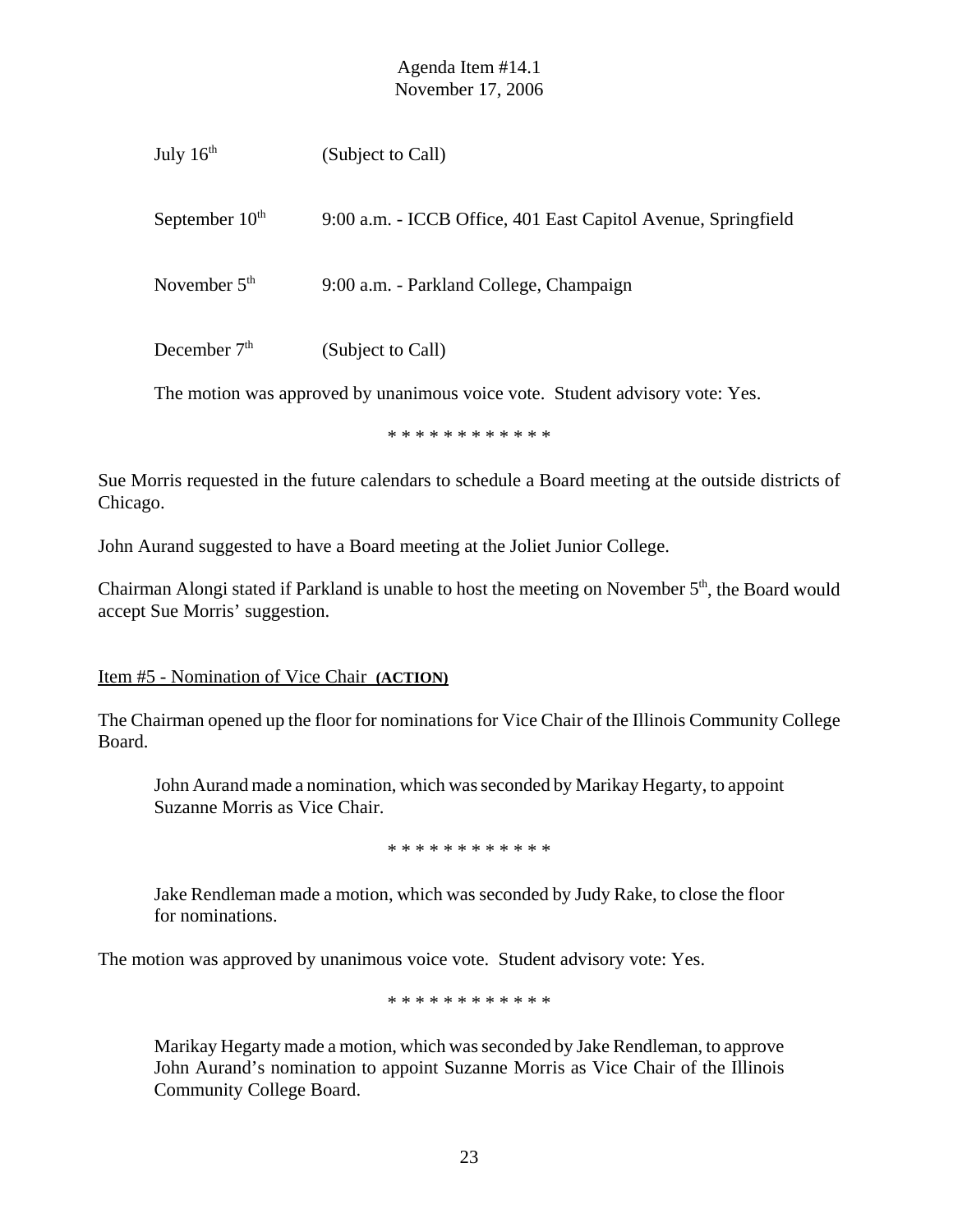The motion was approved by unanimous voice vote. Student advisory vote: Yes.

Suzanne Morris will remain the Vice Chair for another year.

## Item #6 - Committee Reports

## Item #6.1 - Adult Education & Family Literacy Committee

Marikay Hegarty reported the GED Testing Conference will be held on October 31 in Peoria. This is the first conference being held while under the Illinois Community College Board. There will be between 100 and 130 people attending including people from the Regional Offices and testing representatives.

Adult Education council members completing their two-year terms were recognized for their service on the council at the August 2006 Adult Education and Family Literacy Administrators Meeting. Those recognized included: Gail Fox Adams, Howard Area Community Center; Helen Richardson, Literacy Chicago; Evelyn Santana, Spanish Coalition for Jobs, Inc.; Tanya Thomas, World Relief DuPage/Aurora; Jay Brooks, Rend Lake College; James Darden, Shawnee Community College; Christy Post, Heartland Community College; Marcy Thompson, College of Lake County; Judy Bates, Regional Office of Education #40; Ruth Sutton, Township High School #113; Rosella Wamser; St. Clair County Regional Office of Education; Raemarie Oatman, CIAESC-Service Center Network; Laurie Martin, ITESOL; and Vicki Hinkle, IACEA Past President.

The Adult Education team would like to welcome a new member to our staff. Jay Brooks is the new Associate Director for Adult Education and Family Literacy- Regional Program Support Specialist for Region II of the state.

The Adult Education Advisory Council will hold its first meeting for FY2007 on September 28, 2006 in Bloomington, IL.

#### Item #6.2 -Budget and Finance Committee

Sue Morris reported the meeting was pretty routine. There was not much discussed about the regular finances. The ICCB fiscal year 2006 final statements and the first quarter of fiscal year 2007, Agenda Items 15.1 and 15.2, are included for review and will be voted on.

The Committee reviews expenditures from nine funds. In fiscal year 2006, the Board distributed more than \$392.5 million dollars to the system.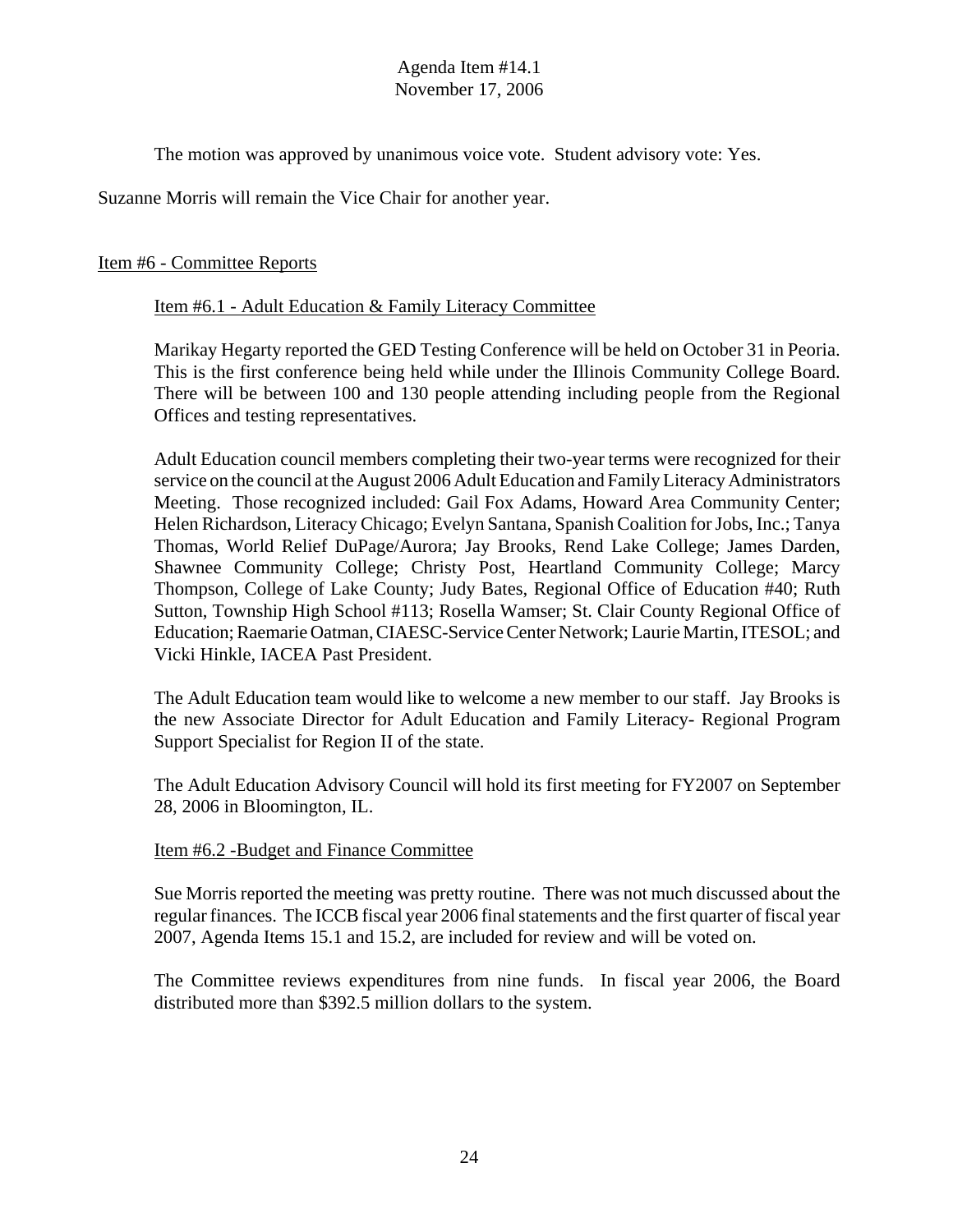#### Item #7 -President/CEO Report

Geoff Obrzut, President/CEO of the Illinois Community College Board, thanked Bob Mees, President of John A. Logan College, and their board for the wonderful hospitality they have shown.

He announced in a 2006 Ranking Report Card formed by the National Center for Policy and Higher Education, Illinois moved up from #8 to #5 on Student Preparation, Participation, and Degree Completion. However, Illinois was ranked one of the lowest on affordability. A copy of the report was handed out to the Board members.

ICCB staff have been involved with two grants; one is with the Joyce Foundation and Women Employed, focusing on postsecondary education and training. A letter of intent was sent in July to apply for this grant. The ICCB staff will keep the Board updated on the process of this grant.

Staff members are also working on another grant offered by the U.S. Department of Labor Employment and Training Administration. It is for a Community Based Job Training Grant Program. This provides money for Workforce Training for high demand industries. ICCB is very involved and will keep the Board updated.

The ICCB is happy to announce they have a partnership with the Rotary Club for the GED Connection. There will be GED tapes that will be aired on October 2, at 1:00 and 11:30 p.m. It will air in the Peoria viewing area, which involves Decatur as far west as Quincy and as far south as Lewis and Clark. At the end of the broadcast, the 800 hotline number, which is set up for students to call in and be connected with an Adult Education program, will be announced.

The labor negotiations between ICCB and IFT are going well. So far, eleven (11) of the twenty-one (21) proposals have been tentatively agreed to. The Board will be going in to Executive Session around 11:00 a.m. to discuss in more detail. The ICCB lawyer, Steve Bochenek, will be joining by conference call. Hopefully, the contract will be agreed on by both parties by the end of this year.

There has been a group of staff members set up to start improving the ICCB website. It is moving along nicely. Randy Barnette, Vice President for External Affairs, will be discussing it in more detail during his report.

Geoff announced he testified at the first HJR 122 Joint Task Force meeting held on September 6 in Chicago. There will be a total of four meetings. The next meeting will be on October 4 at the ICCB downtown office in Springfield. Randy Barnette will go in to more detail during his report. Hopefully, some positive outcomes will be provided by the task force in their final report.

Geoff handed out an article in the Sun Times regarding students who were upset they could not afford to attend a four-year university. Geoff sent a letter in to the Sun-Times replying to the article. He specified why it is more effective to attend a community college.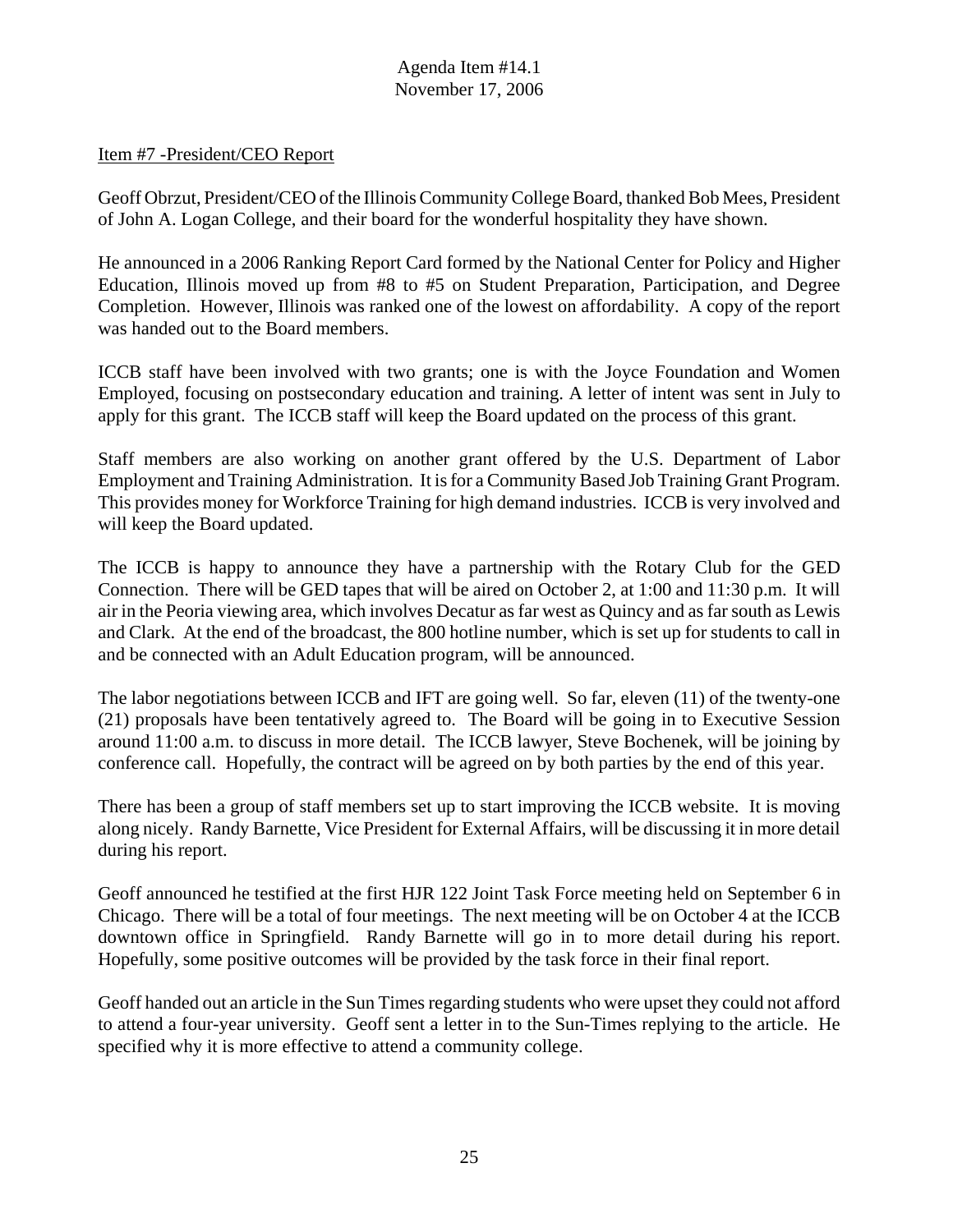#### Item #8 - Advisory Organizations/Foundation Reports

#### Item #8.1 - Illinois Community College Trustees Association

Mike Monaghan, Executive Director of the Illinois Community College Trustees Association, thanked the John A. Logan President Mees and Board of Trustees for their hospitality during this trip.

Mike announced there will be an ICCTA meeting on September 29 in Springfield. A Seminar on Ethics Training will be included. The next meeting will be held in Chicago on November 10th.

The HJR 122 Task Force had their first meeting at the beginning of this month in Chicago. There are five Trustees appointed to the task force; Kathy Wessel from College of DuPage, Rev. Albert Tyson from City Colleges of Chicago, Jim Beasley from Kaskaskia, Richard Roehrkasse from Southwestern Illinois College, and Rich Anderson from Lake Land.

A task force has been formed to explore the idea of the employees of City Colleges of Chicago becoming members in the College Health Insurance Program. It is a health insurance program for all retirees of community colleges, and City Colleges of Chicago are the only members not involved. The Governor will appoint the members of the task force.

On Tuesday, September 29 or Wednesday, September 30 the Trustees Association will be filing a lawsuit in DuPage County against the Attorney General's opinion. This lawsuit will be asking the Attorney General to show cause how the Attorney General can demonstrate it's jurisdiction over the community college system with respect to the Ethics Act. The lawsuit will also ask to define which set of Ethics rules are the community colleges supposed to be abiding by, units of local government or state.

#### Item #8.2 - Adult Education and Family Literacy Advisory Council

Gay Graves, Adult and Family Education Director for the St. Clair County Regional Office of Education, reported the next meeting of the Adult Education Advisory Council will be on September 28, 2006 in Bloomington. Jennifer Foster and Gay Graves will meet with the committee chairs before the regular meeting to discuss the importance and flow of the meeting. There are 14 new members for '07. They represent the different geographic areas of our state and the different types of providers (community colleges, Regional Offices of Education, school districts, community based organizations and a professional development center). The Council will meet quarterly. The committees will decrease from five to four this year. The work force committee has been eliminated and it is now incorporated into the support services committee. One major priority this year will be transitions. There are transitions within programs: ABE to GED, ESL to ABE, and GED completions to college or vocational education.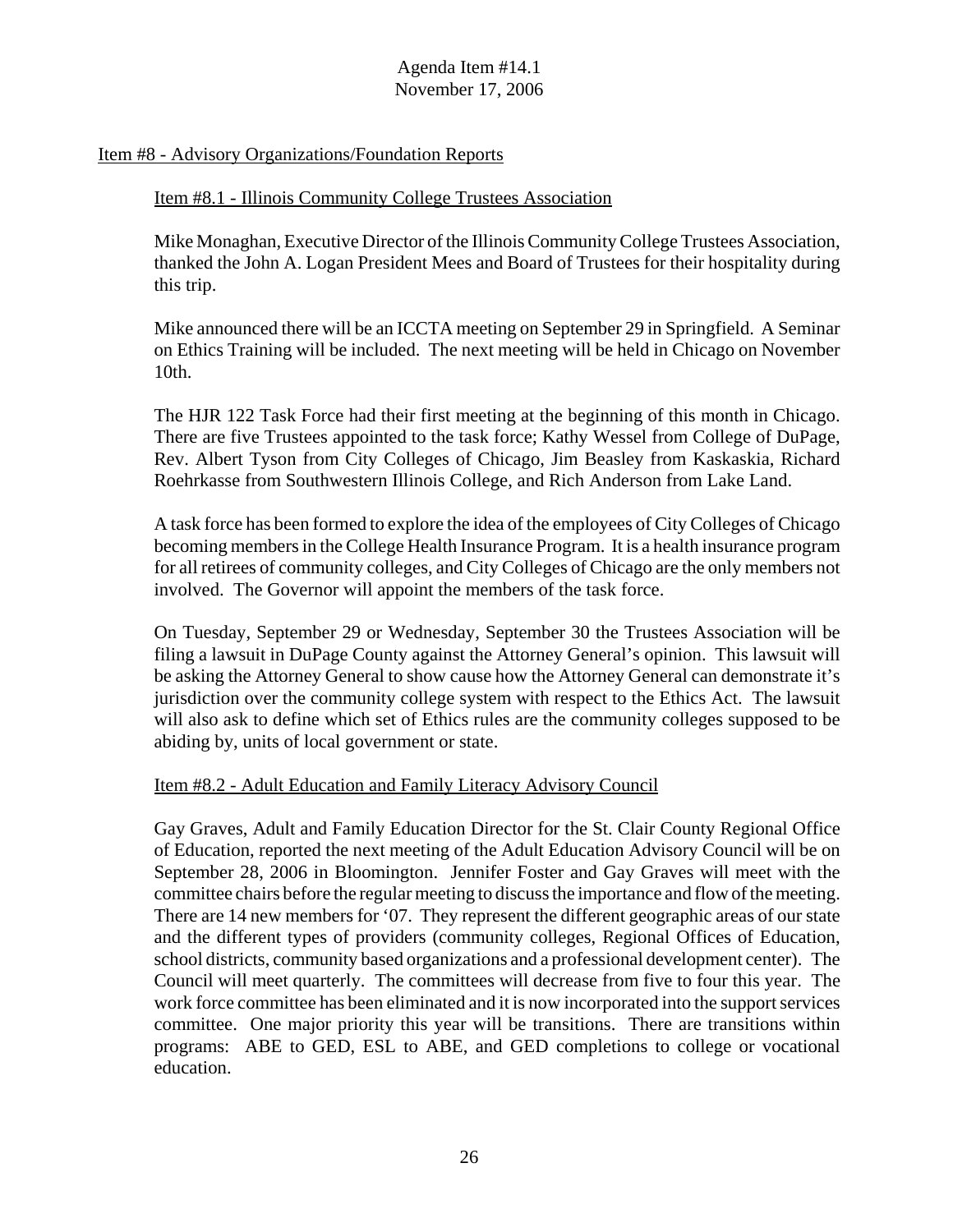#### Item #8.3 - Illinois Community College Faculty Association

Illinois Community College Faculty Association President, Kevin Weston reported the Executive Committee met for the first time this Fall at the ICCB downtown office in Springfield. The meeting was held to finish planning for the Teaching and Learning Excellence Conference that is held every year. This year's conference would be held at the President Abraham Lincoln Conference Center on August 12-13.

As a member of the HJR 122 Community College Task Force, Kevin stated the task force was a very wise idea. This is the time to look at the system and think about what we can do to improve it even more. Kevin thanked Chairman Alongi for appointing him to the task force.

The next ICCFA meeting will be held in Springfield on September 22 at the ICCB downtown office.

Suzanne Morris asked if the faculty members noticed a difference with the Veteran's coming home from the war and returning to the community college system?

Kevin responded: Personally, he has two to three Veteran's in his classes. They may receive assistance on campus from tutoring. Yes, faculty is seeing that, and the system should probably be looking in to more support services to help out.

#### Item #8.4 - Student Advisory Committee

Sarah Anderson, Student Board Member, stated they held their Student Leadership Institute meeting during the Summer. There was very good participation and had some good guest speakers. It was very beneficial.

The Fall semester has begun; therefore, classes are beginning.

The committee will meet at the end of this month to hold elections for new student officials as well as representatives to advisory committees.

#### Item #8.5 - Presidents Council

Dr. Keith Miller, President of Black Hawk College, thanked President Mees and the John A. Logan Board of Trustees for the hospitality during this visit.

The Executive Committee will start meeting with the University Presidents. The initial meeting will be immediately following the Illinois Board of Higher Education (IBHE) meeting.

Later this month, the Executive Committee President's Council will have their retreat in Springfield prior to the full council meeting.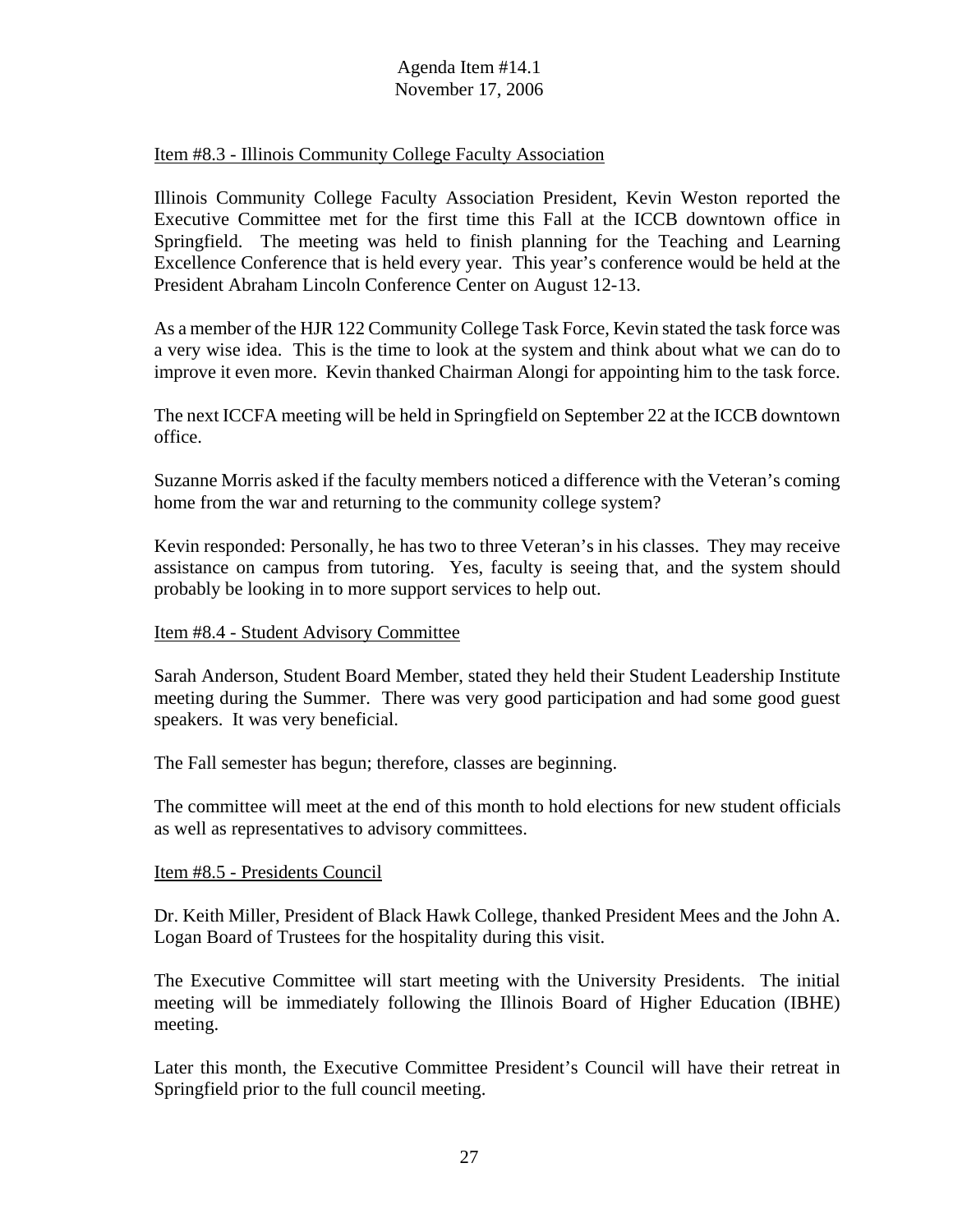Later in the semester they will be working with Geoff Obrzut and ICCB staff to look at the budget building process that is eventually submitted to the IBHE.

Earlier this month some of the officers of the President's Council, Geoff Obrzut, and Chairman Alongi met with John Filan, Governor's Office of Management and Budget, at his request. It was a good initial meeting. They hope there are additional meetings to discuss issues more in depth.

Dr. Miller touched on the first meeting of the HJR 122 Task Force meeting. He believes this is a good development and looks forward to the additional meetings ahead.

#### Item #8.6 - Illinois Community College Foundation Report

Ray Hancock, President of the Illinois Community College Foundation, reported on the construction of the new addition to the ICCB building. The Foundation Board approved the concept of expanding the building at their last meeting; however, they have decided to add a third and fourth floor to the current building. The detail planning will hopefully start in February 2007. The Foundation will begin taking bids in June 2007. Most likely, the building will be completed sometime in 2008.

Jake Rendleman asked what the rent would be for the ICCB to move in to this new space?

Ellen Andres responded that the rent ICCB is paying for the space out at Lincoln Land will go to renting this new space.

Also, the Foundation has formed the Illinois Community College Purchasing Consortium. It is exceeding all of their expectations. About forty (40) community colleges have passed resolutions stating they are able to participate in this consortium. Many of the colleges are using the resources, such as paper, wireless systems, food services, athletic equipment, and diplomas. Thirty-five (35) colleges participated in the spring.

This purchasing consortium has also made it a priority to come up with a business plan to help with the textbook issue. It will provide for a statewide textbook rental program for community college students; however, a few problems have emerged. For example, the college budgets are impacted on this if the students do not go through the college's textbook rental process, some faculty procedures would have to change, and the publishing companies would be affected. The Board will be updated as this issue progresses.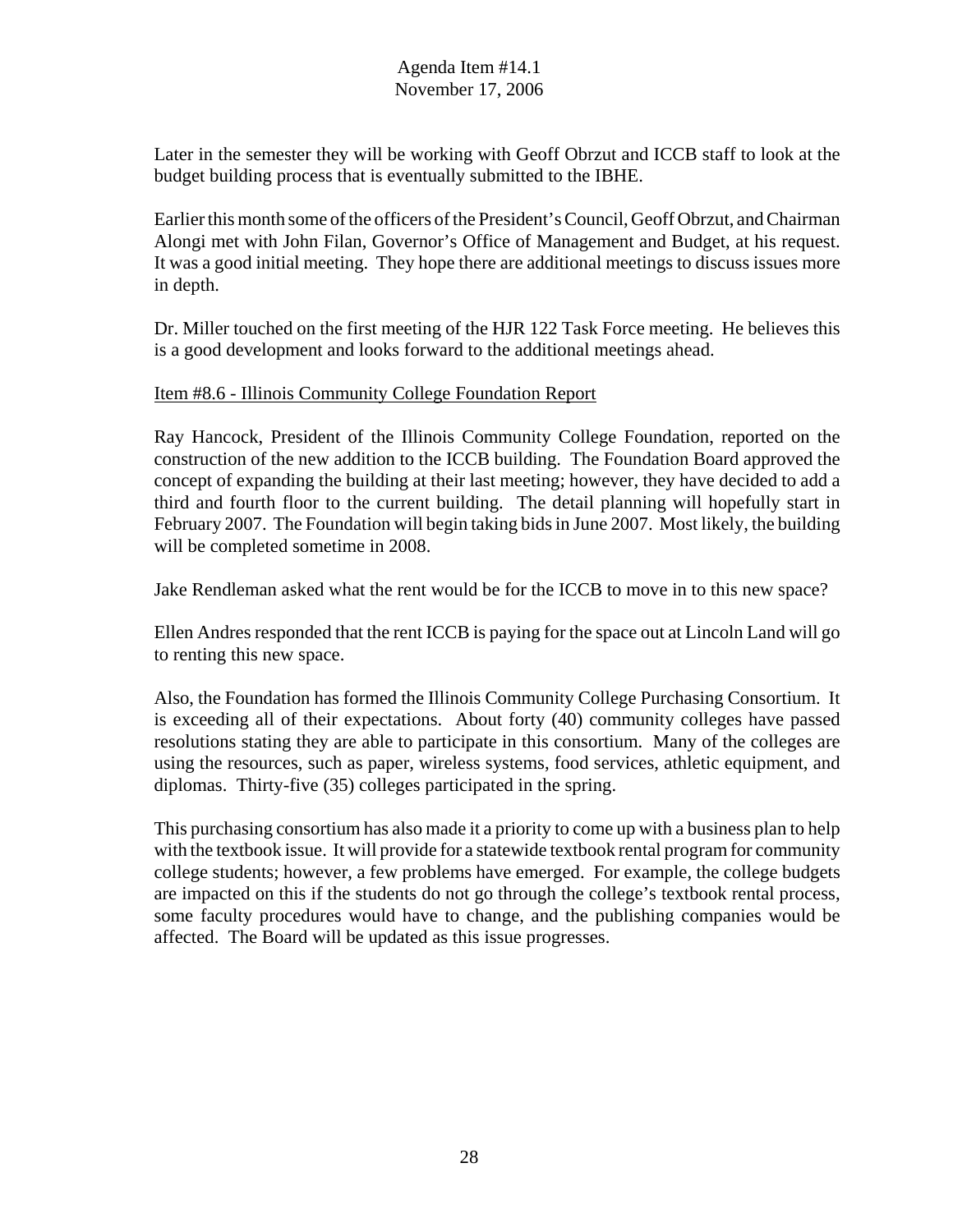Item #9 - External Affairs

#### Item #9.1 - Community College Task Force Update

Randy Barnette, Vice President for External Affairs, reported on the HJR 122 Community College Task Force meeting held on September 6, 2006. The task force was set up in order to review the Illinois Community College System and how it is working. There will be four total meetings, and their final report will include recommendations to help improve the system. There were a wide range of testimonies given at the first meeting, which included ICCB staff members Geoff Obrzut and Ellen Andres; Margaret Boehle, member of the Joliet Junior College Student Advisory Committee; David Pierce, who is retired and is also a member of the American Association of Community Colleges; Dr. Keith Miller, President of Black Hawk College; Dr. Claire Ollayos, from Elgin Community College; Kathy Wesman, Sociology faculty member for Waubonsee Community College; Greg Baise, from the Illinois Manufacturing Association; Dr. Wayne Watson, Chancellor of the City Colleges of Chicago; Sandra Saldana, from Morton College; and Terry Bruce, President of Illinois Eastern Community Colleges.

Randy ended his report by thanking all the staff who helped and worked so hard in pulling this task force and the meetings together.

#### Item #9.2 - ICCB Website Update

Randy Barnette introduced Todd Jorns, Senior Director for Instructional Technology, who gave a sneak preview of the new ICCB website. The website is still being developed, but will hopefully be completely up and running by October or November. There will be a complete Spanish version of the website that will be accessed through a click of a button. Once the website is completely finished, there will be an ICCB staff person assigned to constantly keep the website up to date.

#### Item #10 - Homeland Security Update

Preston Morgan, Senior Director for Workforce Development, reported the Illinois Community College Board and the Illinois Department of Commerce and Economic Opportunity in June 2006, issued a Request for Proposals for innovative approaches that would provide an immediate contribution to the homeland security industry in Illinois. There were twelve responses received from community colleges requesting a total of \$708,441. The Department of Commerce and Economic Opportunity through the Illinois Community College Board is making approximately \$200,000 available to fund the projects. Priority is being given to proposals that demonstrate a demand for homeland security related training and that addresses current or emerging workforce and professional skills needs in the homeland security industry. The proposals are being reviewed with grant awards to be announced in September.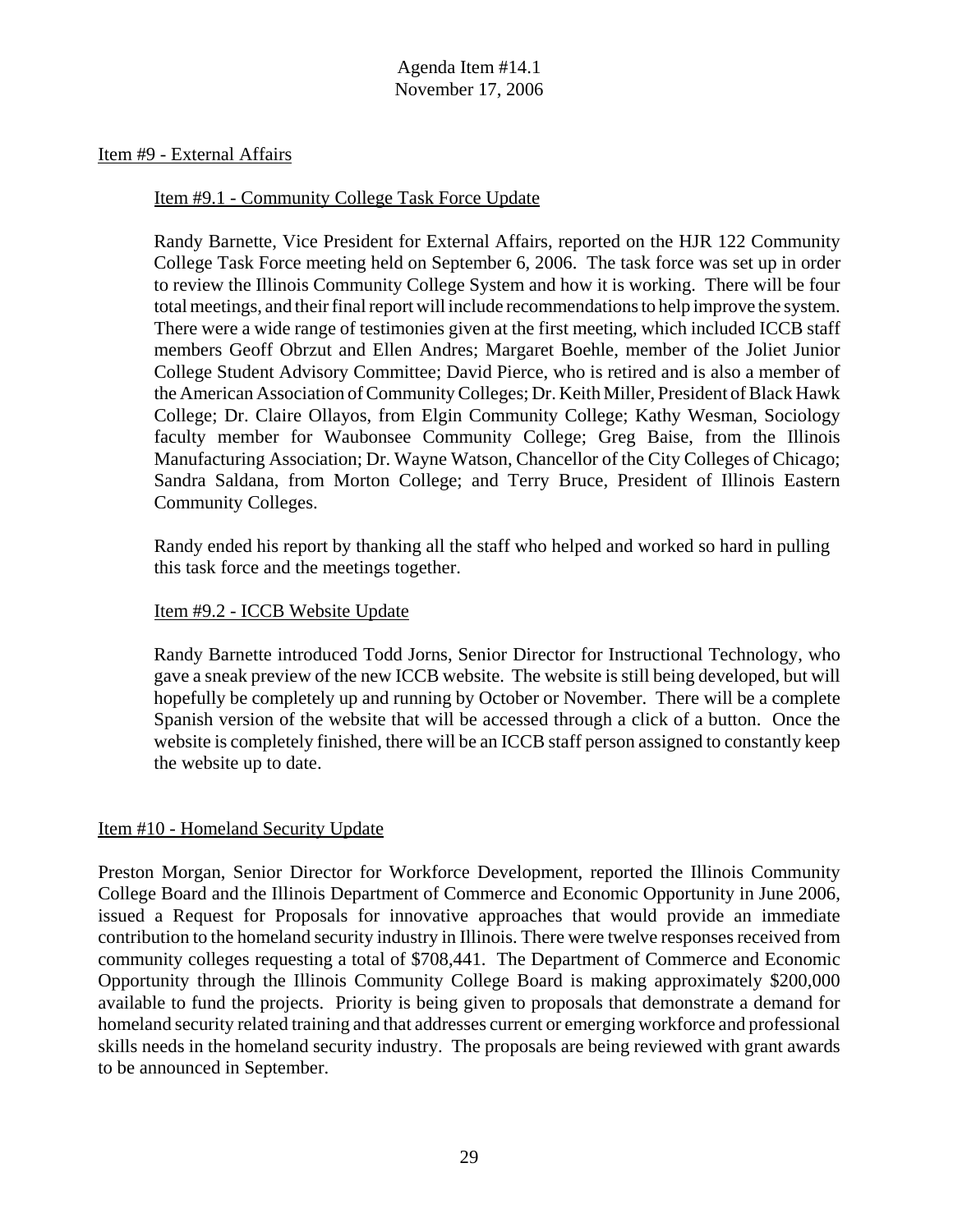The second Illinois Community College System Homeland Security and Emergency Response Institute will be held on February 21-22, 2007, at the Crowne Plaza Hotel in Springfield, Illinois. The Institute's goal is to create awareness of campus security issues; identify the connection between homeland security, emergency response, and workforce/economic development; and to promote the development and coordination of homeland security and emergency response instruction focusing on innovations to satisfy unmet needs. More information about the Institute will be available this fall.

Chairman Alongi announced there will be an Illinois Community College Board Homeland Security Campus Research Committee. Board member Marikay Hegarty and Rebecca Miller, from the FBI, will co-chair the committee. He asked Marikay to ask Larry Trent from the Illinois State Police to serve on the committee as well. The role of this committee will be to define and make recommendations to the Illinois Community College Board in the areas of Homeland Security and Campus Safety in general. Specifically the goals of the committee will be as follows:

- Establish Statewide Homeland Security Policy for all community colleges to follow that will set forth responsibility and guidelines to work with local, State, and Federal officials.
- Look at the preparedness of each of the 39 community colleges campuses statewide in case of a domestic or international terrorist attack.
- Survey community colleges current police security departments to determine if they are adequately trained.
- Make sure those supervising, Police Chiefs and Security Directors, have the common knowledge of Homeland Security and Campus Safety.
- Make recommendations as to who should be a direct supervision of those Chiefs and Directors.
- Where staff is found to be inadequately trained, the committee will make recommendations to the ICCB of ways to fund grants to these colleges for training.
- Make recommendations on technical assistance needs and continual education opportunities to insure that campus security departments are current with preferred practice of procedures.
- Establish a communication network to share effective practices and update information with college security personnel.

Below are some names of community college representatives who will be appointed:

- John A. Logan College Tom Horn
- Black Hawk College Richard Fiems
- **DuPage County** Mark Fazzini
- Joliet Junior College Pete Comanda
- Lincoln Land Community College No commitment yet
- Morton College Leonard Rutka
- Parkland College Von Young
- Southwestern Illinois College Mark Greene
- John Wood Community College Bill LaTour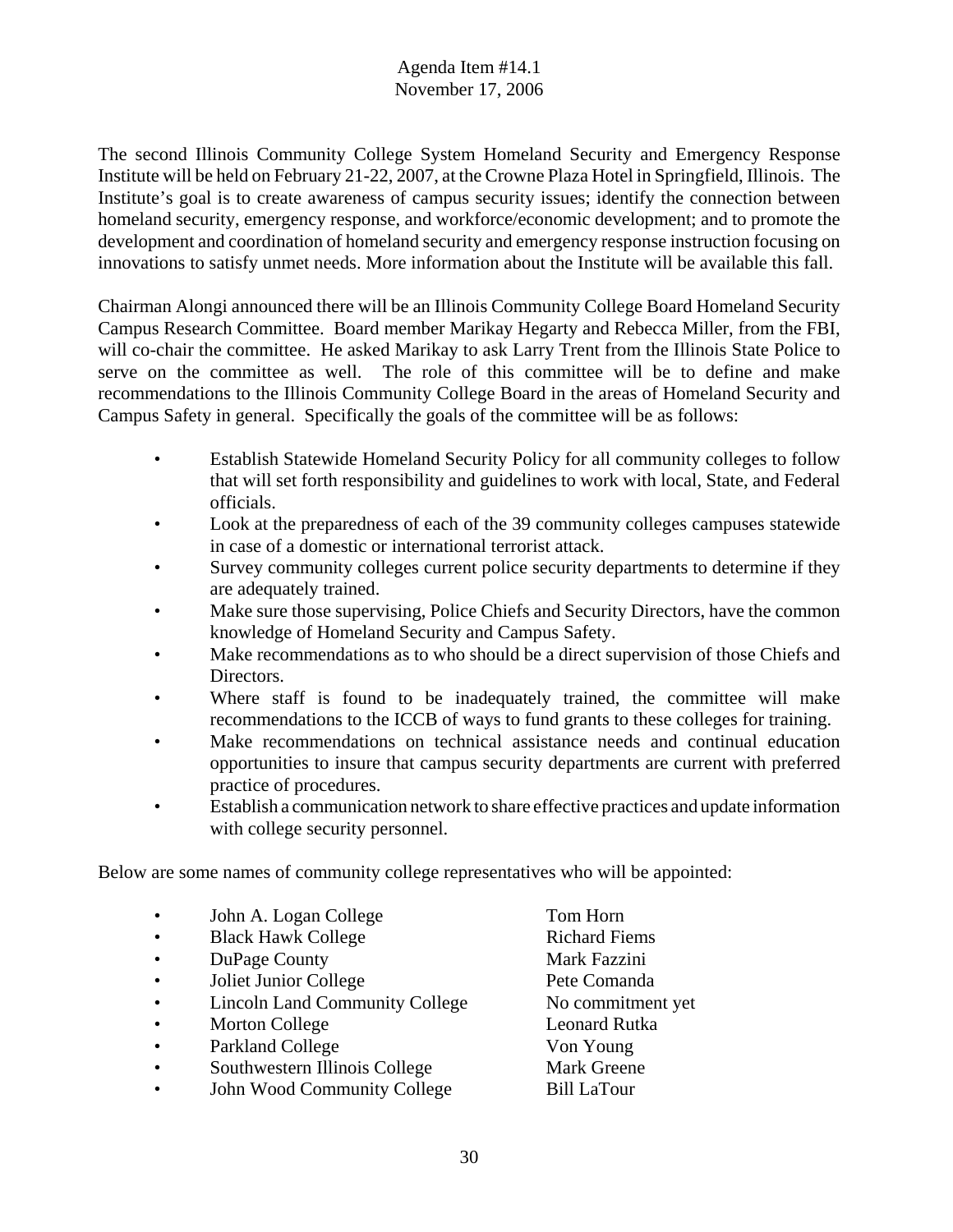There will be more representatives appointed at a later date.

## Item #11 -New Units of Instruction **(ACTION)**

John Aurand made a motion, which was seconded by Marikay Hegarty, to approve the following new units of instruction with the exception of WM Rainey Harper College, Emergency Management Systems:

## **PERMANENT PROGRAM APPROVAL**

Richard J. Daley College

- Community Health Care Worker A.A.S. degree (63 semester credit hours)
- < Advanced Community Health Care Worker Certificate (47 semester credit hours)

Heartland Community College

< Medical Transcription Certificate (34 semester credit hours)

Joliet Junior College

- Game Design & Development Certificate (39 semester credit hours)
- Global Supply Management Certificate (30 semester credit hours)

Lincoln Trail College

• Industrial Management A.A.S. degree (69 semester credit hours)

McHenry County College

- Digital Media A.A.S. degree (60-62 semester credit hours)
- Health & Human Performance A.A.S. degree (60 semester credit hours)

Moraine Valley Community College

• Associate of Arts in Teaching, Secondary Science (62 semester credit hours)

#### Rend Lake College

• Radiologic Technology A.A.S. degree (70 semester credit hours)

Richland Community College

• Entrepreneur Certificate (31 semester credit hours)

## **TEMPORARY PROGRAM APPROVAL**

College of DuPage

- Cosmetology A.A.S. degree (64 semester credit hours)
- < Cosmetology Certificate (46 semester credit hours)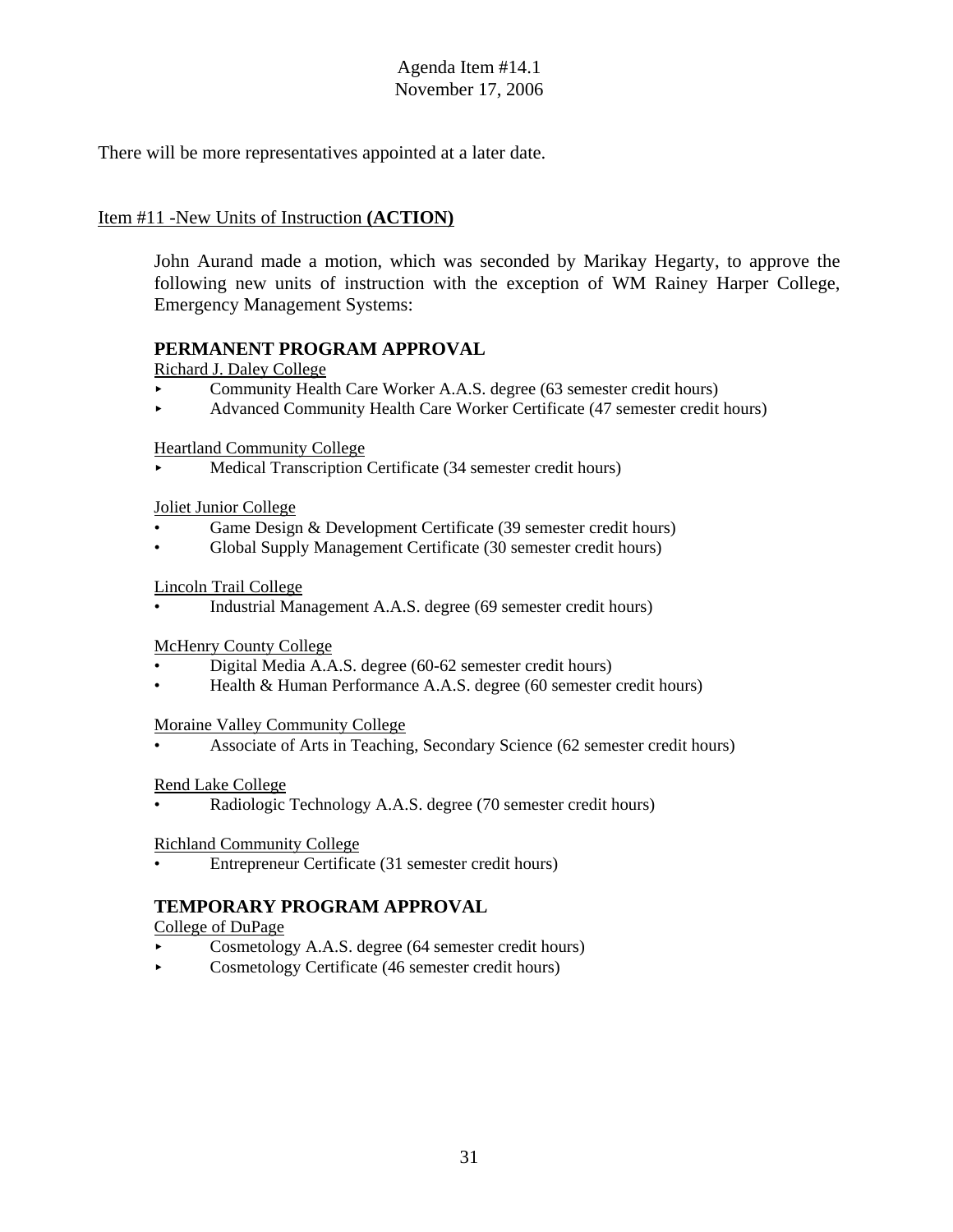The motion was approved with the exception of WM Rainey Harper College, Emergency Management Systems, by unanimous voice vote. Student advisory vote: Yes.

The WM Rainey Harper College, Emergency Management Systems, will be brought back for the Board's approval at its November meeting.

## Item #12 - Update on 2006 Performance Report/Effective Practice

Dr. Elaine Johnson gave a brief update. The community colleges submit a tremendous amount of paperwork to the agency on the outcomes of almost every operation of their college. One of those reports they turn in every year is the Performance Report that identifies all aspects of accountability for the colleges. There will be an updated version given by Scott Parke, Senior Director for Policy Studies, at the next board meeting in November. One piece of the Performance Report the colleges have always done is the Effective Practice. The agency has asked the colleges to submit at least two areas of Effective Practices. It is then divided into six policy areas. This year the agency has started a Peer Review Process with the Effective Practices. The ICCB staff has sent out requests to all the colleges asking for volunteers to be Peer Reviewers on areas of Effective Practices that their colleges did not submit for, and there were over thirty-two (32) volunteers throughout the system. The agency feels this is getting helpful outside views of what is happening with the colleges.

This year, there is a different procedure in place. Many of the colleges will be featured at the IBHE next board meeting. Twelve of the Effective Practices will be featured on their homepage as an Effective Practice for this year.

Also for this year, the ICCB staff was hoping to invite all our Effective Practices in each policy area to come attend the ICCB board meeting and be recognized by the board. They would present a short overview of their Effective Practice and what the colleges have done. Kishwaukee College, Kankakee Community College, South Suburban College, Harry S Truman College, Prairie State College, and Illinois Central College will all be recognized.

## Item #13 - Update on Illinois Board of Higher Education HECA Grants/Transfer Centers

Dr. Elaine Johnson gave a brief update due to time restraint. This past year the HECA process changed. The IBHE held hearings around the State regarding how they were going to change the HECA process. One of the key issues that affected the community colleges was that the IBHE were no longer going to fund the Minority Transfer Centers. There was an issue with the Minority Transfer Center that IBHE and ICCB were not collecting the correct data in order for the programs to be measured correctly. As a result, the ICCB has encouraged the community colleges to apply for other areas besides the Minority Transfer Centers. There has been some work done on creating a model program for a new improved transfer center, but there is a hold on the money for this new program. It is not certain the new pilot program for the City Colleges of Chicago will be funded either. It is still not certain where the HECA grant money will be going.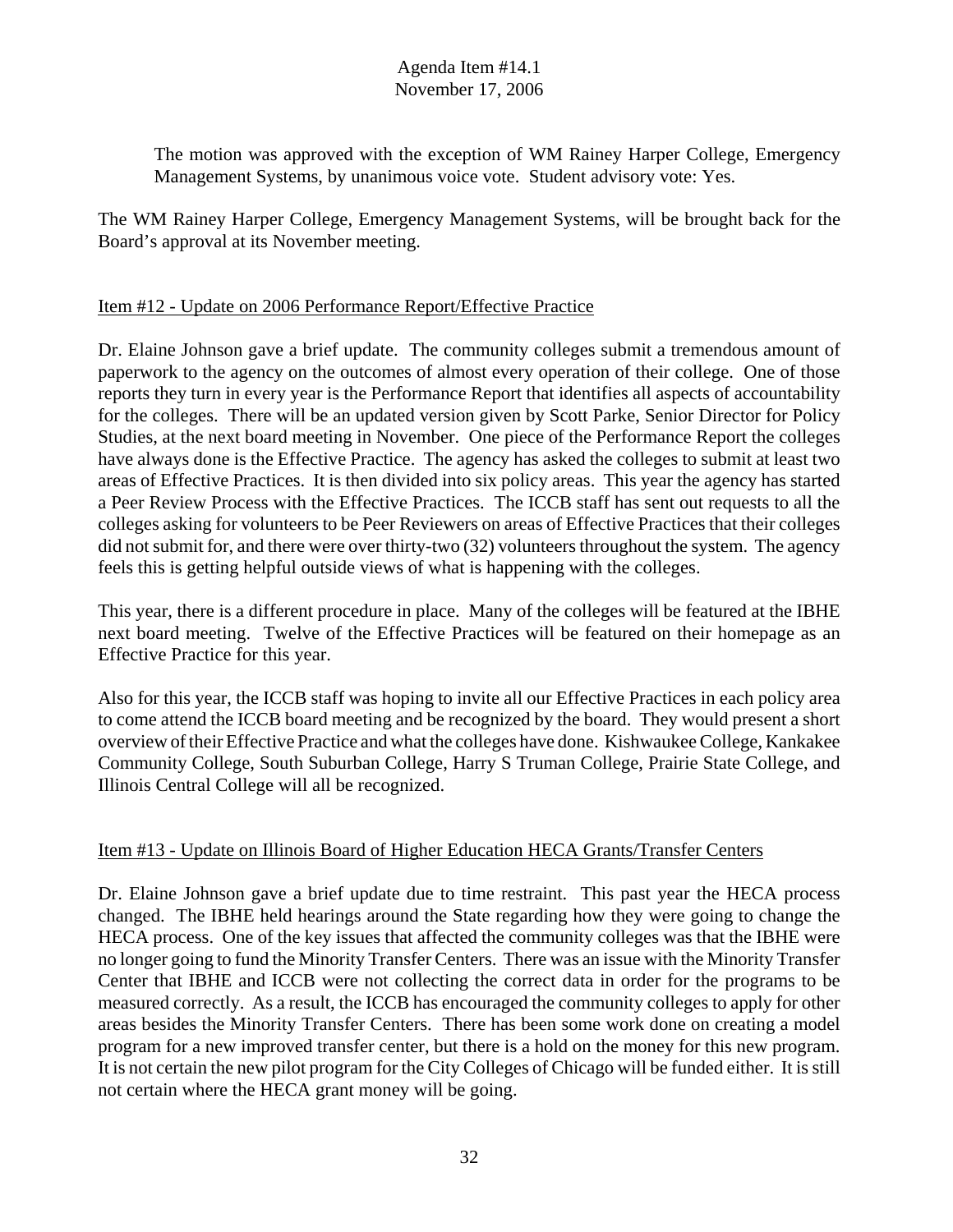Decisions on this grant will most likely not be made till the IBHE meeting in October.

Chairman Alongi stated that it is pretty clear the community college system will not be getting much of the HECA grant money.

## Item #14 - Consent Agenda **(ACTION)**

Jake Rendleman made a motion, which was seconded by Judith Rake, to approve the following items:

#### Item #14.1 - Minutes of the June 8, 2006 Board Retreat

The Illinois Community College Board hereby approves the retreat minutes of the June 8, 2006 meeting, as recorded.

## Item #14.2 - Minutes of the June 9, 2006 Meeting

The Illinois Community College Board hereby approves the minutes of the June 9, 2006 meeting, as recorded.

## Item #14.3 - Certification of Eligibility for Special Tax Levy

The Illinois Community College Board hereby certifies that the following community college districts were (1) eligible to receive equalization grants either in fiscal year 2006 or fiscal year 2007; and (2) had combined educational and operations and maintenance purposes tax rates less than 25.63 cents per \$100 of equalized assessed valuation and are, therefore, eligible to levy at a combined educational and operations and maintenance purposes rate up to and including 25.63 cents per \$100 of equalization assessed valuation in accordance with the provisions of Section 3-14.3 of the Public Community College Act.

#### Item #14.4 - Changes to the ICCB Employee Guidebook

The Illinois Community College Board approves the following changes to the Employee Guidebook dated April 2005.

## Item #14.5 - Policy requiring certification of compliance with regard to certain prohibited predatory lending practices

The Illinois Community College Board hereby adopts the policy regarding depositing and investing monies received outside the state treasury.

**\* \* \* \* \* \* \***

The motion was approved by unanimous voice vote. Student advisory vote: Yes.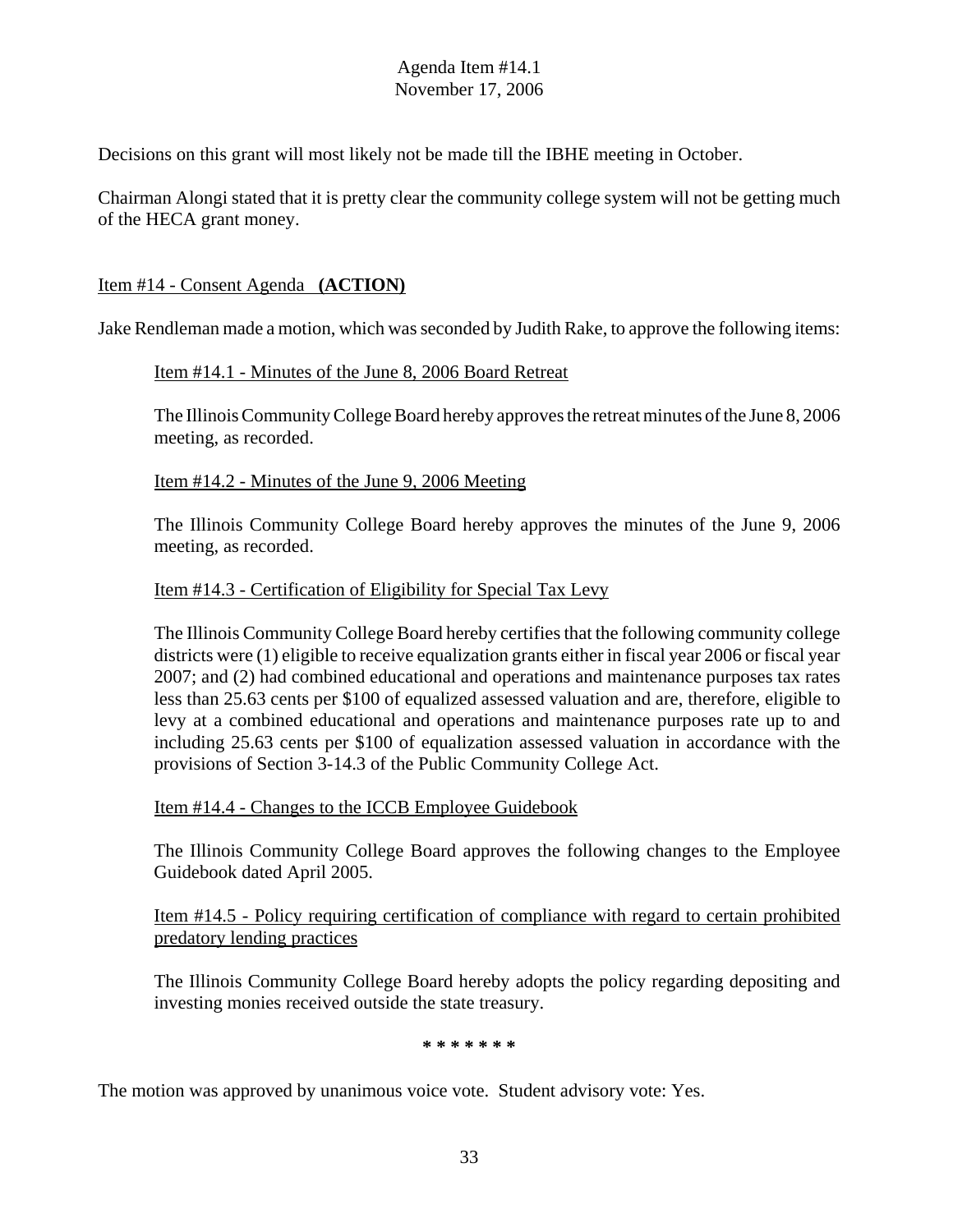#### Item #15 - Information Items

#### Item #15.1 - Fiscal Year 2006 Financial Statements

Documents were provided to the Board for their information and review.

Item #15.2 - Fiscal Year 2007 Financial Statements

Documents were provided to the Board for their information and review.

Item #15.3 - FY 2006 Lincoln's Challenge Report

Documents were provided to the Board for their information and review.

Item #15.4 - Appointments of Board Members to Committees

Documents were provided to the Board for their information and review.

Item #15.5 - Proposed ICCB Rules Concerning Community College Personnel Policies

Documents were provided to the Board for their information and review.

#### Item # 16 - Other

Board member Jake Rendleman, and his wife Carolyn, offered a generous gift of a bag of southern Illinois apples to the board members, advisory speakers, and staff.

Board member John Aurand wanted to clarify when the new Board committees will begin meeting. Chairman Alongi confirmed they will be in effect after today's Board meeting. From now on, in the June meetings, the appointments and chairmans will be made to those committees. The only chairman Guy has appointed was the Student Board Member, Sarah Anderson, to the Student Relations Committee, which was decided at the Board retreat held on June 8, 2006. The chairmans for the rest of the committees should be decided within the committees.

#### Item # 17 - Executive Session

At 11:40 a.m., John Aurand made a motion, which was seconded by Marikay Hegarty, to go into Executive Session to discuss legal matters. The motion was approved by unanimous voice vote. Student advisory vote: Yes.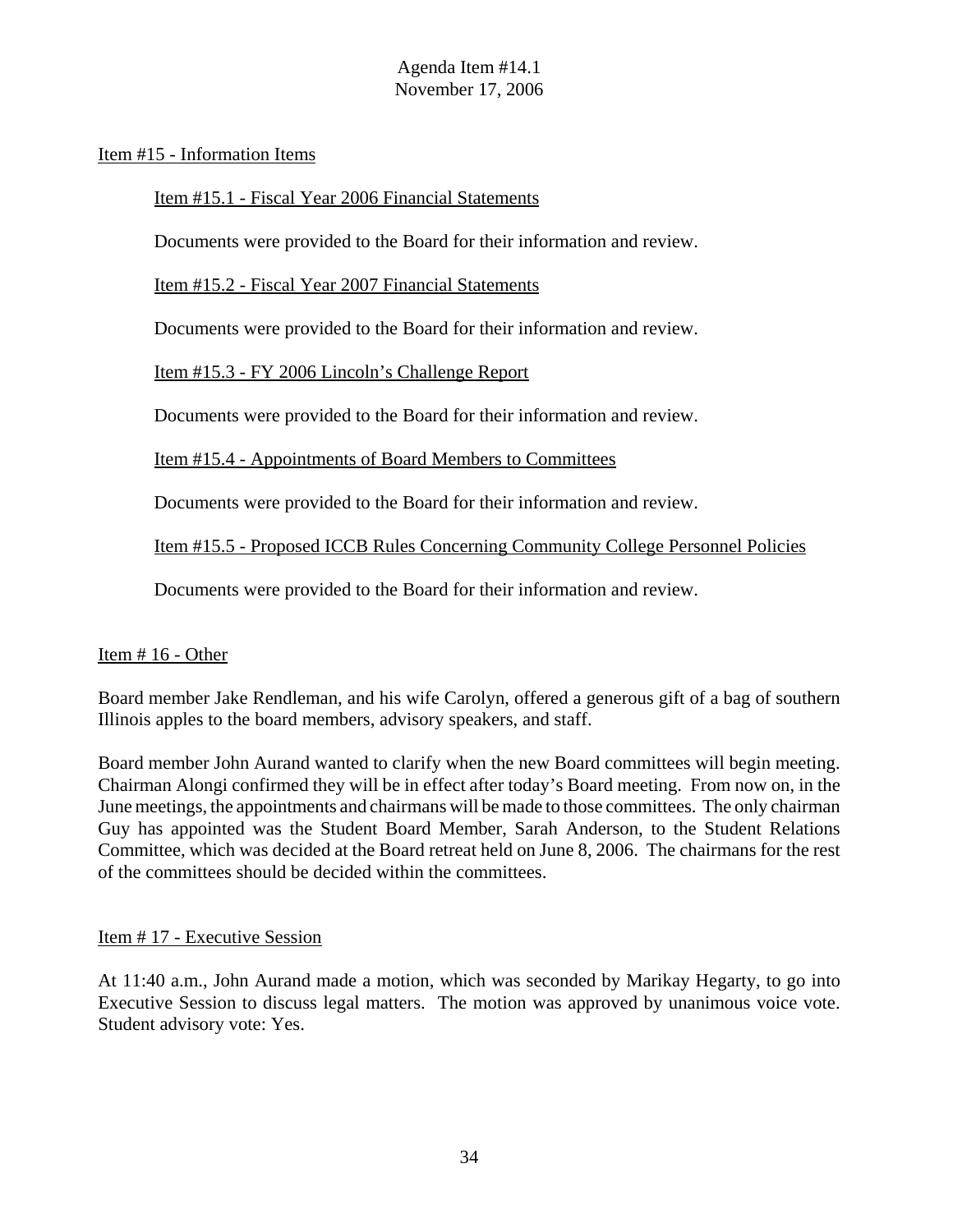Geoffrey Obrzut, President/CEO; Ellen Andres, Chief Financial Officer/Human Resources; Elaine Johnson, Vice President for Instruction and Policy Studies; and Ann Chandler, Executive Assistant and Board Secretary, were requested to stay.

\* \* \* \* \* \* \* \* \* \*

At 12:49 p.m., Jake Rendleman made a motion, seconded by Dianne Meeks, to adjourn the Executive Session meeting and return to the regular Board meeting. The motion was approved by unanimous voice vote. Student advisory vote: Yes.

Item # 19 - Adjournment

At 12:50 p.m., Jake Rendleman made a motion, which was seconded by Dianne Meeks, to adjourn the meeting. The motion was approved by unanimous voice vote. Student advisory vote: Yes.

Guy H. Alongi Geoffrey S. Obrzut Chairman President/CEO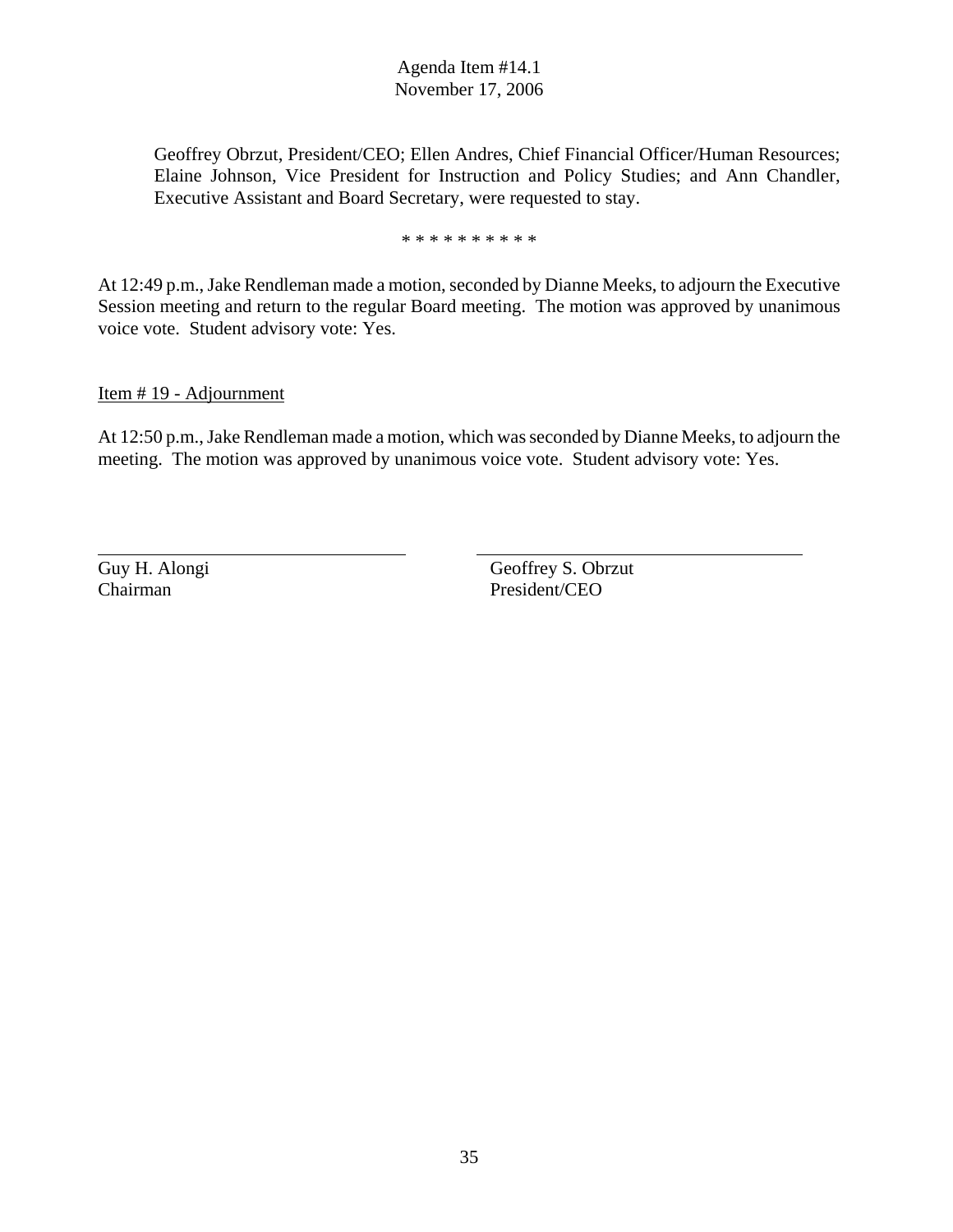## Illinois Community College Board

# **PROPOSED ILLINOIS COMMUNITY COLLEGE BOARD RULES CONCERNING COMMUNITY COLLEGE PERSONNEL POLICIES**

*(Initial Approval)*

The State Officials and Employees Ethics Act (Public Acts 93-0615 as amended by 93-0617, effective November 19 and December 9, 2003, respectively) expanded and revised ethics laws in the State of Illinois. This Act not only calls for the adoption and implementation of personnel policies for all state employees and all boards and commissions, but also specifically requires the Illinois Community College Board to adopt and implement personnel policies "with respect to State employees of community colleges."

On October 5, 2005, the Attorney General issued Opinion 05-009 stating that the employees of the public community colleges, for the purposes of the Ethics Act, are to be considered State employees, and she went on further to state that they must also comply with the personnel policies established by the Illinois Community College Board. Specifically, 5 ILCS 430 Sec. 5-5c requires the personnel policies to include documentation of work time requirements, time worked requirements, reimbursement of travel on official state business, compensation, and the earning and accrual of benefits for time.

The following proposed amendment was presented to the Board and the system in the September 15, 2006 agenda for review and comment. The item is now presented for the Board's initial approval to be filed with the Secretary of State Index Department and Joint Committee on Administrative Rules.

# **RECOMMENDED ACTION**

It is recommended that the following motion be adopted:

The Illinois Community College Board hereby adopts and initially approves the following amendments to the *Administrative Rules of the Illinois Community College Board* and authorizes its President/CEO to process these amendments in accordance with the Illinois Administrative Procedures Act.

#### **Section 1501.801 Definition of Terms**

Compensated Time. Time worked by or credited to a State employee that counts toward any minimum work time requirement imposed as a condition of employment with a State agency, but does not include any designated State holidays or any period when the employee is on a leave of absence.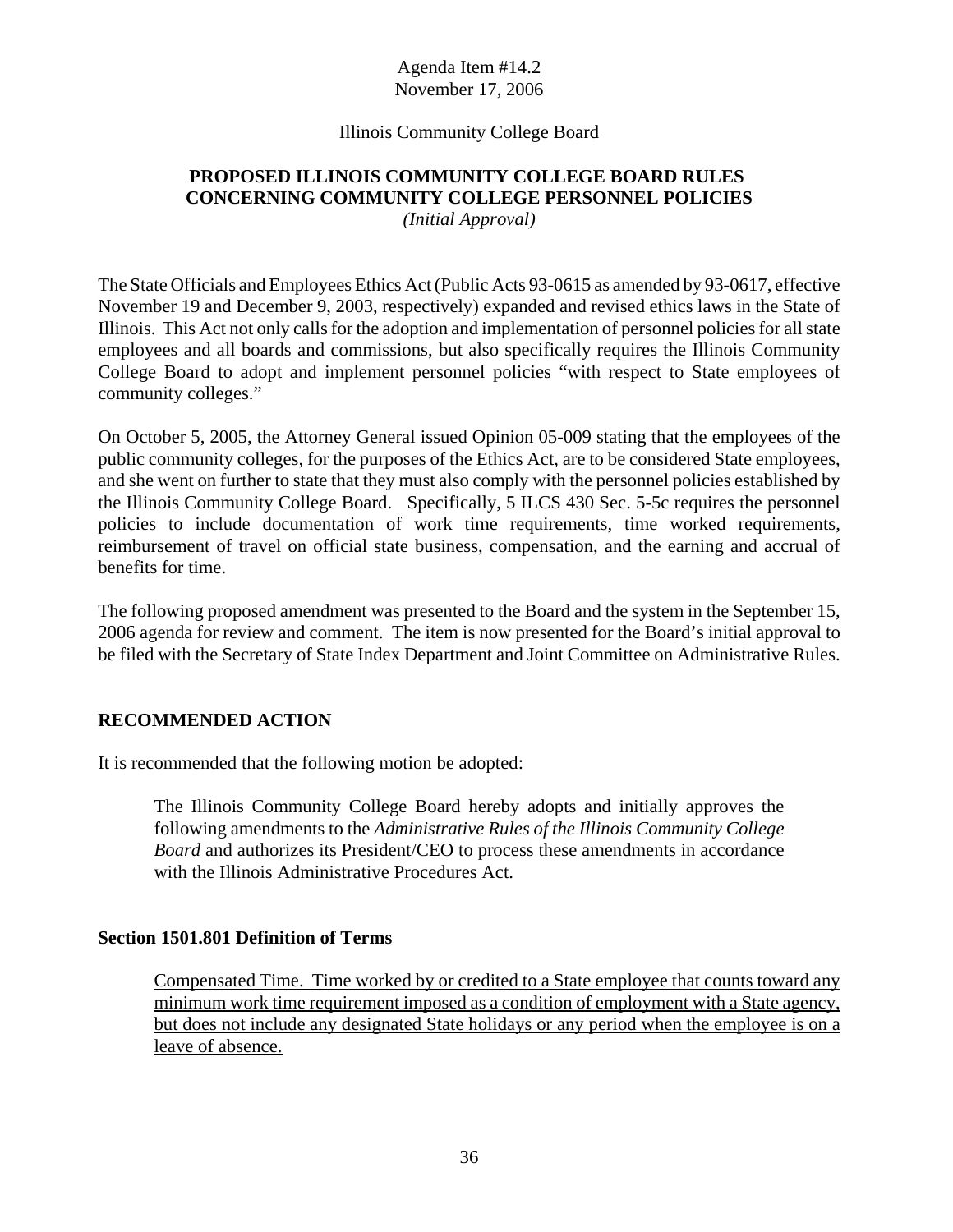Employee. Any person employed full time, part time, or pursuant to a contract and whose duties are subject to the direction and control of an employer with regard to material details of how the work is to be performed, or any appointee.

## **Section 1501.803 Personnel Policies for The State Officials and Employees Ethics Act**

Each community college must adopt and implement the following personnel policies.

Work Time Requirements. Each college shall have a written description of work time requirements.

Documentation of Work Time. Employees must submit time sheets documenting time spent each day on official business to the nearest quarter hour. Time sheets may be submitted on paper, electronically, or both and must be maintained in either paper or electronic form by the fiscal office for at least two years.

Documentation for Reimbursement for Travel on Official Business. The colleges must adopt travel policies and procedures for reimbursement of expenses for employees traveling on official business.

Compensation. Each college must adopt a policy on employee compensation.

Accrual of Benefits. Each college must adopt a policy on the earning or accrual of benefits.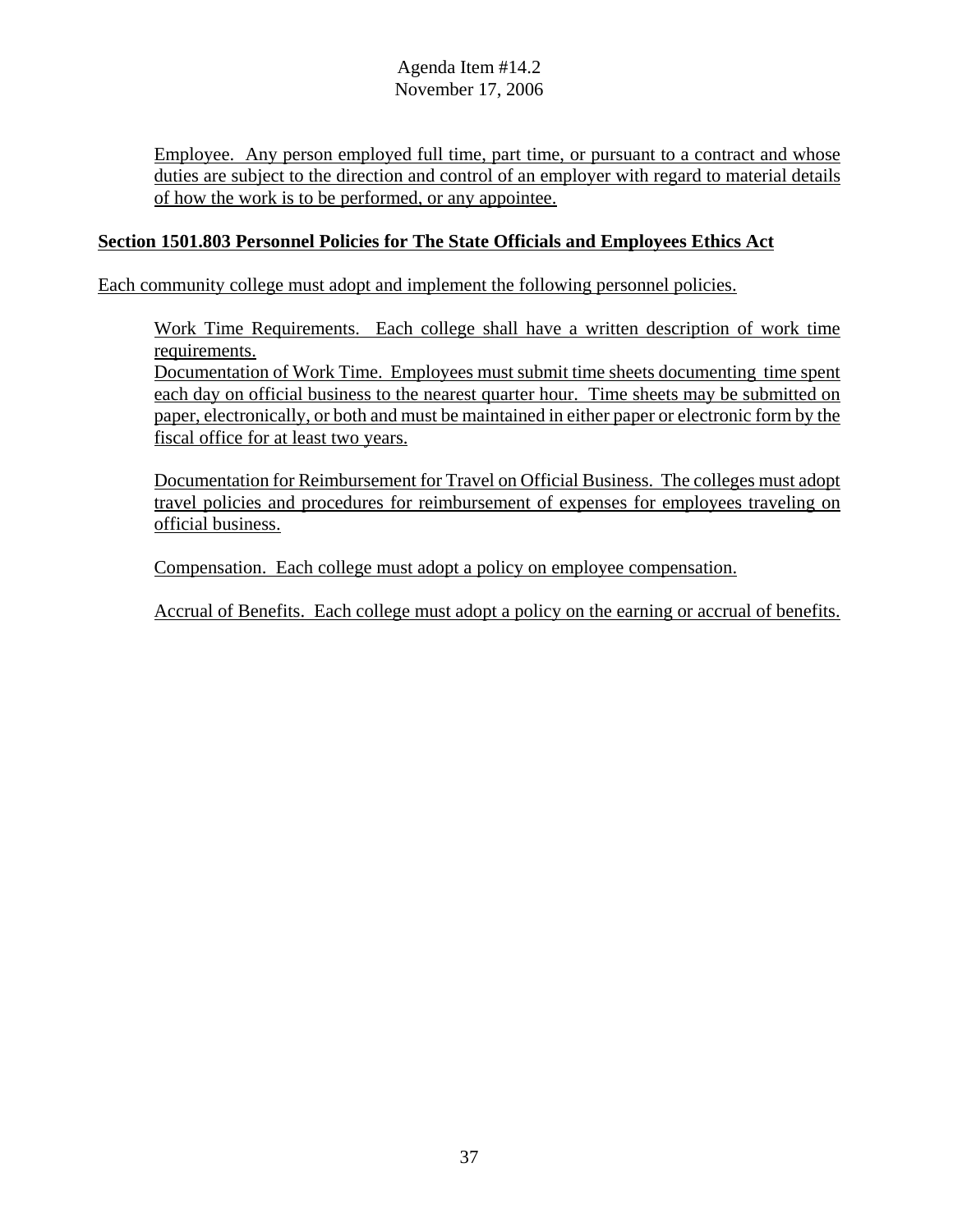Agenda Item #14.3 November 17, 2006

#### Illinois Community College Board

# **ILLINOIS COMMUNITY COLLEGE BOARD ADVISORY COMMITTEE MEMBER APPOINTMENTS**

Each year, the President/CEO, as authorized by the Illinois Community College Board, appoints representatives to its advisory committees. Memberships are either at-large appointments selected by Illinois Community College Board staff, appointments recommended by various community college organizations, or ex officio members who represent committees of various relevant organizations. The latter appointments change as the groups' committee leadership positions change. All other new appointments are for three-year terms except for those vacancies created by resignations during the year.

The advisory committees perform a critical service to the Illinois Community College Board in that they provide input from a local perspective on issues that affect the entire system. Currently, the Board has four advisory committees. The Finance Advisory Committee, under the leadership of Ed Smith, Senior Director for System Finances, provides input on system budget development and policy issues dealing with system finance. The MIS/Research Advisory Committee, working with Scott Parke, Senior Director for Policy Studies, reviews all issues pertaining to research and data collection activities of the Board. The Program Advisory Committee, staffed by Carol Lanning, Senior Director for Program Planning and Accountability, assists staff with developing proposed policy regarding curricula and accountability matters. The Student Advisory Committee is the fourth committee whose members are selected by their respective colleges.

Attached for your information is the list of committee members on the Finance, MIS/Research, and Program Advisory Committees for fiscal year 2007.

#### **INFORMATION ONLY**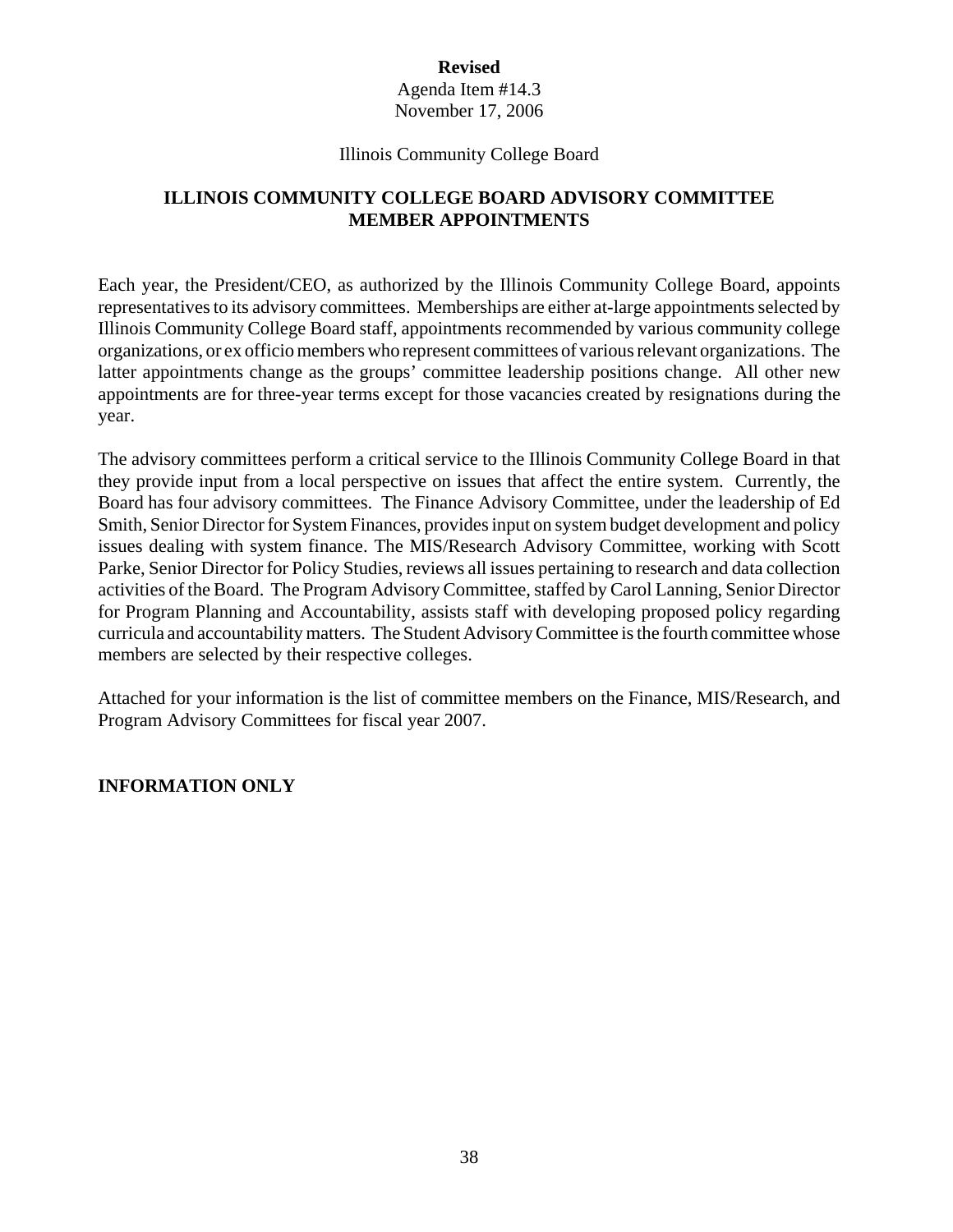## Agenda Item #14.3 November 17, 2006

## **ILLINOIS COMMUNITY COLLEGE BOARD ADVISORY COMMITTEE MEMBERS 2006-2007**

## Finance Advisory Committee

- 1. Robert Sterkowitz Chief Financial Officer, Moraine Valley Community College At Large (2009)
- 2. Mike Monaghan Executive Director, Illinois Community College Trustees Association (ICCTA) - Ex Officio
- 3. Ken Gotsch- Vice Chancellor, Finance, City Colleges of Chicago Ex Officio
- 4. Thomas Gospodarczyk, Dean, Adult Educational Services, Sauk Valley Community College - Illinois Council of Community College Administrators (ICCCA) Ex Officio
- 5. Mike Dreith President, Frontier Community College Vice Chair, Presidents' Council Finance Committee - Ex Officio
- 6. Donna Hilgenbrink- Vice President of Administrative Services , Kaskaskia College At Large (2008)
- 7. Jim Rock Vice President, Administrative Services, College of Lake County At Large (2007)
- 8. Brent Knight **-** President, Morton College Chair, Presidents' Council Finance Committee Ex Officio
- 9. Sean Sullivan Vice President, Business Services, Triton College Chair, Illinois Community College Chief Financial Officers (ICCCFO) - Ex Officio
- 10. Roger Tuttle Trustee, Heartland Community College Illinois Community College Trustees Association (ICCTA) (2007)
- 11. Kevin Weston Faculty, Rend Lake College Illinois Community College Faculty Association (ICCFA) (2007)
- 12. Jerry Thor Student, Moraine Valley Community College Student Advisory Committee Member - Ex Officio
- 13. Linda Uzureau Vice President for Academic Affairs, Prairie State College Chief Academic Officers (2007)

## Program Advisory Committee

- 1. Sunil Chand President, College of DuPage, and Curriculum Committee Chair, Presidents' Council
- 2. Tom Choice Vice President for Career/Transfer Instruction, Kishwaukee College, and President, Chief Academic Officers
- 3. Denise Crews Associate Dean for Educational Programming, John A. Logan College At Large
- 4. Earl Godt Faculty, Spoon River College, and Illinois Community College Faculty Association Representative
- 5. Joan Kerber Vice President of Learning Services, Sauk Valley Community College At Large
- 6. Kathy Pampe Associate Dean, Education to Careers, Illinois Eastern Community Colleges At Large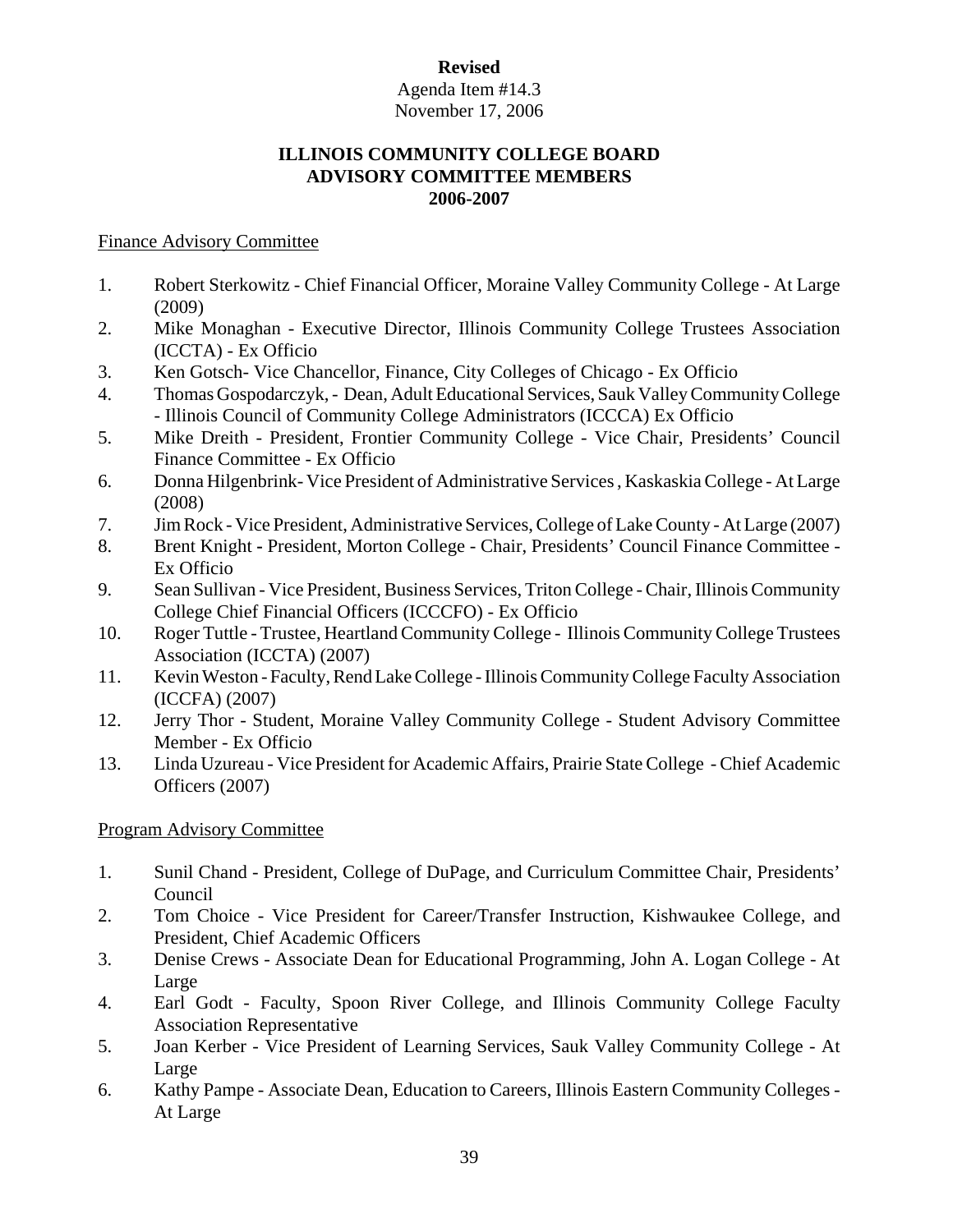#### Agenda Item #14.3 November 17, 2006

- 7. Angela Starks, Associate Vice Chancellor of Health Programs, City Colleges of Chicago At Large
- 8. Sean Sullivan, Vice President, Business Services and Chair, Illinois Community College Chief Financial Officers (ICCCFO) - Ex Officio
- 9. Kathy Westman, Faculty, Waubonsee Community College, and Illinois Community College Faculty Association Representative
- 10. Michelle Ruiz Student, Morton College Student Advisory Committee Member Ex Officio
- 11. **TBA**  Illinois Community College Trustees Association

# MIS/Research Advisory Committee

- 1. Kaylee Balthazor Student, Kankakee Community College Student Advisory Committee Member - Ex Officio
- 2. Jonita M. Ellis Assistant to the President, Triton College At Large (2007)
- 3. Antonio Gutierrez-Marquez Associate Vice Chancellor for Planning & Research, City Colleges of Chicago - At Large (2009)
- 4. Nancy Kinsey Director, Institutional Research and Planning, Kaskaskia College At Large (2009)
- 5. Sharon A. R. Kristovich Director, Institutional Research and Evaluation, Parkland College At Large (2007)
- 6. Michael Monaghan Executive Director Illinois Community College Trustees Association (ICCTA) - Ex Officio
- 7. Kimberly Robert Assistant Professor of Radiology, Kaskaskia College Illinois Community College Faculty Association (ICCFA) (2009)
- 8. Ray Rieck Vice President of Business Services, Lake Land College Vice President, Finance, Illinois Community College Chief Financial Officers (ICCCFO) (2008)
- 9. Dana Rosenberg Director, Institutional Research and Planning, Heartland Community College - At Large (2007)
- 10. Harlan Schweer Director, Research and Planning, College of DuPage At Large (2009)
- 11. Ryan Smith Dean, Institutional Effectiveness, Joliet Junior College At Large (2008)
- 12. Jackie Davis President, Olney Central CollegePresidents' Council Ex Officio (2008)
- 13. Scott Lensink Vice President, Academic Services, Lake Land College Chief Academic Officers (CAO) (2009)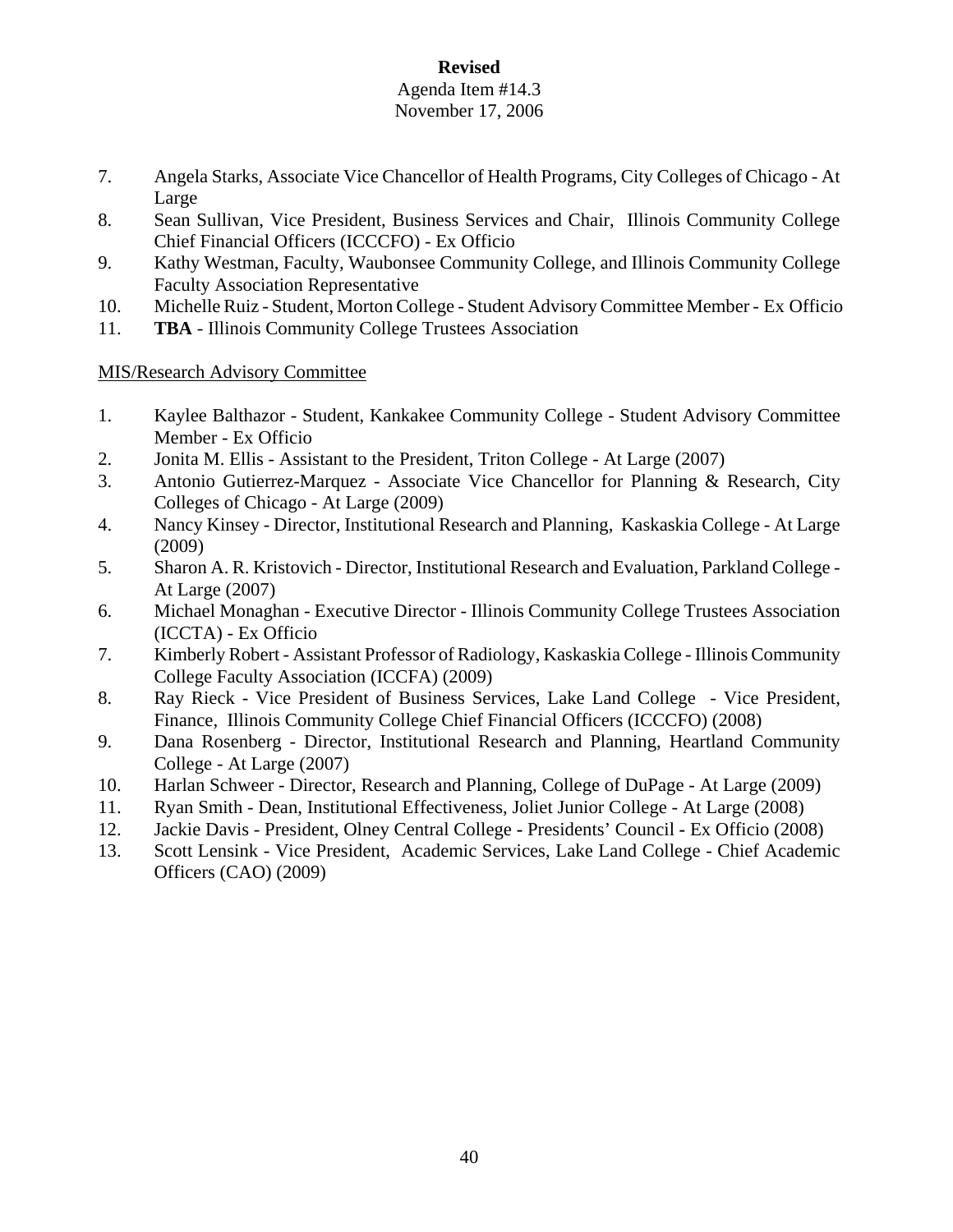#### Illinois Community College Board

# **PREPARING PARAPROFESSIONAL EDUCATORS TO MEET NEW REQUIREMENTS OF "NO CHILD LEFT BEHIND" LEGISLATION**

**Background.** The reauthorization of the federal Elementary-Secondary Education Act, titled "No Child Left Behind" (NCLB), was enacted on January 8, 2002, and had a significant impact on education paraprofessionals (teacher aides/assistants) throughout the nation. Uncer NCLB, education paraprofessionals hired after January 8, 2002, to assist in schools and/or programs that receive Title I funds must have either completed two years of study at an institution of higher education, obtained an associate's degree or higher, or met a rigorous standard of quality through a formal state or local assessment. Title I paraprofessionals who were employed at the time NCLB was enacted had until 2006 (2007 for those working in programs for students with disabilities), to meet these requirements. In Illinois, the new federal requirements affect literally thousands of currently employed and/or aspiring paraprofessionals.

Recognizing the large role community colleges could play in assisting paraprofessionals meet the new requirements of NCLB, staff from the Illinois State Board of Education (ISBE) and the Illinois Community College Board (ICCB) collaborated to develop two initiatives to respond to the needs of paraprofessionals.

#### **Statewide Degree Model**

In August 2002, ICCB and ISBE hosted a focus group meeting to discuss the issues and needs surrounding the NCLB legislation and seek input on the best way to meet those needs. The focus group unanimously recommended the development of two preparation tracks for paraprofessionals – one for an Associate in Applied Science degree for those preparing for immediate entry into the workforce, and a transfer degree ( the Associate of Arts in Teaching degree, which was already in process) for those interested in pursuing teacher certification. In September 2002, the two agencies convened a Paraprofessional Task Force that included representatives from the K-12 community and higher education. The Task Force developed a proposal for an Associate in Applied Science (AAS) Degree and Certificate for the Paraprofessional Educator. The Task Force recommendations were disseminated throughout the K-12 and higher education communities for review and comment in January 2003. Approval for the statewide model curricula for an AAS degree program and a 30 semester credit hour certificate program in "Paraprofessional Educator" was granted by the Illinois Community College board in May 2003.

Since the statewide model curricula were approved, community colleges have responded positively to implement programs that are aligned with the models. Prior to the development of the statewide models, many community colleges offered programs to prepare paraprofessionals. However, the majority of the programs were at the certificate level, since the requirement to be approved as a paraprofessional in Illinois was the completion of 30 semester credit hours of college coursework. The programs could vary greatly from college to college, as there were no statewide standards that defined what content should be included.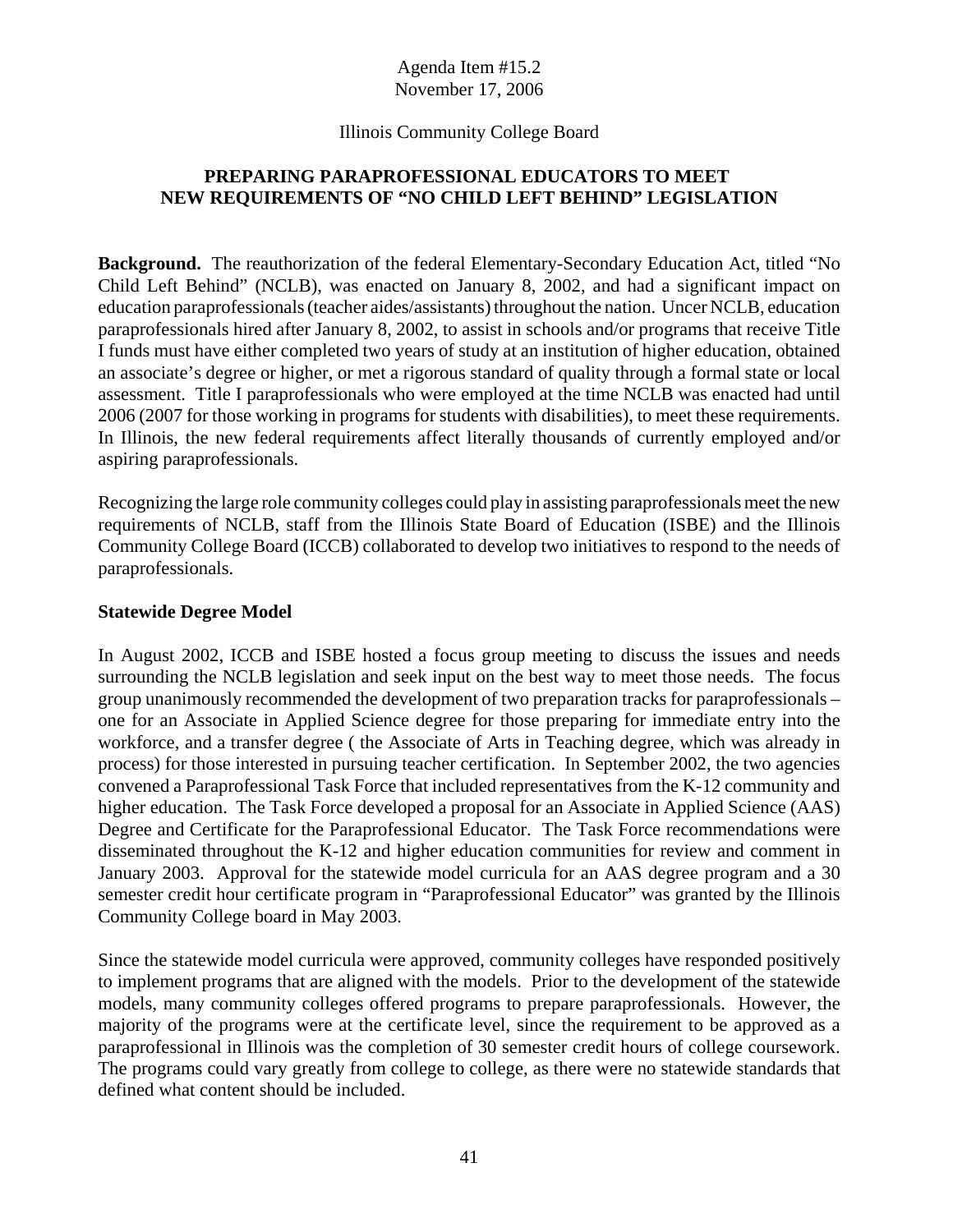The statewide models incorporate American Federation of Teacher paraprofessional standards and provide a means for the colleges to develop new programs, or adapt existing programs, that are standards-based and more consistent across the colleges. To date, 29 community colleges have been approved to offer Paraprofessional Educator programs at the degree and/or certificate level.

## **Paraprofessional Test Preparation Initiative**

As an alternative to completion of 60 semester credit hours of college-level coursework or an associate's degree or higher, NCLB requirements may be met through a formal State assessment. In March 2003, the ISBE endorsed two primary testing options for establishing a candidate's qualifications as a paraprofessional educator: the ETS ParaPro Assessment, and the ACT WorkKeys tests of Applied Mathematics, Reading for Information, and Business Writing. In April 2003, ISBE and ICCB developed a partnership to assist paraprofessionals in preparing for these assessments. ISBE used federal Title II professional development funds to provide annual grants to ICCB for fiscal years 2004, 2005, and 2006 to support the creation and delivery of a statewide test preparation curriculum for both the ETS ParaPro and ACT WorkKeys assessments. During the first year of the Paraprofessional Test Preparation (PTP) Initiative, a test preparation course was created using the expertise of content developers and reviewers from the community college and K-12 systems. Curriculum guides and accompanying CDs were created and distributed free of cost to all Regional Offices of Education, each of the 48 community colleges, and other education entities in the state to provide broad access to consistent, quality preparation for Illinois' paraprofessionals. An online version of the course was created as well.

In order to ensure that paraprofessionals had the opportunity to benefit from the test preparation course, grant funds were used during all three years of the grant to support the delivery of test preparation courses throughout the state. Partnerships of community colleges, Regional Offices of Education, school districts, and teacher unions were funded to deliver the test preparation course at no cost to the paraprofessionals. Several strategies were employed to evaluate the effectiveness of the PTP initiative: demographic information derived from a statewide database, pre- and post-tests embedded within the course curriculum, data from the two testing companies, instructor and student evaluations, and final reports from each partnership. During the first two years of the PTP initiative, 7,029 individuals enrolled in PTP courses throughout the state, and 4,064 of them took either the ETS ParaPro or the ACT WorkKeys assessment. The overall pass rate for test takers was 84.5 percent in year one, and 89 percent in year two, which is consistent with or higher than national pass rates for the two assessments. During year three of the initiative, which ended June 30, 2006, several PTP course delivery partnerships developed customized approaches to serve populations of paraprofessionals that lack the basic skills and/or the language skills needed to succeed on either of the tests. Year three outcome data are currently being compiled. Final reports for the PTP Initiative for fiscal years 2004 and 2005, as well as other information about the initiative, can be accessed at http://www.iccb.state.il.us/HTML/what/parapro.html.